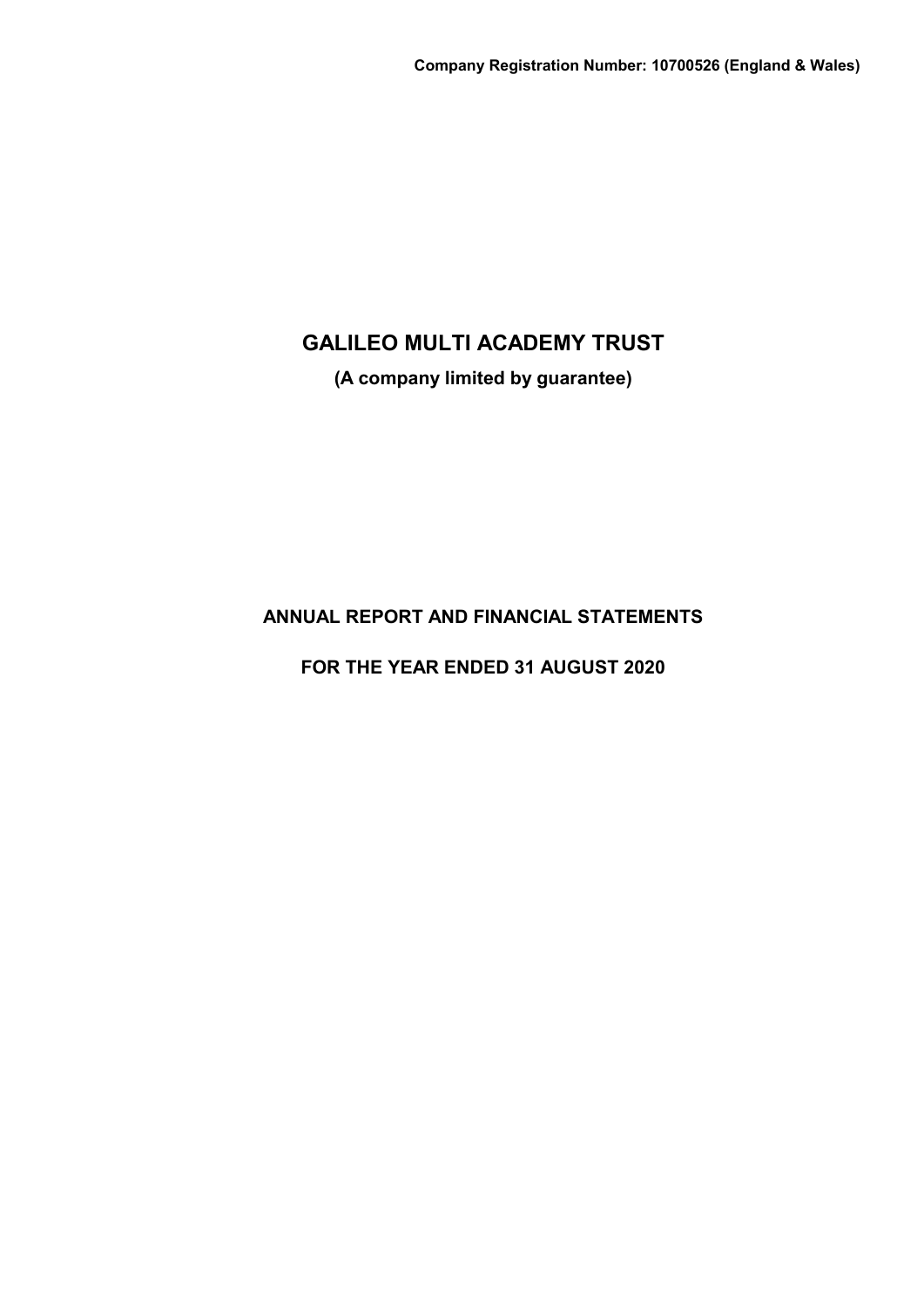**(A company limited by guarantee)**

# **CONTENTS**

|                                                                                | Page      |
|--------------------------------------------------------------------------------|-----------|
| Reference and administrative details                                           | $1 - 2$   |
| <b>Trustees' report</b>                                                        | $3 - 20$  |
| Governance statement                                                           | $21 - 24$ |
| Statement on regularity, propriety and compliance                              | 25        |
| Independent auditors' report on the financial statements                       | $26 - 28$ |
| Independent reporting accountant's report on regularity                        | $29 - 30$ |
| Statement of financial activities incorporating income and expenditure account | 31        |
| <b>Balance sheet</b>                                                           | $32 - 33$ |
| <b>Statement of cash flows</b>                                                 | 34        |
| Notes to the financial statements                                              | $35 - 67$ |
|                                                                                |           |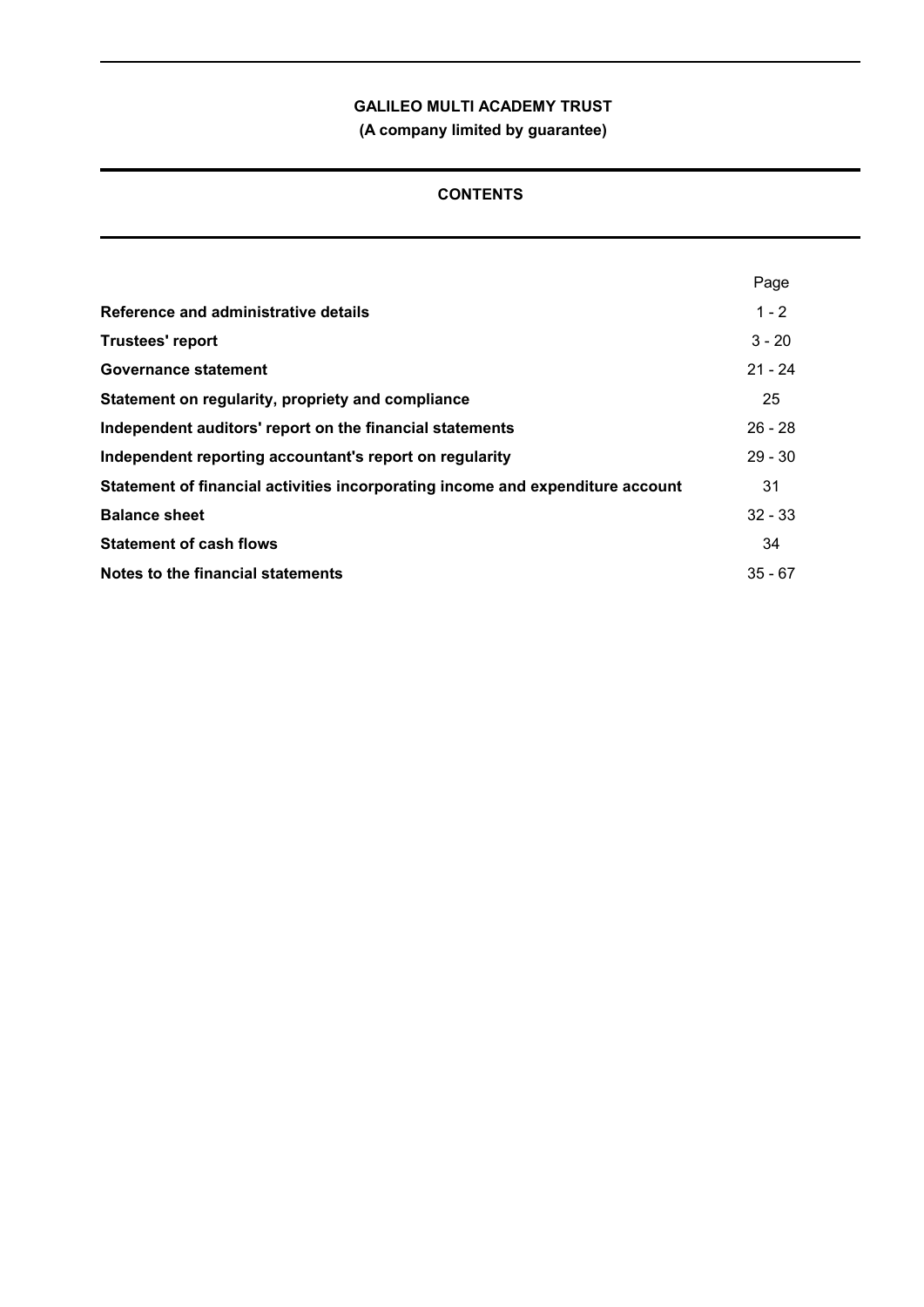# **(A company limited by guarantee)**

# **REFERENCE AND ADMINISTRATIVE DETAILS**

| <b>Members</b>                                                                            | <b>Tom Havelock</b><br><b>Andrew Smith</b><br>Janet Dack<br>Maurice Jones (appointed 30 October 2019)<br>Sue Urwin (appointed 10 February 2020)                                                                                                                                                                                                                                                                                                                                                                                                                                                                                                                                                                                                                                                                                                                                                                |
|-------------------------------------------------------------------------------------------|----------------------------------------------------------------------------------------------------------------------------------------------------------------------------------------------------------------------------------------------------------------------------------------------------------------------------------------------------------------------------------------------------------------------------------------------------------------------------------------------------------------------------------------------------------------------------------------------------------------------------------------------------------------------------------------------------------------------------------------------------------------------------------------------------------------------------------------------------------------------------------------------------------------|
| <b>Trustees</b>                                                                           | Anna Coulson, Chief Executive Officer (to 30th April 2020) and Accounting Officer<br>(to 31st October 2019) (resigned 30 April 2020)<br>James Dale (resigned 22 October 2019)<br>Jamie Peacock MBE (resigned 23 October 2019)<br>Karl Pemberton (resigned 11 September 2019)<br>Mark Easby (resigned 22 October 2019)<br>Nik Tunley, Chair (resigned 1 November 2019)<br>Claire Graham-Brown*<br>Andrew Smith (appointed 1 November 2019)<br>Charles Clinkard** (resigned 30 October 2019)<br>Iain Spittal (resigned 19 September 2019)<br>Elizabeth Horne (appointed 18 December 2019, resigned 22 September 2020)<br>Leslie Walton, Chair of Trustees (appointed 1 February 2020)<br>Steven Hodsman (appointed 6 April 2020)<br>David Fletcher (appointed 7 April 2020)<br>Julie Deville (appointed 7 September 2020)<br>Darren Ditchburn (appointed 5 November 2020)<br>Andrew Thom (appointed 1 June 2020) |
| *Appointed by the York Diocesan Board of Education<br>**Co-opted by the Board of Trustees | (All other appointments were Member appointments, please see further p4 for details)                                                                                                                                                                                                                                                                                                                                                                                                                                                                                                                                                                                                                                                                                                                                                                                                                           |
| <b>Company registered</b><br>number                                                       | 10700526                                                                                                                                                                                                                                                                                                                                                                                                                                                                                                                                                                                                                                                                                                                                                                                                                                                                                                       |
| <b>Company name</b>                                                                       | Galileo Multi Academy Trust                                                                                                                                                                                                                                                                                                                                                                                                                                                                                                                                                                                                                                                                                                                                                                                                                                                                                    |
| Principal and registered Room 205<br>office                                               | <b>Innovation Centre</b><br>Vienna Court<br><b>Kirkleatham Business Park</b><br>Redcar<br><b>TS10 5SH</b>                                                                                                                                                                                                                                                                                                                                                                                                                                                                                                                                                                                                                                                                                                                                                                                                      |
| <b>Senior management</b><br>team                                                          | D De Muschamp Interim Chief Executive Officer (from 6 January 2020)<br>S Hindmarch, Chief Financial Officer (and interim Accounting Officer from<br>1st November 2019)<br>A Coulson, Chief Executive Officer (until 30 April 2020)<br>C Devereux, Director of HR (until 15th November 2019)<br>K Crinion, Director of School Improvement (Until 6 March 2020)                                                                                                                                                                                                                                                                                                                                                                                                                                                                                                                                                  |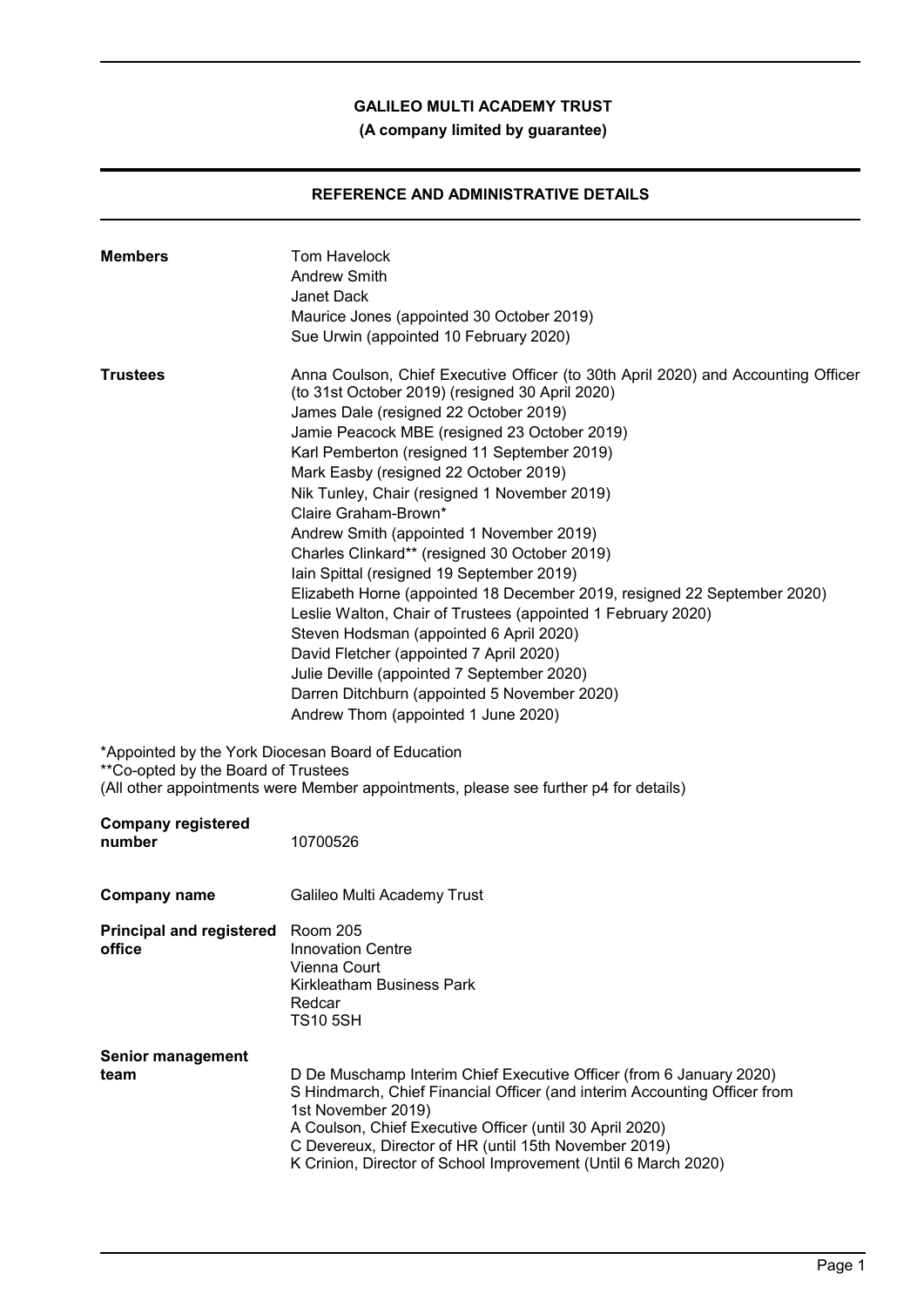**(A company limited by guarantee)**

### **REFERENCE AND ADMINISTRATIVE DETAILS (CONTINUED) FOR THE YEAR ENDED 31 AUGUST 2020**

| <b>Independent auditors</b> | <b>Waltons Clark Whitehill Limited</b><br><b>Chartered Accountants</b><br>Maritime House<br>Harbour Walk<br>The Marina<br>Hartlepool<br>TS24 0UX |
|-----------------------------|--------------------------------------------------------------------------------------------------------------------------------------------------|
| <b>Bankers</b>              | Lloyds Bank Plc<br>83-85 Linthorpe Road<br>Middlesbrough<br>North Yorkshire<br>TS155BU                                                           |
| <b>Solicitors</b>           | Browne Jacobsen LLP<br>Mowbray House<br>Castle Meadow Road<br>Nottingham<br><b>NG2 1BJ</b>                                                       |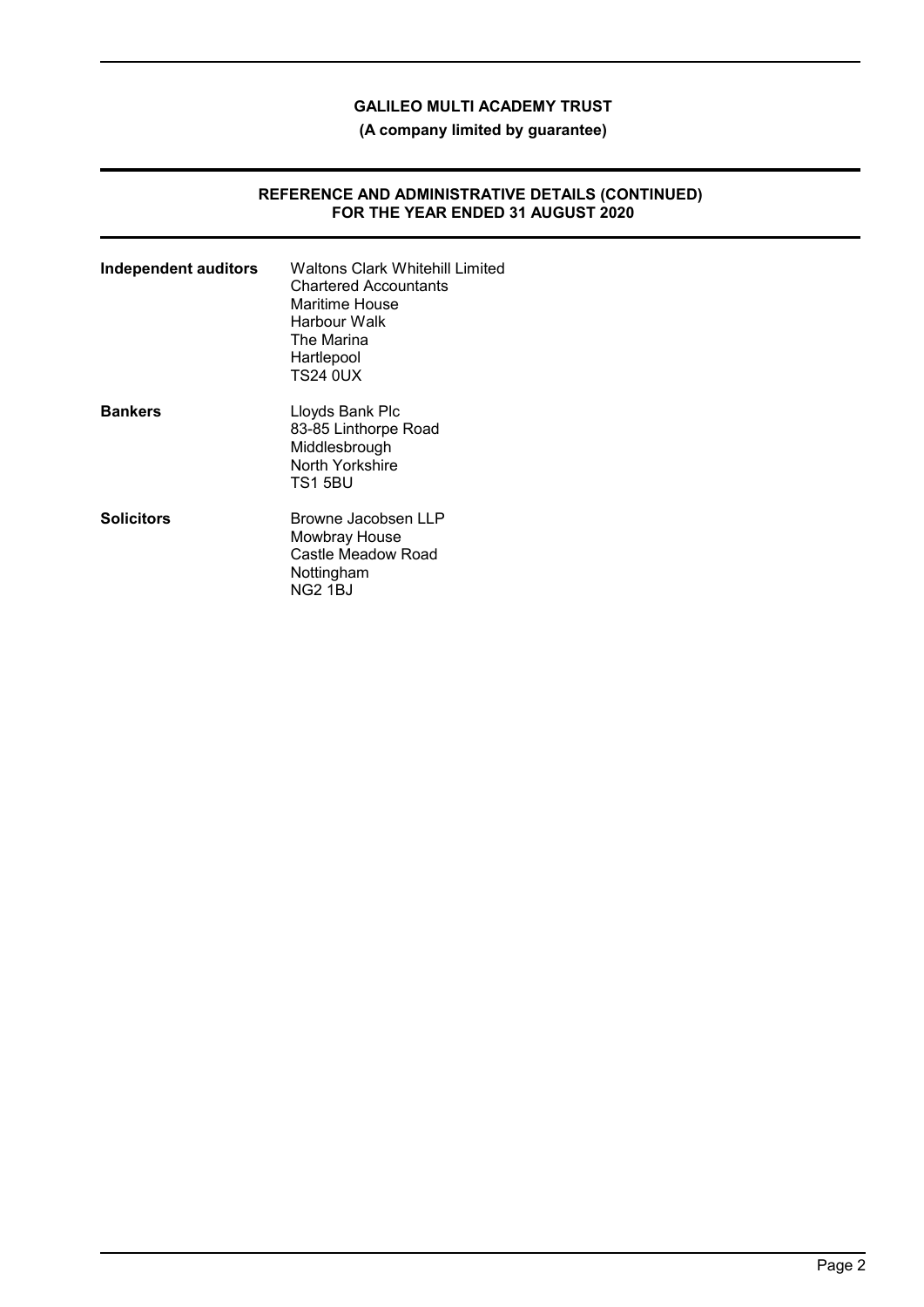#### **(A company limited by guarantee)**

### **TRUSTEES' REPORT FOR THE YEAR ENDED 31 AUGUST 2020**

The Trustees present their annual report together with the financial statements and auditors' report of the charitable company for the 1 September 2019 to 31 August 2020. The annual report serves the purposes of both a Trustees' report and a directors' report under company law.

The Multi Academy Trust operates ten primary schools in the Redcar and Cleveland area for pupils aged 2 to 11. The Trust has a pupil capacity of 3,249 and had a roll of 3,084 in the Autumn 2019 census.

### **STRUCTURE, GOVERNANCE AND MANAGEMENT**

#### **Constitution**

The Academy Trust is a company limited by guarantee and an exempt charity. The charitable company's memorandum and articles of association are the primary governing documents of the academy trust. The Trustees of Galileo Multi Academy Trust are also the directors of the charitable company for the purposes of company law. The charitable company operates as Galileo Multi Academy Trust.

Details of the Trustees who served during the year, and to the date these financial statements are approved, are included in the Reference and administrative details on page 1.

### **Members' liability**

Each member of the charitable company undertakes to contribute to the assets of the charitable company in the event of it being wound up while they are a member, or within one year after they cease to be a member, such amount as may be required, not exceeding £10, for the debts and liabilities contracted before they ceased to be a member.

#### **Trustees' indemnities**

A trustee may benefit from any indemnity insurance purchased at the academy trust's expense to cover liability of the trustees, which by virtue of any rule of law would otherwise attach to them in respect of any negligence, default or breach of trust or breach of duty of which they may be guilty in relation to the academy trust. This is provided that any such insurance shall not extend to any claim arising from any act or omission which the trustees knew to be a breach of trust, or breach of duty or which was committed by the trustees in reckless disregard to whether it was a breach of trust or breach of duty or not, and provided also that any such insurance shall not extend to the costs of any unsuccessful defence to a criminal prosecution brought against the trustees in their capacity as directors of the academy trust.

In accordance with normal commercial practice the academy has purchased insurance to protect Trustees and Officers from claims arising from negligent acts, errors or omissions occurring whilst on Academy Trust business. The academy joined the Zurich Municipal 'Select for Academies Scheme' in 1st April 2018 and this provided cover up to £5,000,000. This arrangement remained in place throughout the reporting period. Following the reporting period, and following a thorough review of Insurance options, on the recommendation of the Executive Team, Trustees opted to join the ESFA's RPA scheme from 1st September 2020 and this provides Trustee Indemnity cover up to £10,000,000.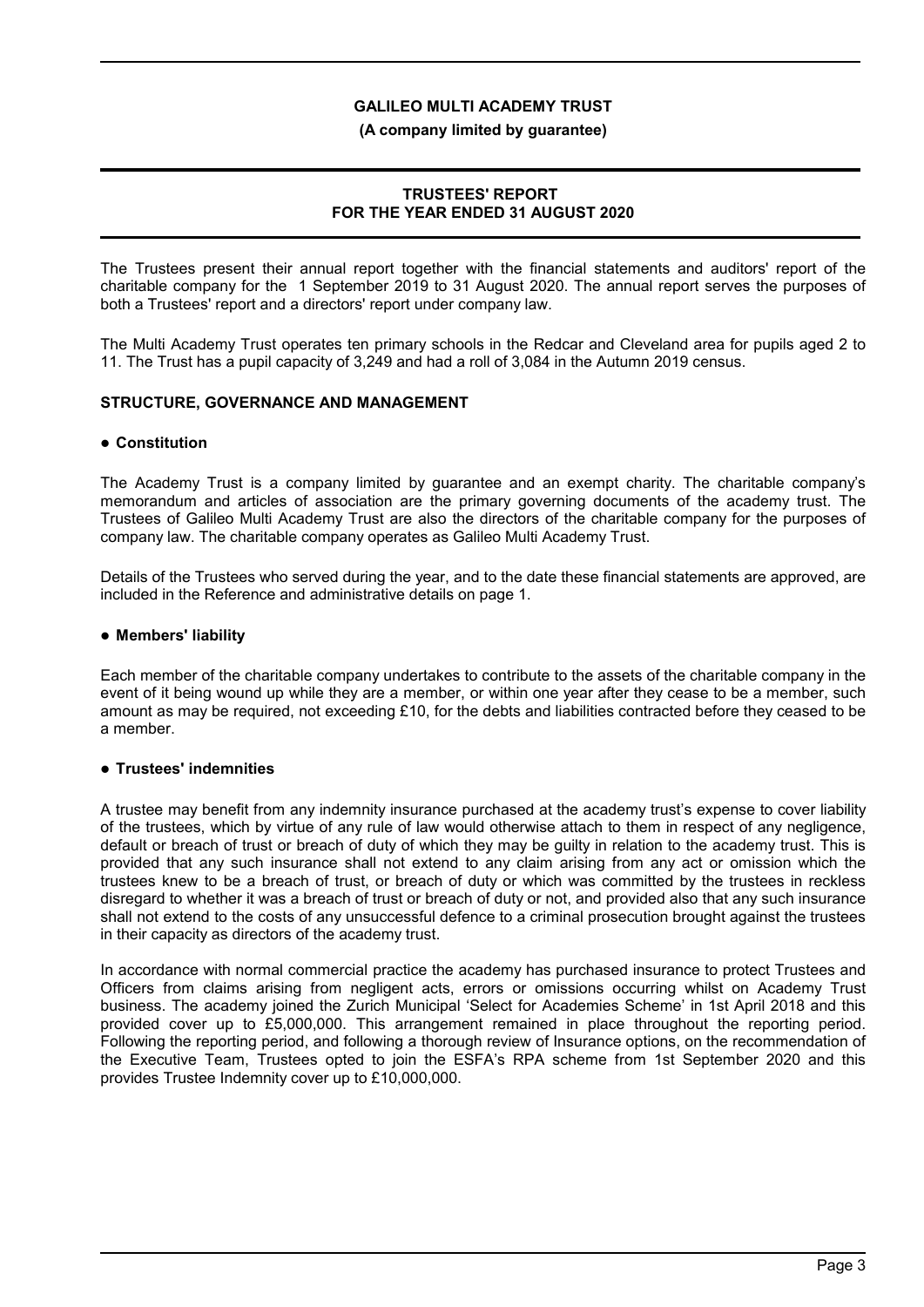**(A company limited by guarantee)**

### **TRUSTEES' REPORT (CONTINUED) FOR THE YEAR ENDED 31 AUGUST 2020**

### **STRUCTURE, GOVERNANCE AND MANAGEMENT (CONTINUED)**

### **Method of recruitment and appointment or election of Trustees**

The management of the Academy Trust is the responsibility of the Trustees who are appointed under the terms of the articles of association and funding agreement.

In summary, the Articles of Association require as follows:

- The number of Trustees shall be not less than three nor more than nine.
- The Company shall have the following Trustees:
	- (a) Up to 8 Trustees appointed as follows:
		- (i) Up to 6 Trustees appointed by Members
		- (ii) At least 2 Trustees appointed by the York Diocesan Board of Education
	- (b) The Chief Executive Officer, if appointed by the Members
- Up to 2 Co-opted Trustees appointed by relevant Trustees.

There is also provision for Parent Trustees to be appointed in certain circumstances, which do not at present apply to the Trust.

(Please note that this is a simplification and the published Articles of Association should be consulted for the detailed position.)

The Board carries out a skills audit of Trustees annually to inform the recruitment process and Trustee development.

During this reporting period, eight Trustees resigned their position and six Trustee appointments have been made. Trustees have been appointed based on their skills, experience and knowledge of Multi Academy Trust governance processes in line with new and formalised Trustee appointment policy which ensures a rigorous and transparent process. Appointments included an interim Chair of Trustees, identified through the support of the Regional Schools Commissioner, who has been instrumental in making further appointments to the Board. This has included a mix of permanent Trustee appointments and interim appointments to the Board. One interim Trustee stepped down after the reporting period, and a number of interim Trustees, including the Interim Chair, will step down in the near future, coinciding with planned additional permanent Trustee appointments being made.

#### **Policies adopted for the induction and training of Trustees**

The Academy Trust is currently conducting a tender exercise to purchase external support for both individual and board of trustee training linked to the aforementioned self-review of performance and findings of the skills' audit.

All new Trustees are provided with copies of policies, procedures, minutes, Management Accounts, budgets, and other documents they need to undertake their role as Trustees, along with a copy of the latest Academies Financial Handbook.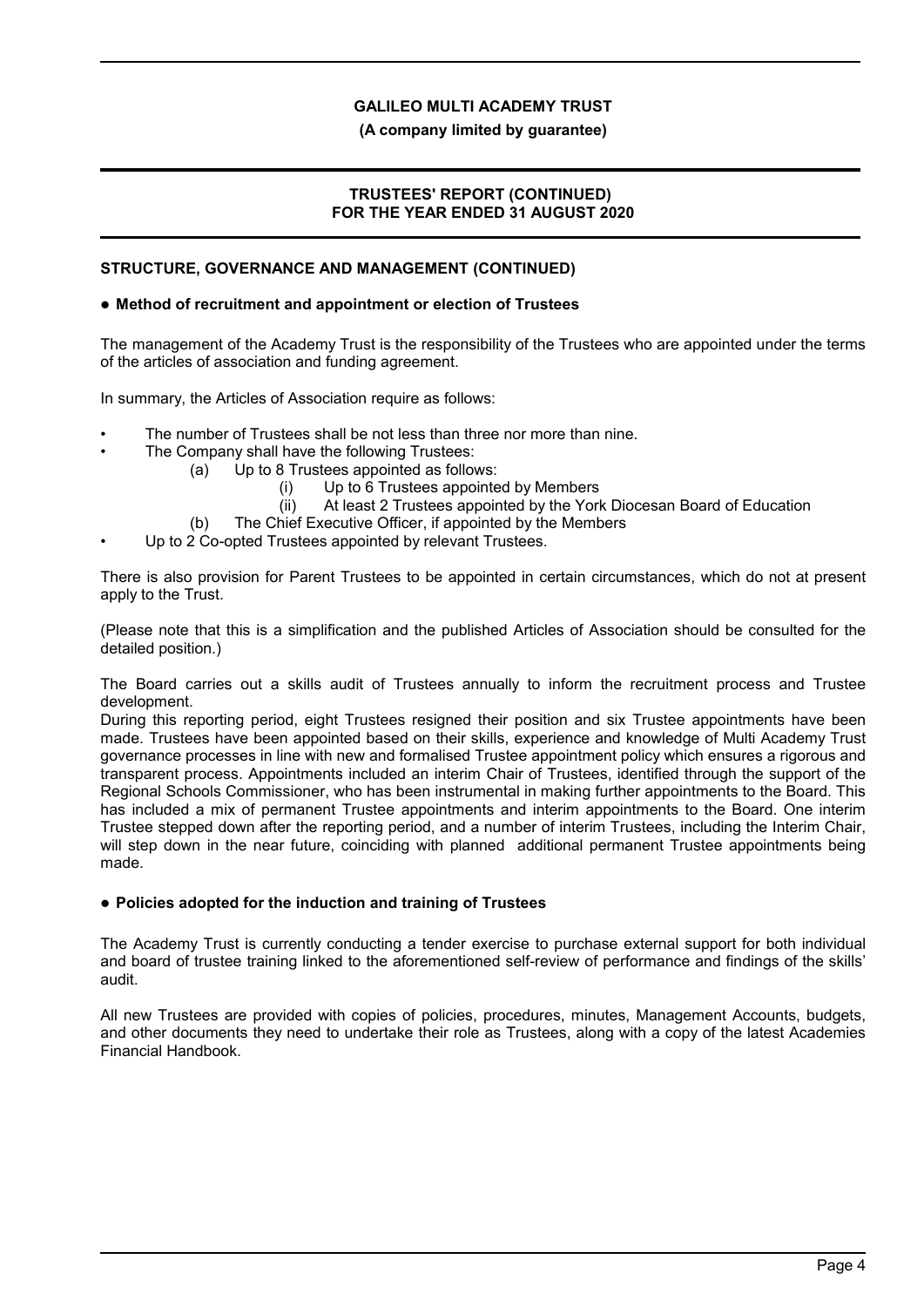### **(A company limited by guarantee)**

### **TRUSTEES' REPORT (CONTINUED) FOR THE YEAR ENDED 31 AUGUST 2020**

### **STRUCTURE, GOVERNANCE AND MANAGEMENT (CONTINUED)**

#### **Organisational structure**

The Academy Trust has established a management structure to enable efficient and effective running of the organisation. The structure consists of four levels: Members, the Board of Trustees, the Executive team (CEO and CFO) who are the senior leadership team of the Academy Trust, and the Local School Boards. Decision making across the Trust is outlined in the Academy Trust's scheme of delegation.

**Members** have an important role in oversight of Multi Academy Trust. Members are required to have an overview of the governance arrangements of the Academy Trust and provide independent oversight and challenge to the Board of Trustees. Members are "eyes on and hands off." They are responsible for (amongst other things) appointment of (Member appointed) Trustees, appointing the external Auditor and amending (subject to necessary consents) the articles of association.

**Trustees** are responsible for directing the Academy Trust's operations and are responsible for making key strategic decisions and providing strategic leadership, oversight and assurance for educational and financial performance. Their core functions include:

- Ensuring clarity of vision, ethos and strategic direction;
- Holding executive leaders to account for the educational performance of the organisation and its pupils, and the effective and efficient performance management of staff; and
- Overseeing the financial performance of the organisation and making sure it's money well spent.

The Board's responsibilities include setting the policy and delegation framework for the Academy Trust, adopting an annual plan and budget approval, monitoring the impact of the Trust on educational outcomes, making major decisions about the direction of the Trust, oversight of capital expenditure and making/approval of certain key leadership appointments.

During the year under review the **Executive Team** (which is now only CEO and CFO), each being members of the Academy Trust's senior Leadership team, consisted of the following.

- **The Chief Executive** Responsible for setting the overall direction of the Academy Trust; leading the development and execution of long-term strategies, managing resources, risk management and communicating, on behalf of the Trust, with both internal and external stakeholders.
- **Chief Financial Officer** Responsible for leading and managing the Financial and operational aspects of the Academy Trust. Providing strategic and operational leadership in all aspects of business activities within the Academy Trust's schools, and being accountable for the operation, maintenance and development of systems, processes and procedures relating to budget, finance, administration, HR, premises, including ICT and health and safety.

The Head Teachers are responsible for the day-to-day running of their school (assisted by the school's senior leadership team).

Each academy has its own Local Schools' Board. The LSB are sub-committees of the main Trust Board. The Board of Trustees have delegated certain of its functions to the LSB to ensure that there is scrutiny, and accountability, at the local level. The delegations made by the Board of Trustees are contained within the Trust Scheme of Delegation that was approved by the Trust Board on 14th July 2020.

Further details of the delegations in place can be found at: https://www.galileotrust.co.uk/governance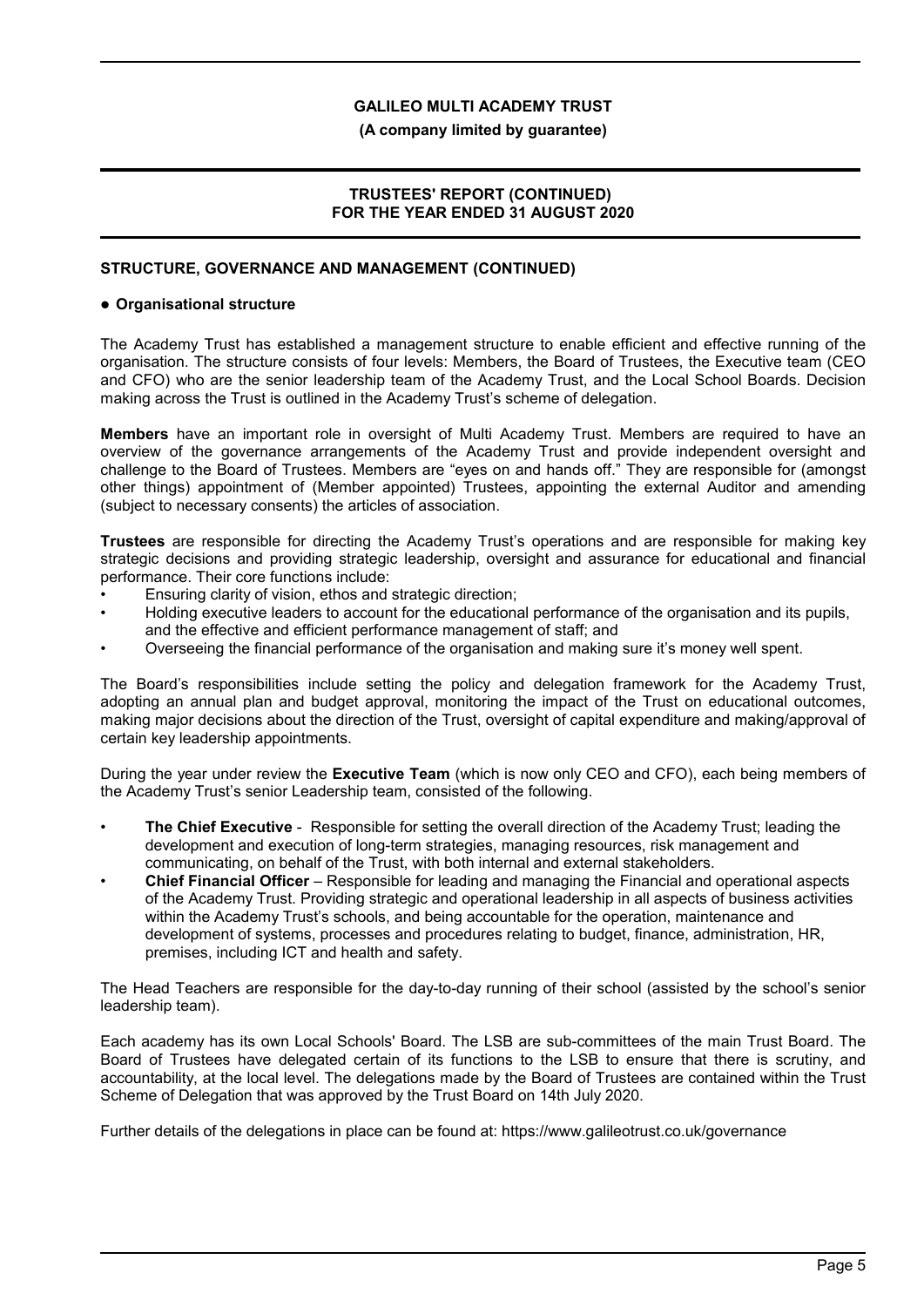### **(A company limited by guarantee)**

### **TRUSTEES' REPORT (CONTINUED) FOR THE YEAR ENDED 31 AUGUST 2020**

### **STRUCTURE, GOVERNANCE AND MANAGEMENT (CONTINUED)**

#### **Arrangements for setting pay and remuneration of key management personnel**

The Board's approach to setting the pay of the senior leadership team must be transparent, proportionate and justifiable.

The Senior Leadership Team at the end of the reporting period comprised of the Interim CEO and Chief Financial Officer. Neither Trustees nor Members receive remuneration for their role as Trustees/Members.

All members of the Senior Leadership Team are subject to an individual performance review, which is carried out in accordance with the relevant policies. This policy is used to determine the pay and remuneration.

Any future review of pay and remuneration will be considered alongside the factors set out in the then relevant Academies Financial Handbook. For 2020 the requirements are as follows:

- Process that the procedure for determining executive pay is agreed by the Board in advance and documented
- Independence decisions about executive pay reflect independent and objective scrutiny by the Board and that conflicts of interest are avoided
- Robust decision-making factors in determining pay are clear, including whether performance considerations, and the degree of challenge in the role, have been taken into account
- Proportionality Pay and benefits represent good value for money and are defensible relative to the public sector market
- Documentation the rationale behind the decision-making process, including whether the level of pay reflects value for money, is recorded and retained
- A basic presumption that non-teaching pay should not increase at a faster rate than that of teachers, in individual years and over the longer term
- Understanding that inappropriate pay can be challenged by ESFA, particularly in any instance of poor financial management of the trust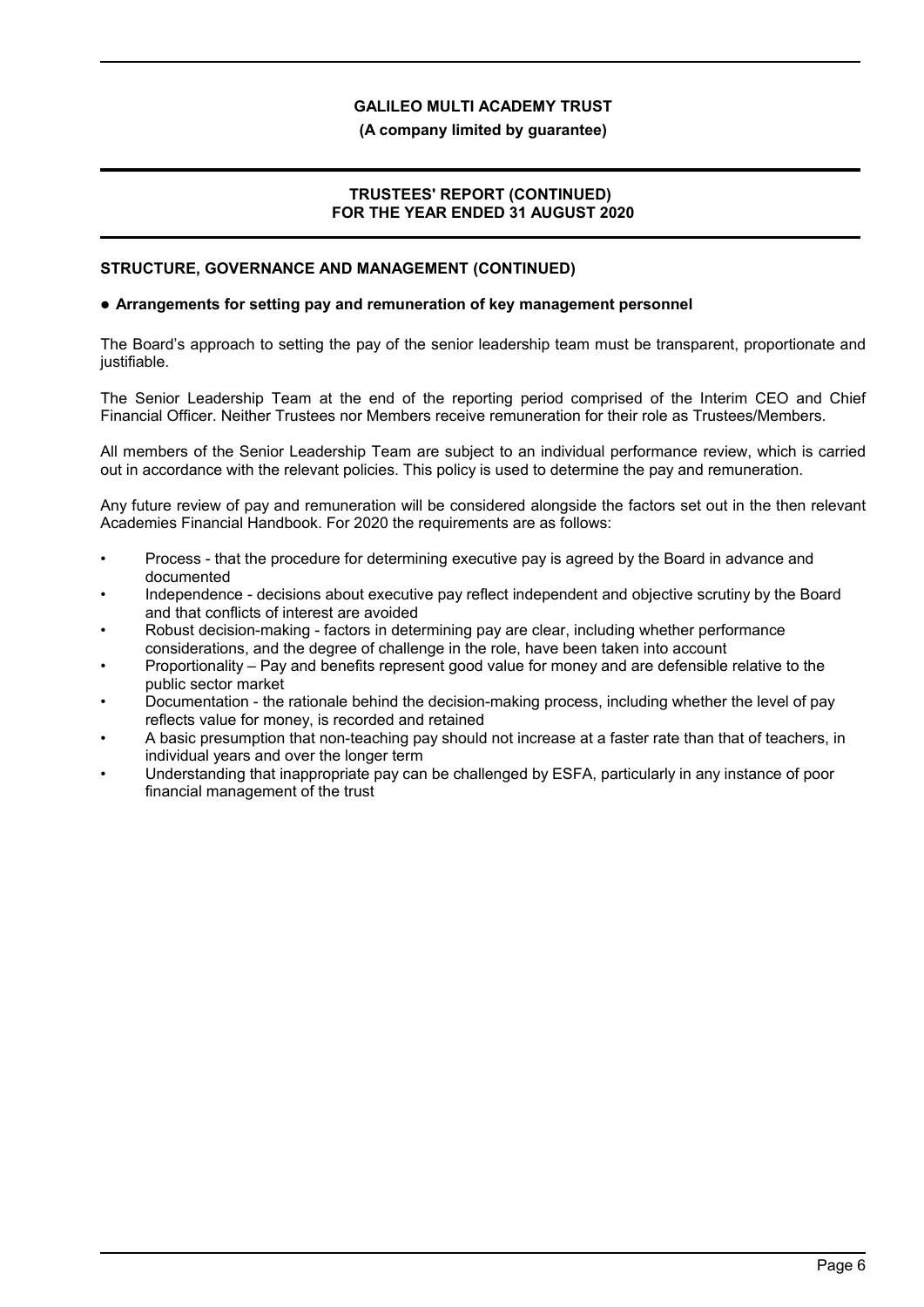**(A company limited by guarantee)**

### **TRUSTEES' REPORT (CONTINUED) FOR THE YEAR ENDED 31 AUGUST 2020**

# **STRUCTURE, GOVERNANCE AND MANAGEMENT (CONTINUED)**

### **Trade union facility time**

### **Relevant union officials**

| Number of employees who were relevant union officials during the year<br>Full-time equivalent employee number |  |
|---------------------------------------------------------------------------------------------------------------|--|
|                                                                                                               |  |

# **Percentage of time spent on facility time**

# **Percentage of time Number of Number of Number of**

|                                                                                                      | employees           |               |
|------------------------------------------------------------------------------------------------------|---------------------|---------------|
| $0\%$<br>1%-50%<br>51%-99%<br>100%                                                                   | 1                   |               |
| Percentage of pay bill spent on facility time                                                        | £                   |               |
| Total cost of facility time<br>Total pay bill<br>Percentage of total pay bill spent on facility time | 5,567<br>13,669,077 | $\frac{0}{c}$ |
| Paid trade union activities                                                                          |                     |               |

Time spent on paid trade union activities as a percentage of total paid facility time hours **100** %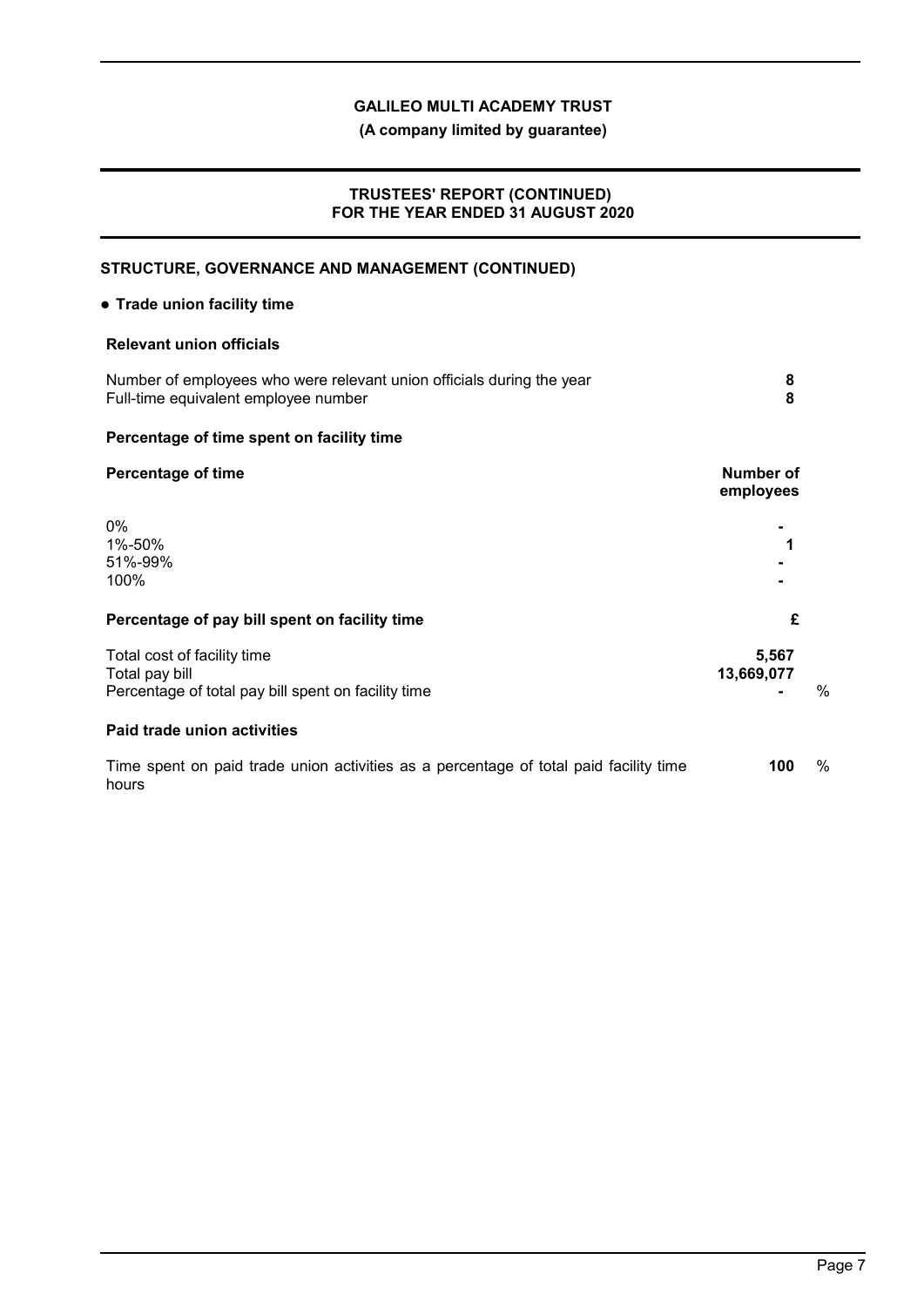**(A company limited by guarantee)**

### **TRUSTEES' REPORT (CONTINUED) FOR THE YEAR ENDED 31 AUGUST 2020**

### **STRUCTURE, GOVERNANCE AND MANAGEMENT (CONTINUED)**

### **Engagement with employees (including disabled persons)**

As an employer of over 250 employees the Academy Trust has introduced and developed its provision of information and consultation with employees through staff meetings and briefings, as well as formal correspondence to inform staff of developments. Through these arrangements, staff are provided with information relating to the performance of the Academy Trust and the school. Furthermore, the Academy Trust has installed high speed internet in 70% of its schools, with the remaining schools converting when the current contract expires in December 2020.

Academy Trust representatives meet termly with the JCC (Joint Consultative Committee) which is represented by both teaching and support staff unions. The committee reviews relevant policies prior to full consultation with staff, and all policies are available to staff via the school.

Prior to conversion into the Academy Trust, all staff were provided with information relating to their right under the Transfer of Undertakings (Protection of Employment) Regulations.

The Academy Trust complies with the requirements of the Equality Act 2010. Each school has disabled toilet facilities and ensures access to the main areas of each school are accessible to wheelchair users. The Academy Trust's application form underpins the Academy Trust's diversity values whereby the Academy Trust encourages positivity in respect of disability and welcomes applications from disabled people. The Academy Trust will make reasonable adjustments to the recruitment process if the applicant makes the Academy Trust aware they have a disability, while our recruitment policy ensures the recruitment of all staff is conducted in a fair manner, in accordance with statutory requirements and good practice. Training opportunities, career development and promotion opportunities apply to all staff equally.

In accordance with the Academy Trust's equal opportunities policy, the Academy Trust has long-established fair employment practices in the recruitment, selection, retention and training of disabled staff.

Full details of these policies are available from the Academy Trust's offices.

### **OBJECTIVES AND ACTIVITIES**

### **Objects and aims**

The principal object and activity of the Academy Trust is to advance education in the UK for the public benefit, in particular by maintaining, evolving, managing and developing academies which offer a broad and balanced curriculum.

In doing this, the Academy Trust is responsible for the operation of ten primary schools across the Redcar and Cleveland area.

This includes two Church of England academies, which are required to be conducted in accordance with the principles, practices and tenets of the Church of England both generally and in particular in relation to arranging for religious education and daily acts of worship. The York Diocesan Board of Education (YDBE) works closely with the Church of England schools in the Academy Trust, supported by the Board of Trustees, to ensure that the Church of England foundation of the schools' Christian foundations are preserved and developed. The YDBEs, through its work, seeks to build flourishing communities in its schools, parishes and homes where every child, young person and those who care for them has a transforming encounter with the Christian faith and the person of Jesus Christ. This takes as its starting point the words of Jesus, who said that he came so that all may have 'life in all its fullness' (John 10:10). The YDBE is committed to Church schools working in partnership with Community schools for the benefit of the localities they serve.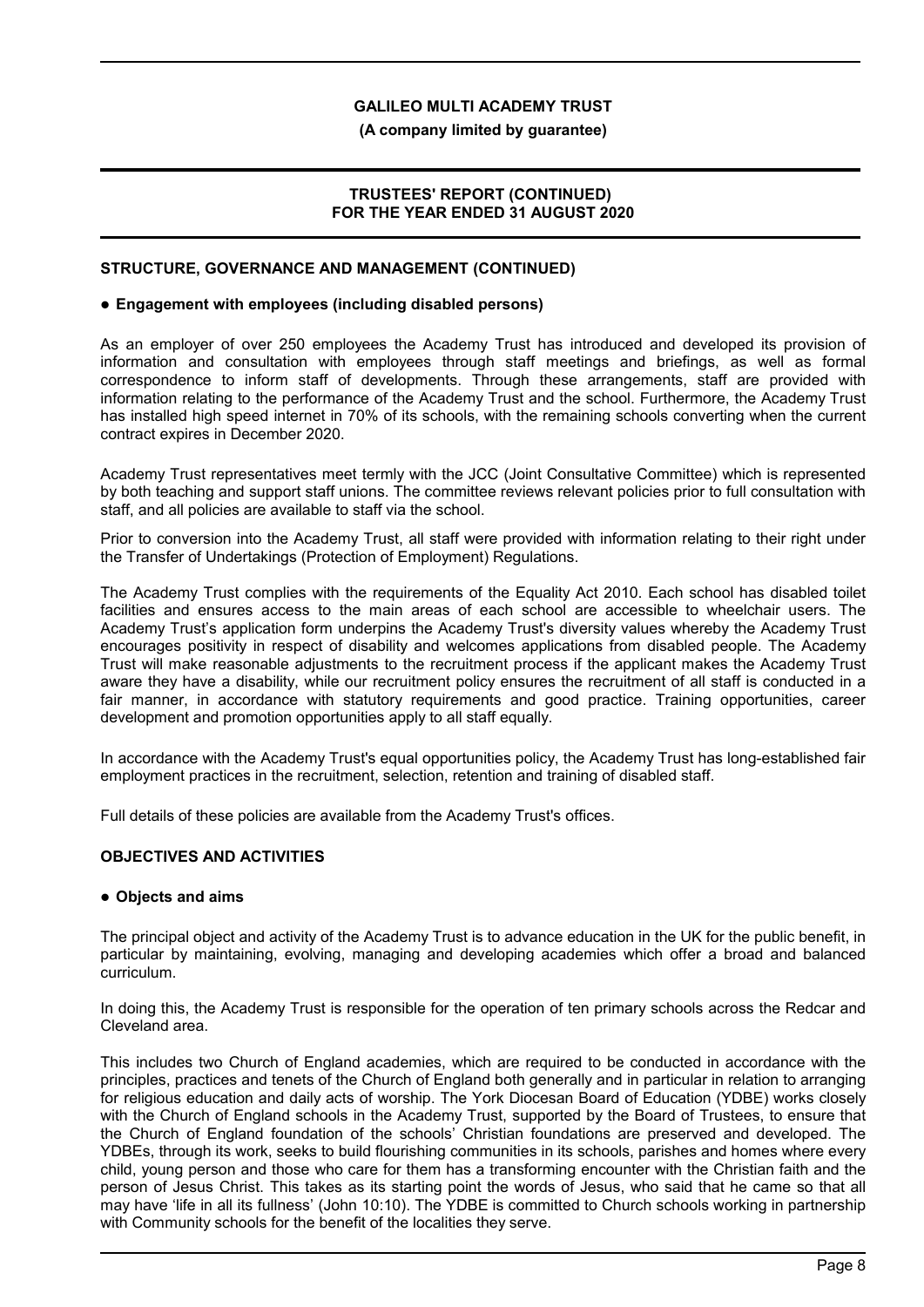### **(A company limited by guarantee)**

### **TRUSTEES' REPORT (CONTINUED) FOR THE YEAR ENDED 31 AUGUST 2020**

## **OBJECTIVES AND ACTIVITIES (CONTINUED)**

The Academy Trust seeks to provide a solid, unshakable, foundation for its schools, defined by exceptional teaching experiences and shared values of learning, accountability, respect and integrity.

It is expected that all leaders, teachers, staff, parents and children alike embrace the values to complement each individual school's values and visions.

Galileo Multi Academy Trust embraces school to school support and the sharing of good practice throughout the Academy Trust. Every school and every individual is included in its vision. We actively encourage collaboration and seek to work as a team to create and deliver the best possible education experiences for every pupil within the Academy Trust. We work together to benefit the communities in which we serve.

### **Objectives, strategies and activities**

The Trust's objectives set for the 2019/20 reporting period included:

- Introducing and embedding high quality governance at Academy Trust Board Level
- Ensuring ESFA findings from their 2019 Financial Management and Governance Review were acted on
- Restructuring of the Central Team to help ensure financial sustainability and meets the needs of the Academy Trust
- Full review of Central Services
- Improving Academy Trust wide communication
- Full review and development of new and existing policies to strengthen the accountability of the Academy **Trust**
- Ensuring a rich and varied educational experience for all pupils

In order to achieve these improvements, the following strategies are now in place to build on the previous year's activities:

#### 1. Introducing and embedding high quality governance at Board Level

Following the departure of a number of Trustees, Members and Trustees sought to urgently appoint additional individuals to take the Trust forward. This included engaging with the wider stakeholder population, liaison with the Regional Schools Commissioner and advertising through Academy Ambassadors. On the 1st February 2020, Mr Les Walton CBE was appointed Interim Chair of Trustees. Since his appointment Mr Walton, supported by the Board, has worked hard to seek experienced individuals to serve as members of the Trust Board, both on an interim and permanent basis. Since his appointment a total of four new Trustees have been inducted.

Decisions with regards to new appointments have been made based on skills, fit and the candidates' ability to support the Academy Trust given where it is on its journey. The Trust Board has also refined and formalised its Trustee appointment policy which ensures a rigorous and transparent process.

Since the Chairs' appointment a new scheme of delegation has been written and approved by the Academy Trust Board. This piece of work was led by the Vice Chair of Trustees, Mr Steve Hodsman alongside the Interim CEO. To help ensure collaborative working and buy-in at school level a working group was established consisting of Head Teachers, Trustees and Chairs of Local School Boards and all parties had input into the process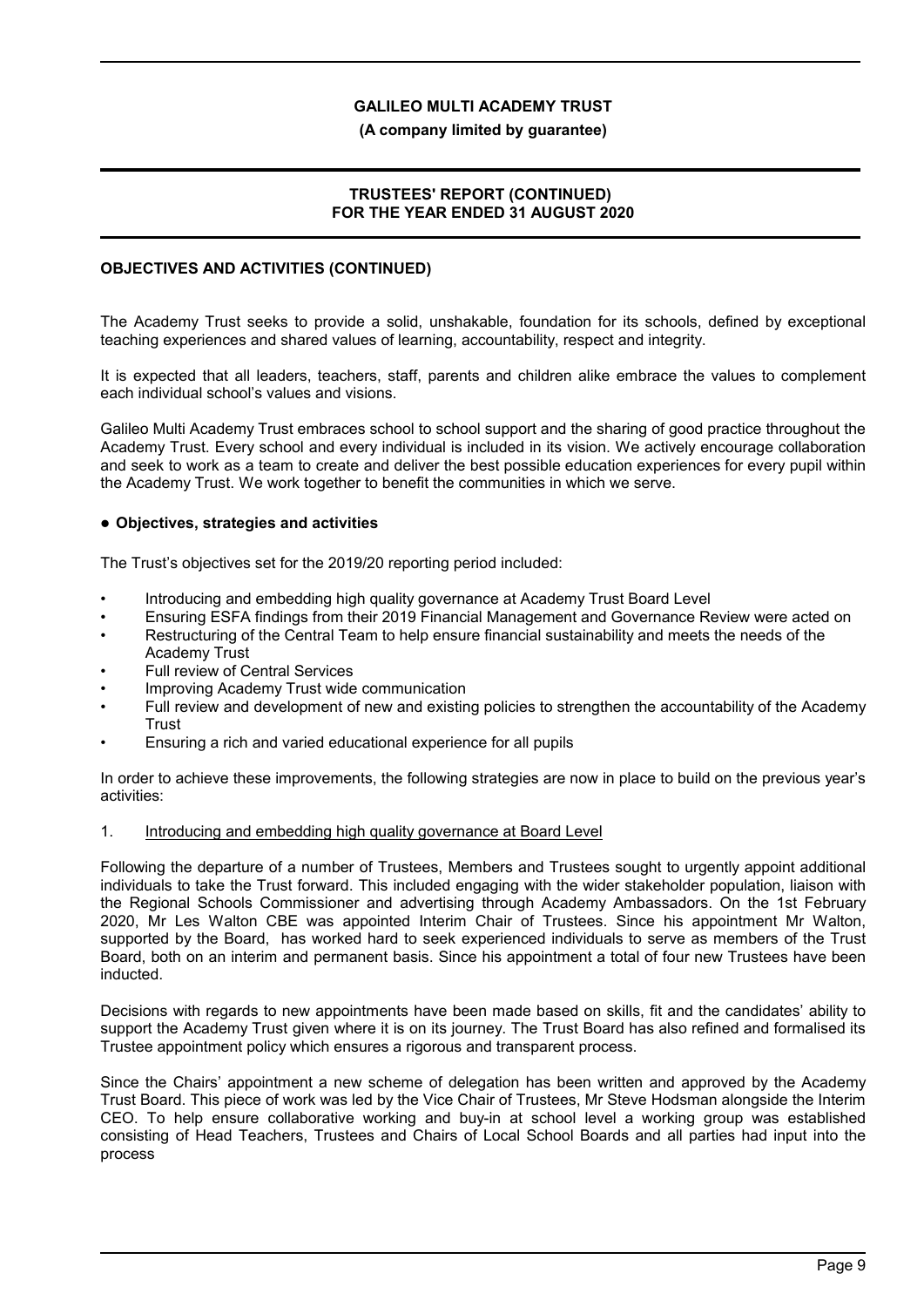#### **(A company limited by guarantee)**

### **TRUSTEES' REPORT (CONTINUED) FOR THE YEAR ENDED 31 AUGUST 2020**

### **OBJECTIVES AND ACTIVITIES (CONTINUED)**

### 2. Ensuring ESFA findings from their 2019 Financial Managment and Governance Review were acted on

Following a Financial Management and Governance Review conducted by the ESFA in 2019 the CFO alongside Trustees developed a remedial action plan which detailed measures put in place to address any issues raised alongside a timeframe for action and assigning responsibility to a specific person.

Trustees have also appointed a new Internal Audit Team, Armstrong Watson following a full and transparent procurement process in which four firms were shortlisted and interviewed. Following the interview process, a recommendation was subsequently presented to, and approved by Trustees.

The remedial action plan which has been shared with ESFA has since undergone a rigorous week long audit conducted by the newly Appointed Internal Audit team, where they performed relevant sample testing in relation to all actions, raised to ascertain the progress made in each area.

The report concluded that the Academy Trust had implemented its 'proposed remedial action' plan made in response to the ESFA review findings and found that it was clear that progress had been made in response to all of the ESFA findings.

#### 3. Restructuring the Central Team to help ensure financial sustainability and meets the needs of the Academy Trust

Upon appointment the Interim CEO led on a restructuring exercise which involved a full and thorough review of the Central Team cost and function. The review identified the current structure was not financially sustainable, and no longer met the needs of the Academy Trust.

The review also highlighted there were posts within the Central Team which duplicated roles that were being covered elsewhere within the Academy Trust.

The restructure was conducted both promptly and professionally and has resulted in a reduction of staff costs of 33%, culminating in a recurrent annual saving of £187k.

### 4. Full review of Central Services

The aforementioned review of the Central Team also highlighted that the services provided no longer met the needs to the Academy Trust, and constituent schools didn't feel they were receiving good value for money. The CEO and CFO met with Head Teachers to help ascertain what they would like to see covered in the budget allocated to cover Central Team costs and provisions. A costing exercise was undertaken to factor in agreed suggestions.

Following further consultation, it was agreed that school's contributions were reduced to include a percentage of GAG funding whilst also incorporating additional services such as an educational psychology service provision, access to a Safeguarding service and training package, an education welfare officer, and an internal HR Manager. The Central budget has also absorbed the costs of installing a high speed internet provision into all schools.

The review of central services not only contributes to satisfying the needs to school's but also helps to ensure the longevity and solvency of the organisation.

Further review will continue in 2021 upon appointment of a CEO with a revised focus on clarifying the required capacity to support school improvement.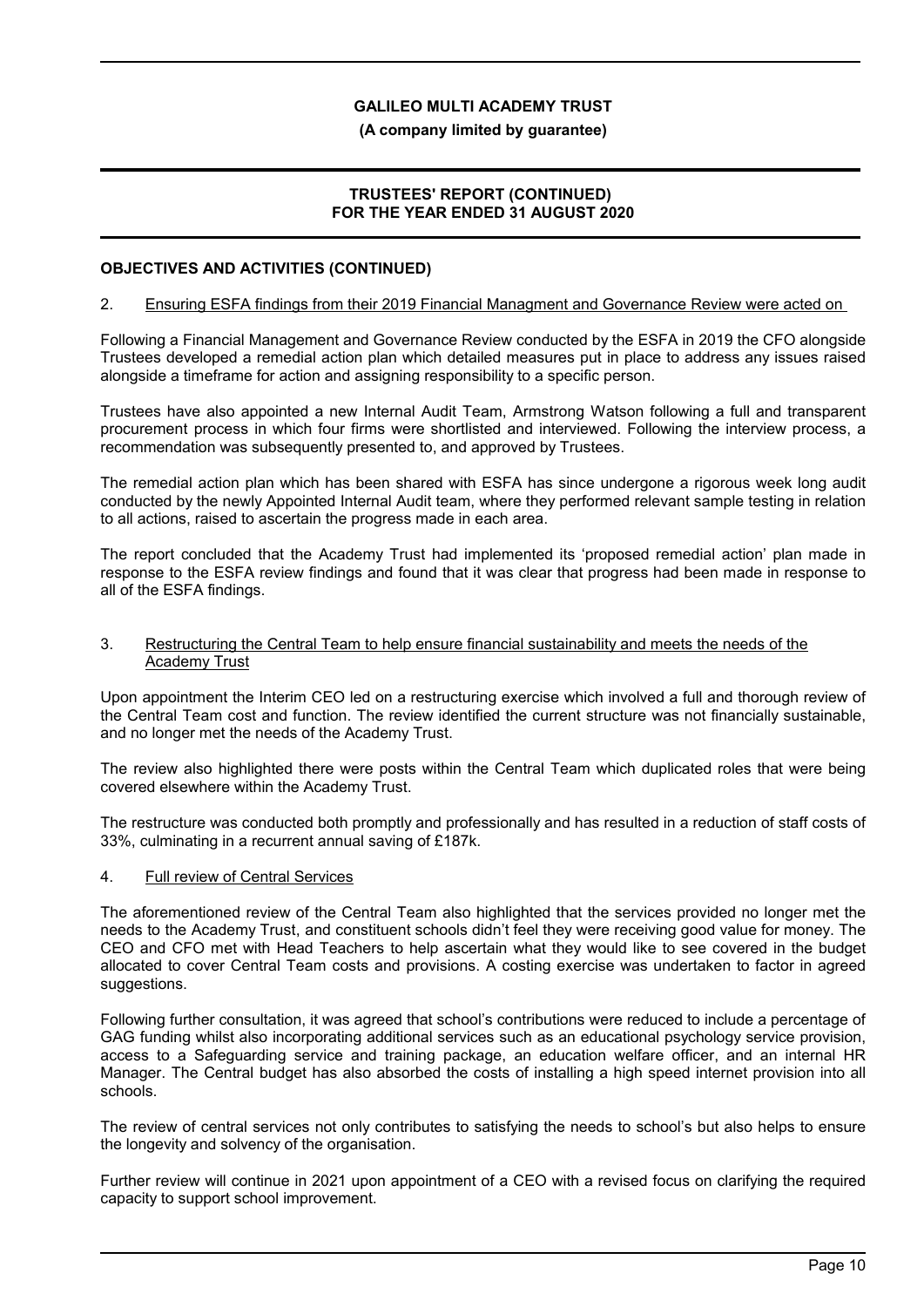#### **(A company limited by guarantee)**

### **TRUSTEES' REPORT (CONTINUED) FOR THE YEAR ENDED 31 AUGUST 2020**

### **OBJECTIVES AND ACTIVITIES (CONTINUED)**

#### 5. Improving Academy Trust wide communication

Significant improvements have been made during the reporting period with regards to Trust-Wide Communication. The Chair of Trustees has met regularly with both Head Teachers and Local School Boards at constituent schools to discuss how they feel the Academy Trust is progressing, and where they would like to see further improvements. The Vice Chair of Trustees has also liaised closely with representatives around the Academy Trust when drafting the revised Scheme of Delegation.

In February 2020, an Organisational Climate survey was undertaken by key leaders in the Academy Trust which focused on six dimensions: Clarity, Standards, Flexibility, Responsibility, Rewards, and Team Commitment. The survey assessed how it felt to work within the organisation, and offered an indication on how the organisation was performing along with the likelihood of it achieving its objectives.

The survey was repeated in October 2020 and comparisons were made with findings from the original report. The October report was extremely positive and showed considerable improvement in some of the dimensions measured, as well as a revived Trust-wide team spirit, and greater confidence in the operation of the Academy Trust.

Internally, the Central Executive Team meet regularly with Head Teachers, while the CFO holds frequent meetings with School Business Managers across the Academy Trust. A Trust Bulletin is also produced on a monthly basis which highlights any current issues, and provides the opportunity to update all staff within the Academy Trust of any current opportunities or achievements.

Additionally, as previously mentioned the Central Team have funded the installation of a high-speed internet service into all schools, and are currently installing an internet based Trust-wide telephony service to physically aid communications.

#### 6. Full review and development of new and existing policies to strengthen the accountability of the Academy Trust

A review of the Academy Trust's financial procedures policy is near completion and will include incorporation of some changes highlighted in the ESFA Financial Management and Governance Review. Furthermore, a full review of all Trust wide policies is currently been undertaken.

HR Policies are all currently being reviewed by our newly appointed internal HR Manager who meets with other Academy Trust representatives prior to meeting termly with a committee made up of both teaching and support staff unions for consultation prior to approval by Trustees. A number of policies are currently under review by the committee and a number of Policies were presented to Trustees at the November 2020 and December 2020 meetings for sign off. These include: Teachers Pay Policy, Teachers Appraisal, Absence Management, Recruitment Policy, and Health & Safety, amongst others.

A review of the Trust's wider policies will be overseen by the newly appointed CEO

Furthermore, with the help of Trustees a Policy review planner has been set up which clearly identifies which policies are pending review.

### **Public benefit**

In setting objectives and planning for activities, the Trustees have given due consideration to, and complied with, general guidance published by the Charity Commission relating to public benefit, including the guidance 'Public benefit: running a charity (PB2)'.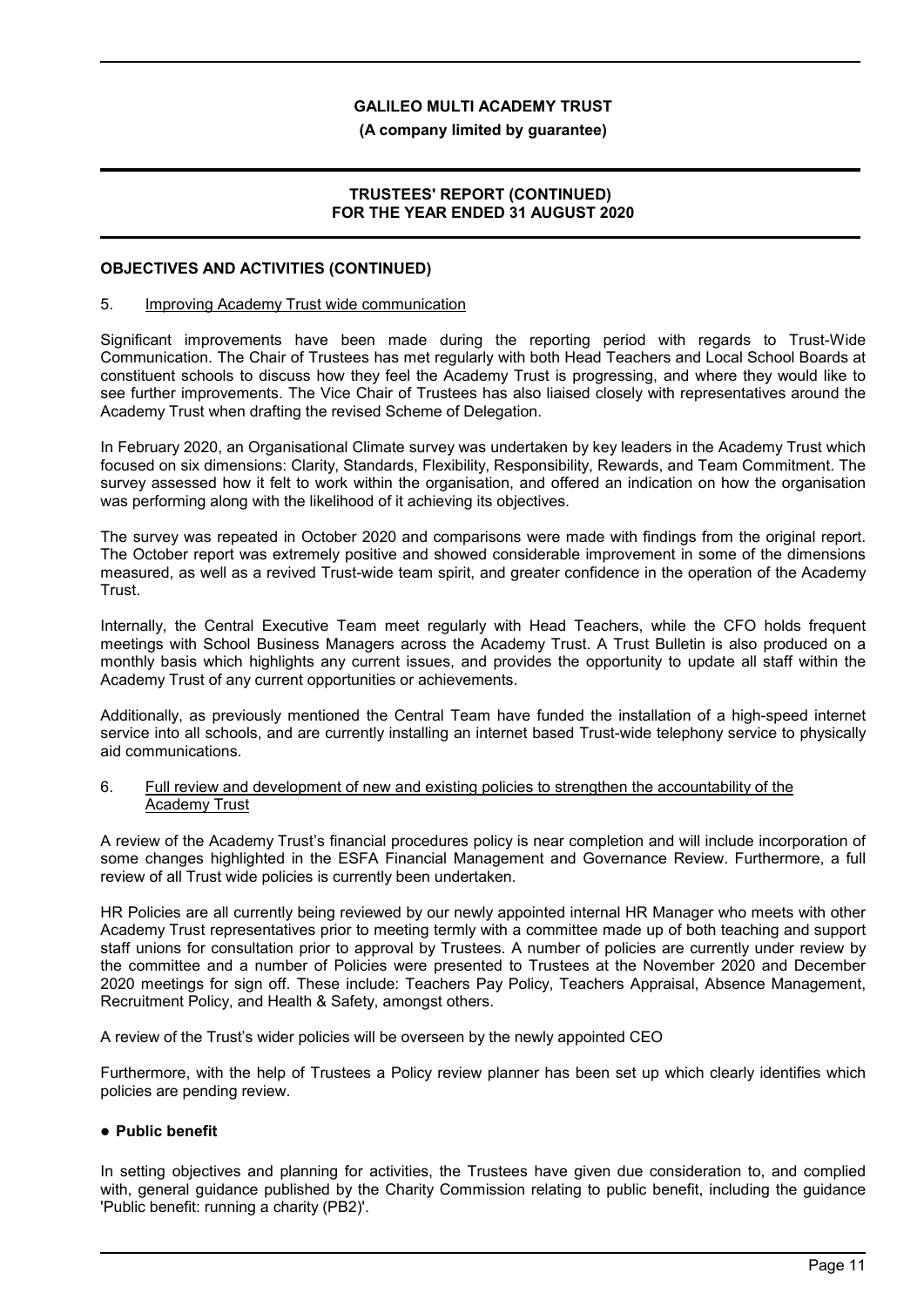#### **(A company limited by guarantee)**

### **TRUSTEES' REPORT (CONTINUED) FOR THE YEAR ENDED 31 AUGUST 2020**

### **OBJECTIVES AND ACTIVITIES (CONTINUED)**

The Academy Trust's aims and activities are specifically for the public benefit.

The direct beneficiaries for the reporting period were mainly pupils and families living within the administrative boundary of Redcar and Cleveland Borough Council, which is the catchment area of member schools. Admission to member schools is determined by pre-determined criteria of eligibility, which is primarily based on location of residence. The admission process does not allow for selection by ability.

### **STRATEGIC REPORT**

### **ACHIEVEMENTS AND PERFORMANCE**

### **Key performance indicators**

#### **Academic**

Due to the 2019-20 academic year being abruptly ended on 20th March due to an imposed lockdown, a large percentage of quality teaching and learning time was lost and usual examinations were unable to go ahead.

During lockdown Head Teachers at each constituent school ensured families were contacted on a regular basis. Children identified as vulnerable or with an EHCP were contacted regularly by teachers and support staff. Families welcomed this contact and positive feedback was offered for the remote teaching provision provided during the period schools were closed.

Learning materials were provided via a vast array of channels, including online platforms, email, and physical work packs picked up from schools.

The Academy Trust adopted a proactive approach to the problem of free school meals. Before the Government decided to offer the vouchers the Central Finance team worked closely with Head Teachers and School Business Managers to gather all necessary information and paid money directly into parents' bank accounts. As a result, our families were supported through a very uncertain and anxious times.

As a result of lockdown the Academy Trust utilised networking technology on a daily basis and work was completed via video conferencing. The Executive Central Team conducted leadership team meetings and budget meetings with Head Teachers remotely, and technology allowed Head Teachers the opportunity to communicate with their own individual teams.

Meetings with the Head Teachers and Interim CEO were regular and shifted focus form dealing with lockdown to planning for return.

The return of pupils across the Academy Trust was relatively coordinated as each school put plans in place for a September return.

During the Reporting Period, there were no official Inspections, and all schools continue to be rated good or outstanding by OFSTED.

#### **Impact of Coronavirus on school attendance**

Due to the imposed lockdown on the 20th March 2020 schools were closed to all children except those of key workers and children considered vulnerable. Government requested that schools re-open in June 2020 to specific groups that included children of both critical workers and also vulnerable children. The Academy Trust provided education and support to the specific groups for the period leading up to the 2020 summer break.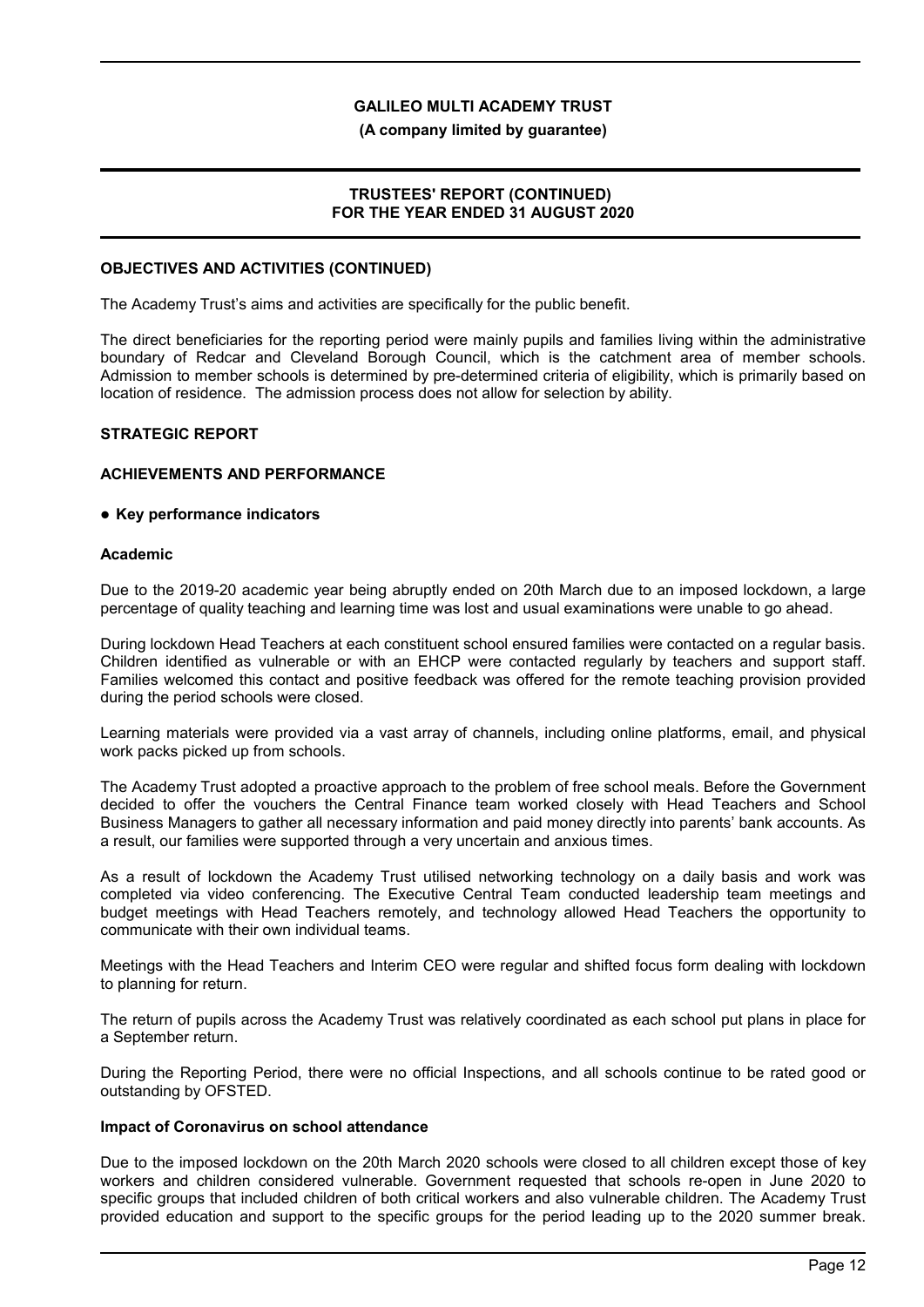**(A company limited by guarantee)**

### **TRUSTEES' REPORT (CONTINUED) FOR THE YEAR ENDED 31 AUGUST 2020**

### **STRATEGIC REPORT (CONTINUED)**

### **ACHIEVEMENTS AND PERFORMANCE (CONTINUED)**

During the above two periods schools were asked to record absences due to COVID-19 as "school closure unable to attend due to exceptional circumstances / not attending in circumstances relating to COVID".

The absences had an impact on reducing the actual overall attendance of the individual schools. The impact of COVID-19 and associated marking of the registers is demonstrated below by comparing the last two academic years.

2018/19 Actual 96.52%, **Authorised 2.28%**, Unauthorised 1.20%

2019/20 Actual 90.83%, **Authorised 8.37%,** Unauthorised 0.80%

### **Financial & Operational**

As mentioned previously within this report, the Academy Trust completed a restructure of the Central Team and a full review of Central Services. The restructure was completed in March 2020 with any recurrent savings generated to be used to ensure longevity and solvency of the organisation.

The CFO completed the ESFA School Resource Management Self-assessment (SRMA) at the request of the Chair of Trustees, and in addition to the usual annual benchmarking exercise.

The above assessment helped to highlight how the Academy Trusts' ten constituent schools compared with other schools of similar demographics. On the whole the assessment indicated that based on 2019-20 financial and academic data all ten schools operated broadly in-line with similar schools. One indicator flagged by the report showed some schools within the Academy Trust had higher levels of support staff than similar schools. To address this, and in a way which negated the need for redundancies, and to maintain a high level of teaching support in schools, the CEO and CFO carried out a major exercise reducing support staff contracts at schools from 39 week to 38 week contracts. The consultation was well managed, and concluded in early September with all staff issued renewed contracts.

The benchmarking work carried out will also help with standardisation and best practice across the Academy Trust in other areas assessed.

Environmentally the roofing works being undertaken at three of our schools utilise Derbigum technology which provides significant environmental benefits and contributes to environmental sustainability. The Roofing Contractors are also planting a tree at one of the schools, and the technology used is attracting a lot of positive press.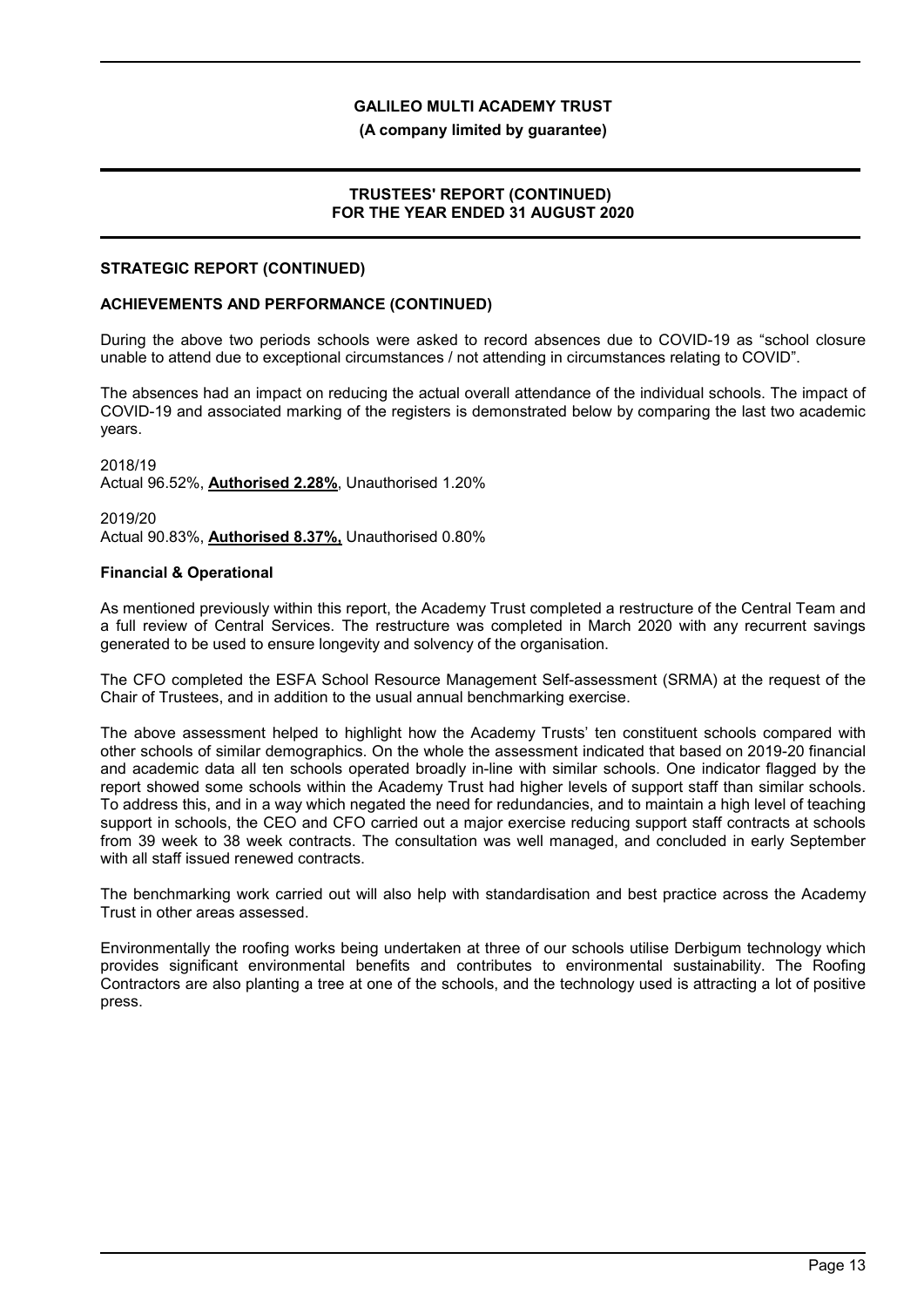**(A company limited by guarantee)**

### **TRUSTEES' REPORT (CONTINUED) FOR THE YEAR ENDED 31 AUGUST 2020**

### **STRATEGIC REPORT (CONTINUED)**

#### **ACHIEVEMENTS AND PERFORMANCE (CONTINUED)**

#### **Going concern**

After making appropriate enquiries, the Board of Trustees has a reasonable expectation that the Academy Trust has adequate resources to continue in operational existence for the foreseeable future.

As described elsewhere in this report COVID-19 has led to additional costs and reduced some of the opportunities for fundraising. This may have a negative impact on the budgets originally prepared for the next financial year, however the Academy Trust has reserves available to meet these additional costs if necessary.

For this reason they continue to adopt the going concern basis in preparing the financial statements. Further details regarding the adoption of the going concern basis can be found in the accounting policies.

#### **FINANCIAL REVIEW**

#### **Reserves policy**

Galileo Multi Academy Trust is expected to create contingency reserves from their annual General Annual Grant (GAG) funding or other income. During the early years of operation of the Trust (with the first schools joining in April 2018), GAG funding levels have created little opportunity to achieve a surplus. However, it is the Board's intention to ensure financial controls which will deliver surpluses over time through joint procurement, economies of scale and additional income generation.

The Trust's Reserves policy outlines the requirement for a revenue/capital reserve within the Trust to help ensure that development plans and strategic long terms aims are achieved. The reserves held are intended to carry forward a prudent level of resources designed to meet the long-term cyclical needs of renewal and any other unforeseen contingencies.

This policy sets out how much the Trust seeks to hold in reserve and why, how and when the reserves can be spent and how often the reserves policy will be reviewed.

Any in year surplus becomes part of the school's reserves and any reserves held by the Trust are considered to be funds that are deployed at the discretion of the Trusts Executive Team with appropriate Board approval, and within the Trust's scheme of delegation.

Any in year surplus monies can be deployed at the discretion of the Executive Board based on Galileo's Strategic Priorities, and an assessment of local need. A Business Case can be submitted by the Head Teacher of a school to the Executive Team to request investment which has not been budgeted for; these business cases are for emergency work, or capital investment rather than operational running of the school.

Only in exceptional circumstances will reserves be used to support a short term deficit. This must be approved by the Trust Board.

The level of reserves held takes into account the nature of income and expenditure streams, the need to match them with commitments, including future capital projects, and the nature of reserves. The Trust's Strategic aim is to hold reserves equivalent to the sum of one month's payroll by 2023. The Trustees will keep this level of reserves under review and aim to build and maintain the reserves level whilst in keeping with the principle object of the Trust.

Total reserves at the end of the period amounted to £6,620k. This balance includes unrestricted funds (free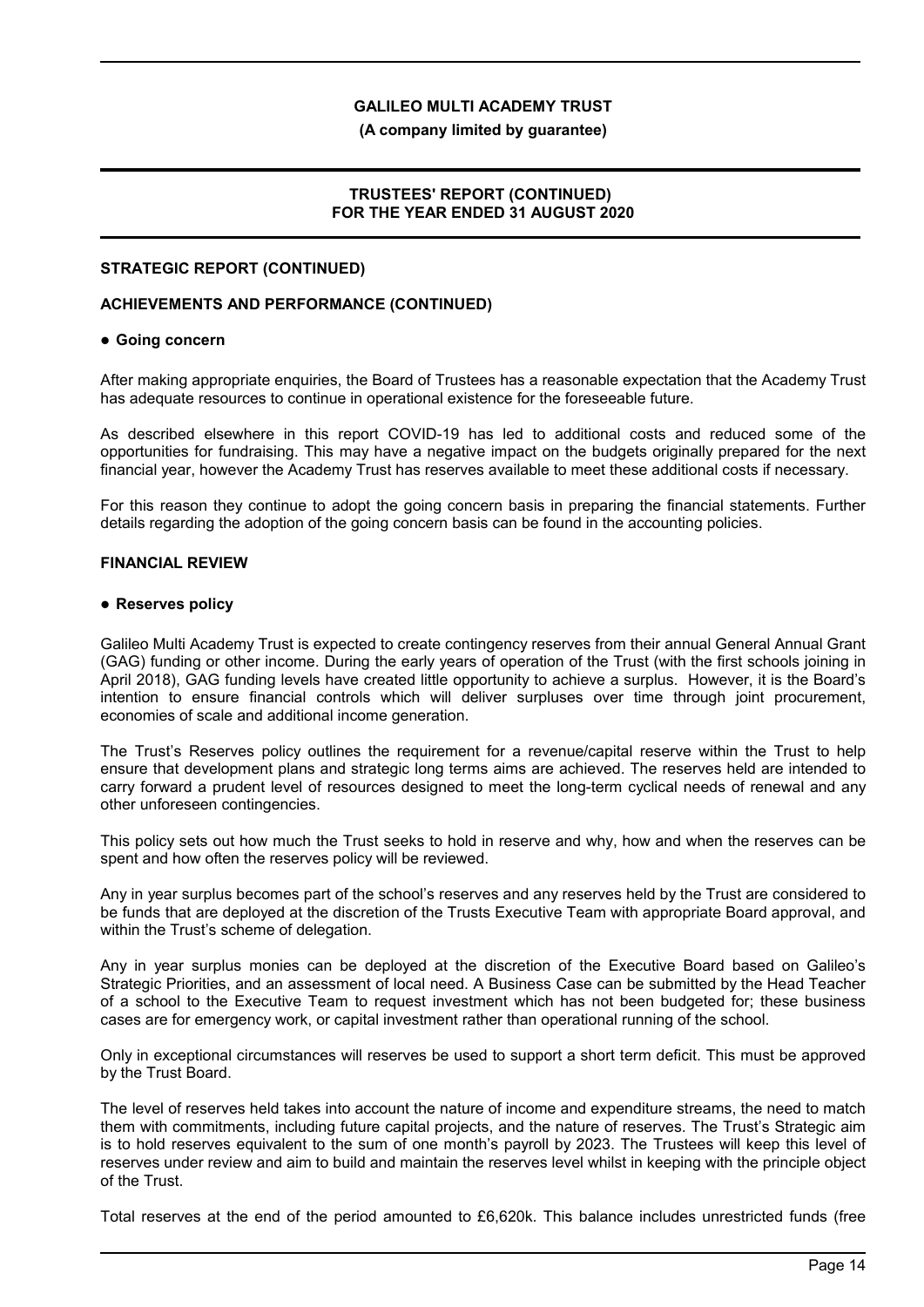**(A company limited by guarantee)**

# **TRUSTEES' REPORT (CONTINUED) FOR THE YEAR ENDED 31 AUGUST 2020**

reserves) of £607k which is considered appropriate for the academy trust, and restricted funds of £6,013k.

Users should note that a surplus or deficit position of the pension scheme would generally result in a cash flow effect of the Academy Trust in the form of an increase or decrease in employers' pension contributions over a period of years. The Academy Trust thus takes this fact into account when reviewing current business plans and budgets, and ascertaining how the pension costs might affect budgets in the future. On the basis that increased pension contributions should generally be met from the Academy Trusts budgeted annual income, whilst the deficit may not be eliminated there should be no actual cash flow deficit on the fund or direct impact on the unrestricted reserves of the Academy Trust due to the recognition of the deficit.

### **Investment policy**

The Academy Trust's priority is to avoid high levels of risk by ensuring any investment vehicle has adequate credit rating measured by a reputable credit rating agency. The Academy Trust will avoid volatile investment instruments, ensuring security takes precedence over revenue generation. The Academy Trust, through its Audit and Risk Committee, will review investment of funds to ensure appropriate reflection of risk/reward at least on an annual basis.

As at 31 August 2020 no investments, except for bank deposits, were held.

### **Principal risks and uncertainties**

An Academy Trust risk register has been established and going forward will be reviewed and updated regularly. Where appropriate, systems or procedures have been established to mitigate the risks the Academy Trust faces. Internal control risks are minimised by the implementation of procedures for authorisation of all transactions and projects. Trustees have reveiwed the major risks to which the Academy Trust is exposed, in particular those relating to the specific teaching, provision of facilities and other operational areas of the Academy Trust, and its finances.

Some of the main risks currently facing the Academy Trust include: central government funding cuts; teacher pay increases not being adequately subsidised; rising pension contributions; increase to minimum wage.

Following a full and transparent procurement exercise Trustees have appointed a new Internal assurance team who provide a supplementary programme of work in support of the External Audit Team. The Internal Auditors provide assurance to the board in respect of the Academy Trusts' compliance with its financial systems and operational controls. This ensures that risks are quickly identified and managed. The Internal Auditors carry out termly visits to the Central Team and visit individual schools at least once during the academic year.

It should also be noted that procedures are in place to ensure compliance with safeguarding and health and safety of staff and pupils.

#### **Income and expenditure**

Most of the Academy Trust's income is obtained from the Department for Education (DfE) via the Education and Skills Funding Agency (ESFA), in the form of recurrent grants, the use of which is restricted to particular purposes. The grants received from the DfE/ESFA during the year ended 31 August 2020 and the associated expenditure are shown as restricted funds in the Statement of Financial Activities.

In addition, the schools within the Academy Trust receive Early Years funding from the Local Authority on numbers of pupils at each termly census. A similar grant is received in respect of funding for two-year old children again this is based on pupil numbers. Each school receives SEN funding as a notional amount within their GAG allocation, in addition to this additional funding is provided by the Local Authority for children where it has been assessed that their need require specialist support.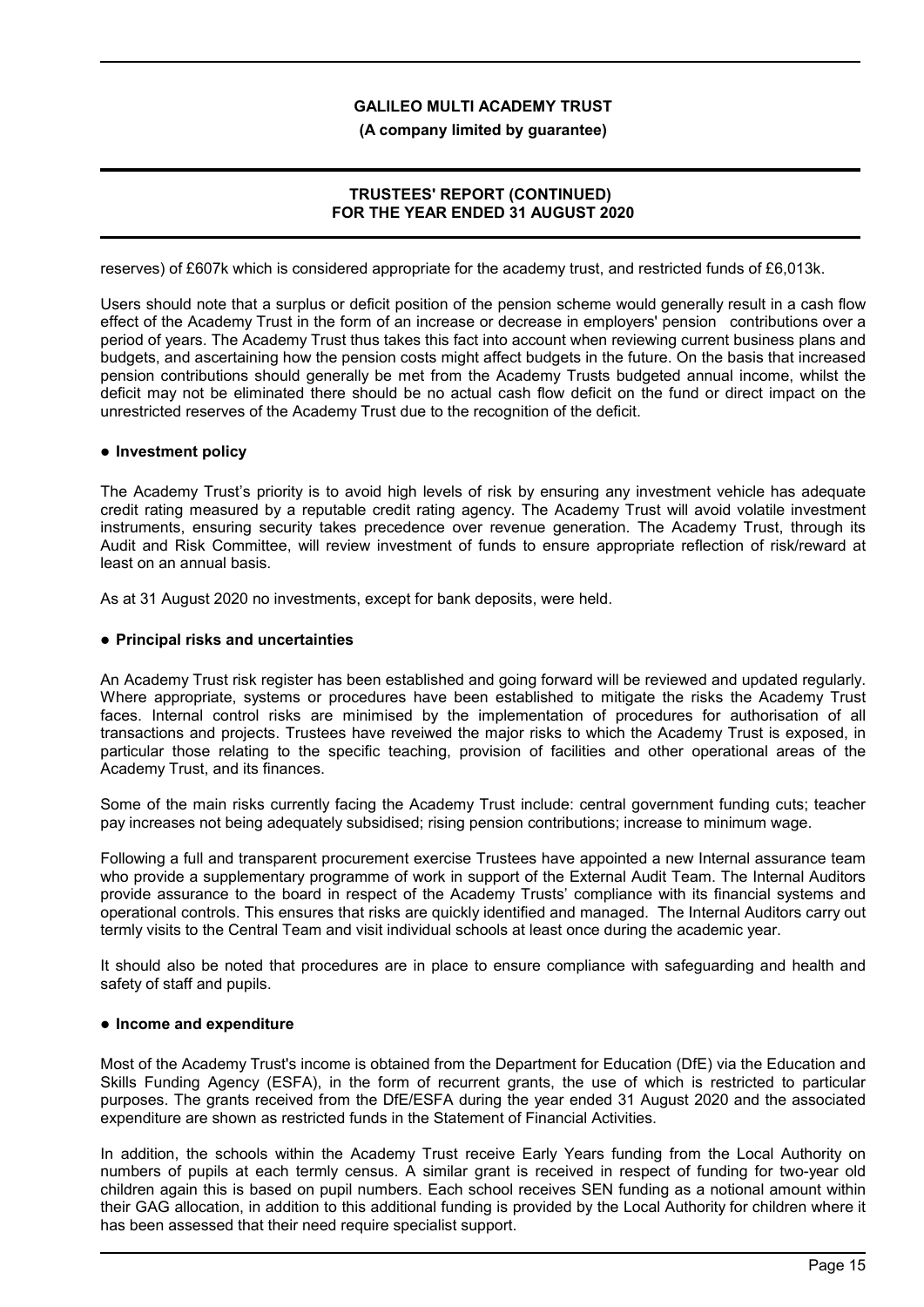#### **(A company limited by guarantee)**

### **TRUSTEES' REPORT (CONTINUED) FOR THE YEAR ENDED 31 AUGUST 2020**

The Academy Trust also receives grants for fixed assets from the DfE/ESFA. In accordance with the Charities Statement of Recommended Practice, 'Accounting and Reporting by Charities' (SORP 2015), such grants are shown in the Statement of Financial Activities as restricted income in the fixed asset fund. The restricted fixed asset fund balance is reduced by annual depreciation charges over the expected useful life of the assets concerned.

During the year, £457k was received in respect of Devolved Capital Formula Grants and schools capital allowance.

All of the expenditure shown in the Statement of Financial Activities is in furtherance of the Academy Trust's objectives.

At 31 August 2020 the net book value of fixed assets was £13.5m. Movements in tangible fixed assets are shown in note 17 & 18 to the financial statements. The assets were used exclusively for providing education and the associated support services to the students of the Academy Trust.

The provisions of FRS 102 have been applied in full in respect of the LGPS. The movements in the year have resulted in a deficit of £8.8m which includes an actuarial loss of £5.5m in the current year.

The in year deficit was £6m, excluding movements on the restricted fixed asset funds and the pension reserve there was an in year surplus of £155k.

### **Fundraising**

The Academy Trust does not use any external fundraisers. All fundraising activity operates at a local level. Most schools have a parent-led group independent of the Academy Trust which engages in fundraising activities on behalf of their respective school. Normally, Head Teachers liaise with the group to agree specific projects within their school to be funded by such activities.

In the current year the national lockdown meant less fundraising was carried out than normal.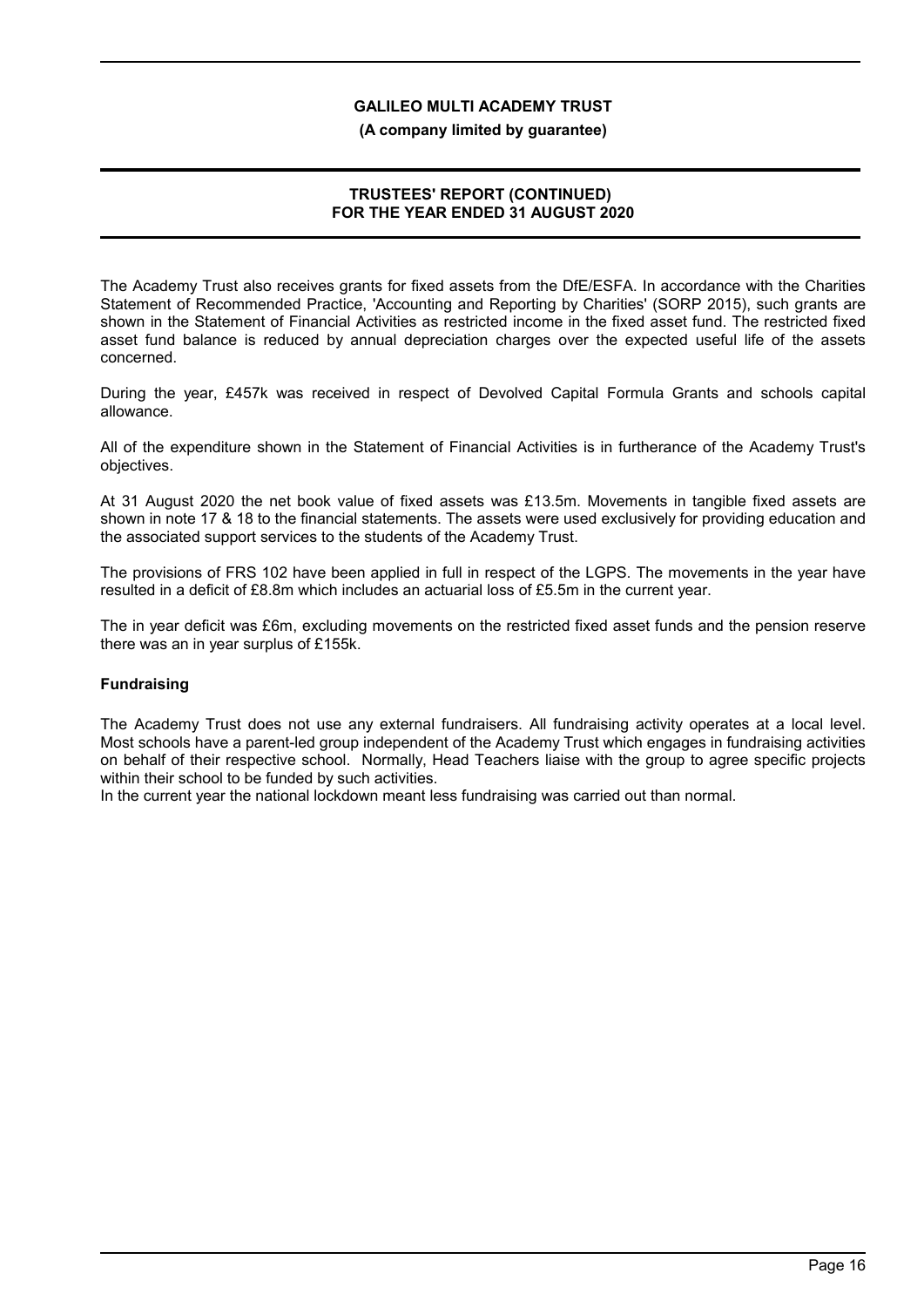### **(A company limited by guarantee)**

### **TRUSTEES' REPORT (CONTINUED) FOR THE YEAR ENDED 31 AUGUST 2020**

### **Plans for future periods**

The Academy Trust is committed to improving educational outcomes, and life chances for its pupils. School improvement is at the heart of the Trust and is its priority for the next financial year. Post year end a new Chief Executive Officer has been appointed who will lead lead the Academy Trust and work with the Board to put in place the following actions:

- Development, and implementation of a new Academy Trust vision
- Development, and implementation of a school improvement strategy
- Continue to improve accountability by strengthening overall Academy Trust governance, developing systems are processes that are open, transparent, ethical and effective
- Improve existing communications with Local School Boards. This will enable Trustees to better understand local context and will strengthen the Board's knowledge of school impact on local communities.
- Consolidate and improve Academy Trust systems and processes ensuring that they are fully embedded delivering greater support for schools ensuring accountabilities at all levels is understood and practiced effectively.
- Ensuring that schools are given both academic, and financial targets that are challenging whilst remaining achievable. The targets to be set in line with Academy Trust priorities using appropriate key performance targets and success criteria.
- Provide a continual review of school infrastructure that ensures investment in capital improvements and projects are prioritised according to need.
- The newly appointed HR Manager, along with the Academy Trusts' Executive Team will work on policy development. The Board are committed to ensuring that the Academy Trust is compliant in all regulatory and statutory responsibilities.
- A fully costed, and affordable, program of Continuous Professional Development for both staff and volunteers will be implemented over the next financial year. This will enable, and empower, everyone working in the Academy Trust, to receive personalised support to build understanding and knowledge of their roles and responsibilities. This will deliver increased accountability at all levels through which leadership is enhanced, teaching and learning is improved and school improvement is delivered benefiting pupils, staff and communities.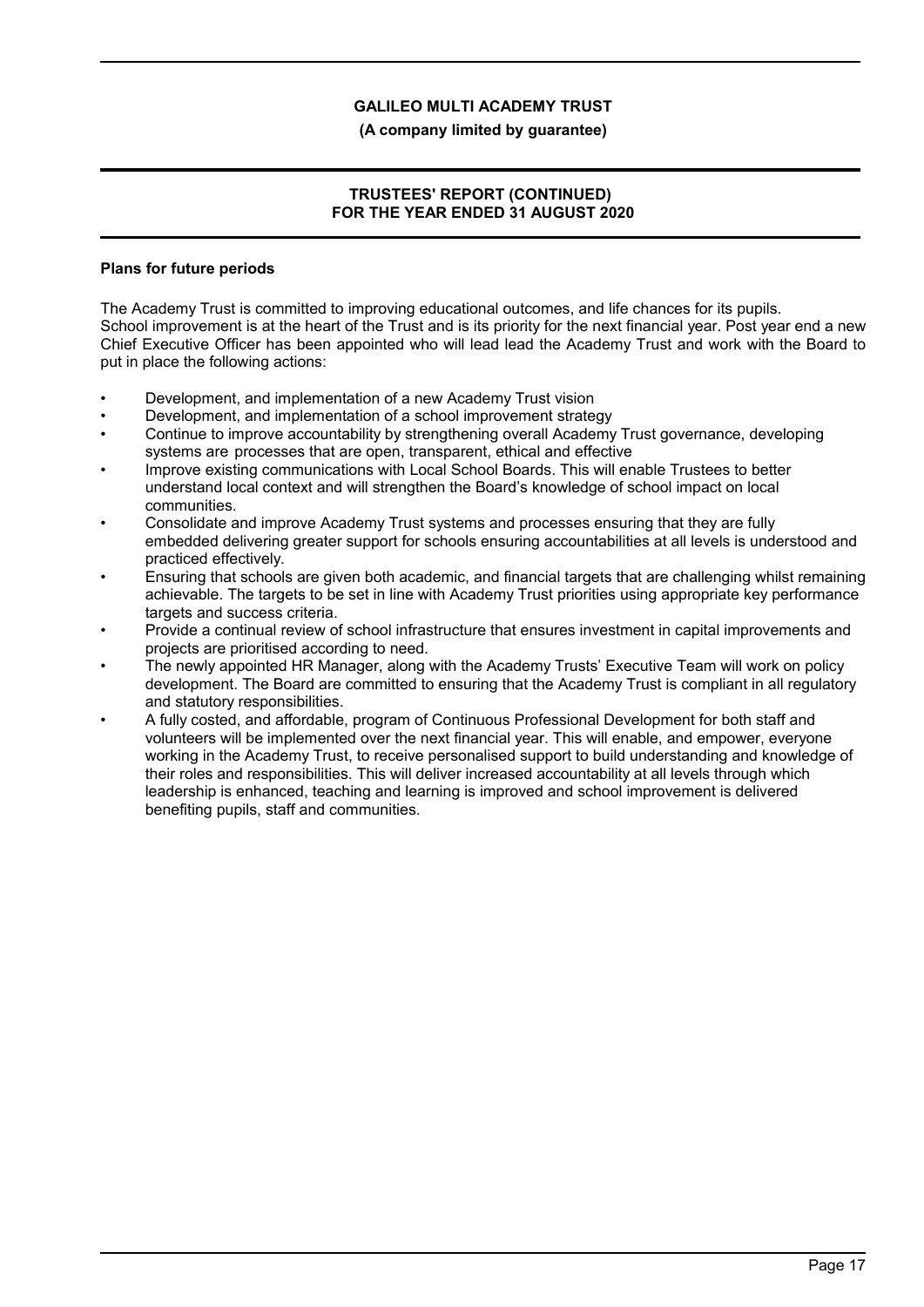### **(A company limited by guarantee)**

### **TRUSTEES' REPORT (CONTINUED) FOR THE YEAR ENDED 31 AUGUST 2020**

#### **Impact of Covid-19 on future plans and risks**

The government has committed to provide a one-off universal £650 million catch-up premium in the 2020-21 academic year to help ensure that schools have the support they need to help all pupils make up for lost teaching time. – (Galileo will receive £213k, £80 per pupil).

Although the funding is a much welcome help, identified below are areas for which as of yet no additional funding has been earmarked:

### **a) Supply Staff/Agency Cover**

The biggest threat to budget is unprecedented agency costs due to teaching staff having to isolate

### **b) Health & Safety Costs**

- Maintaining enhanced cleaning regimes
- Additional signage, floor tape, hygiene products, PPE, and preventative deep cleaning costs

### **c) Lost Income from Lettings & other Activities**

• Schools with high levels of self-generated income from lettings and out of school activities appear to be being penalised for taking the initiative to boost their core funding and meet the needs of their community. Some are facing huge losses in income, but this isn't being subsidised to date

#### **d) Specific measures for working differently**

- Equipment to assist staff to work remotely and deliver online working
- Additional IT kit for pupils
- Financial support to improve IT Infrastructure to help facilitate the implementation of more advanced online teaching platforms especially in Primary schools

### **e) Cancelled Educational Trips**

• Certain companies are refusing to make refunds where travel and visits have been cancelled, and insurers do not cover all of the incurred costs

#### **f) Increased Psychological Support Costs**

• Increased anxiety and the catastrophic effect COVID-19 has had on some families is increasing the need for increased counselling session, etc.

All of the above additional, unfunded costs are impacting into budget originally allocated for the provision of our children's education and wellbeing. The Academy Trust may have to use some of its reserves to cover these costs.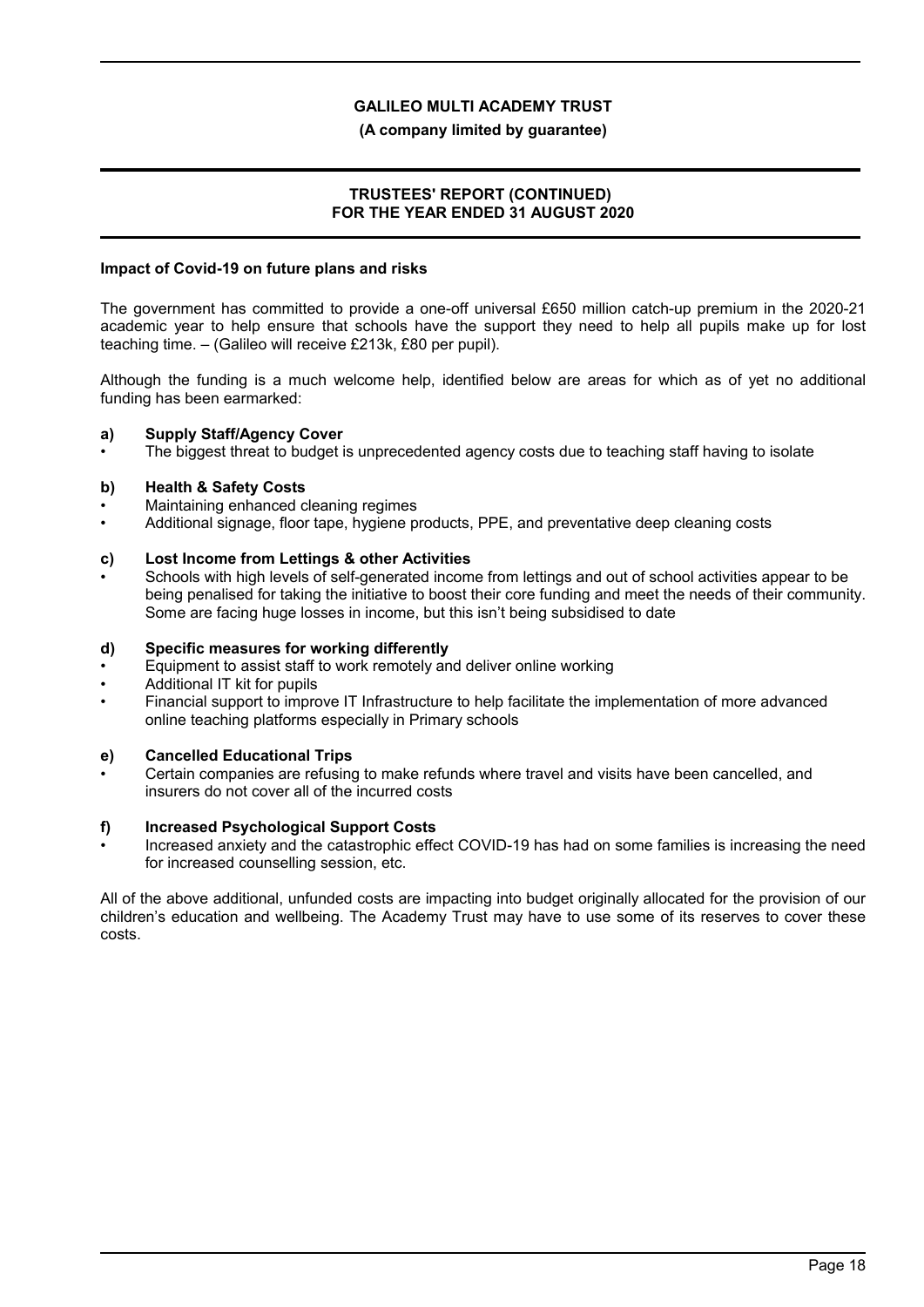### **(A company limited by guarantee)**

### **TRUSTEES' REPORT (CONTINUED) FOR THE YEAR ENDED 31 AUGUST 2020**

#### **Trustees' responsibilities statement**

The Trustees (who are also the directors of the charitable company for the purposes of company law) are responsible for preparing the Trustees' report and the financial statements in accordance with the Academies Accounts Direction published by the Education and Skills Funding Agency, United Kingdom Accounting Standards (United Kingdom Generally Accepted Accounting Practice) and applicable law and regulations.

Company law requires the Trustees to prepare financial statements for each financial . Under company law, the Trustees must not approve the financial statements unless they are satisfied that they give a true and fair view of the state of affairs of the charitable company and of its incoming resources and application of resources, including its income and expenditure, for that period. In preparing these financial statements, the Trustees are required to:

- select suitable accounting policies and then apply them consistently;
- observe the methods and principles of the Charities SORP 2019 and the Academies Accounts Direction 2019 to 2020;
- make judgments and accounting estimates that are reasonable and prudent;
- state whether applicable UK Accounting Standards have been followed, subject to any material departures disclosed and explained in the financial statements;
- prepare the financial statements on the going concern basis unless it is inappropriate to presume that the charitable company will continue in business.

The Trustees are responsible for keeping adequate accounting records that are sufficient to show and explain the charitable company's transactions and disclose with reasonable accuracy at any time the financial position of the charitable company and enable them to ensure that the financial statements comply with the Companies Act 2006. They are also responsible for safeguarding the assets of the charitable company and hence for taking reasonable steps for the prevention and detection of fraud and other irregularities.

The Trustees are responsible for ensuring that in its conduct and operation the charitable company applies financial and other controls, which conform with the requirements both of propriety and of good financial management. They are also responsible for ensuring grants received from ESFA/DfE have been applied for the purposes intended.

The Trustees are responsible for the maintenance and integrity of the corporate and financial information included on the charitable company's website. Legislation in the United Kingdom governing the preparation and dissemination of financial statements may differ from legislation in other jurisdictions.

#### **Disclosure of information to auditors**

Following a fully transparent procurement process in 2018 involving the assessment of written tenders and subsequent interviews the Trustees proposed Waltons Clark Whitehill to the Members. They were duly appointed.

Insofar as the Trustees are aware:

- there is no relevant audit information of which the charitable company's auditors are unaware, and
- that Trustees have taken all steps that they ought to have taken to make themselves aware of any relevant audit information and to establish that the auditors are aware of that information.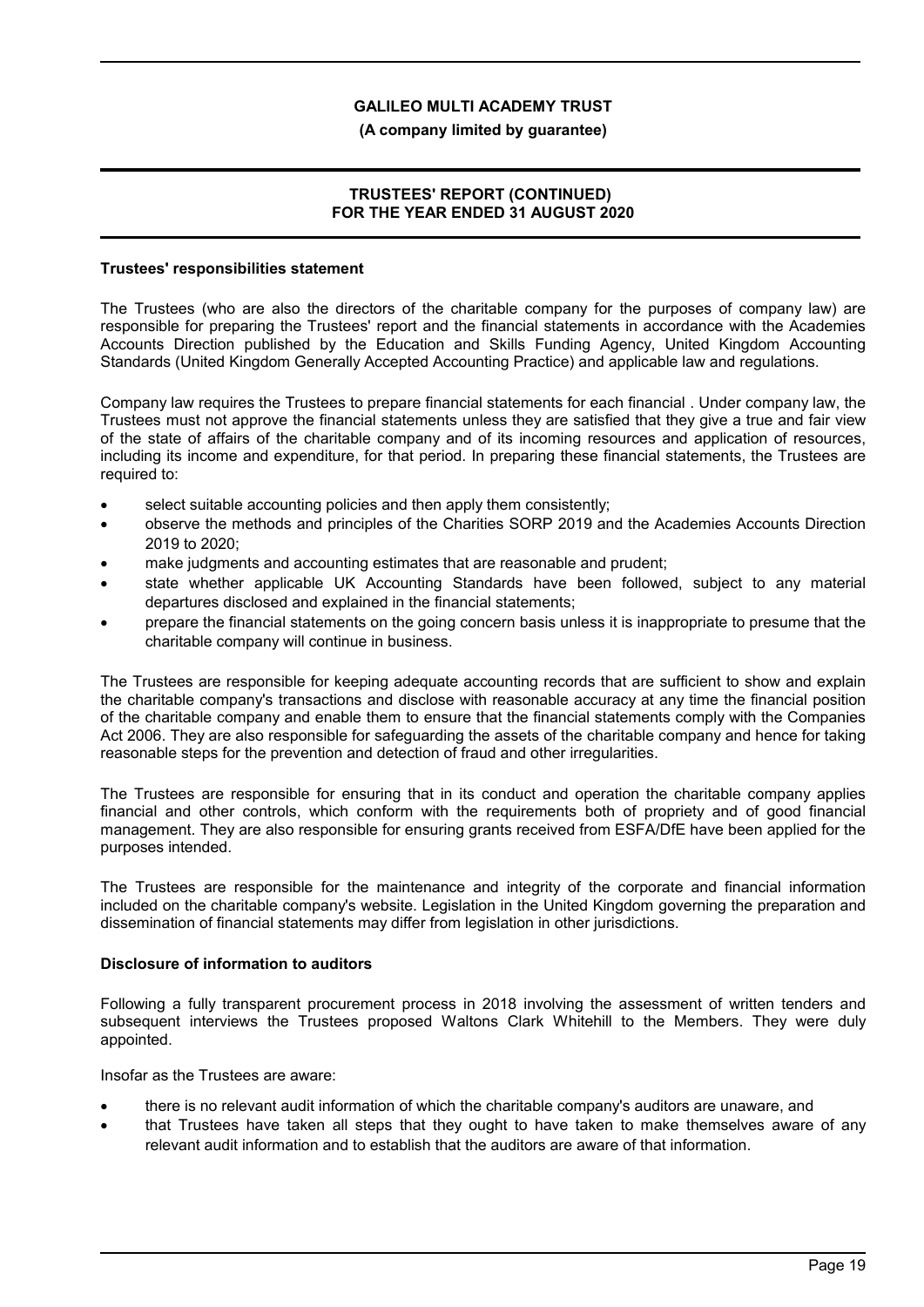**(A company limited by guarantee)**

### **TRUSTEES' REPORT (CONTINUED) FOR THE YEAR ENDED 31 AUGUST 2020**

# **Auditors**

The auditors, Waltons Clark Whitehill Limited, have indicated their willingness to continue in office. The designated Trustees will propose a motion reappointing the auditors at a meeting of the Trustees.

The Trustees' report, incorporating a strategic report, was approved by order of the Board of Trustees, as the company directors, on and signed on its behalf by: 15 December 2020

Watton

**Leslie Walton** (Chair of Trustees)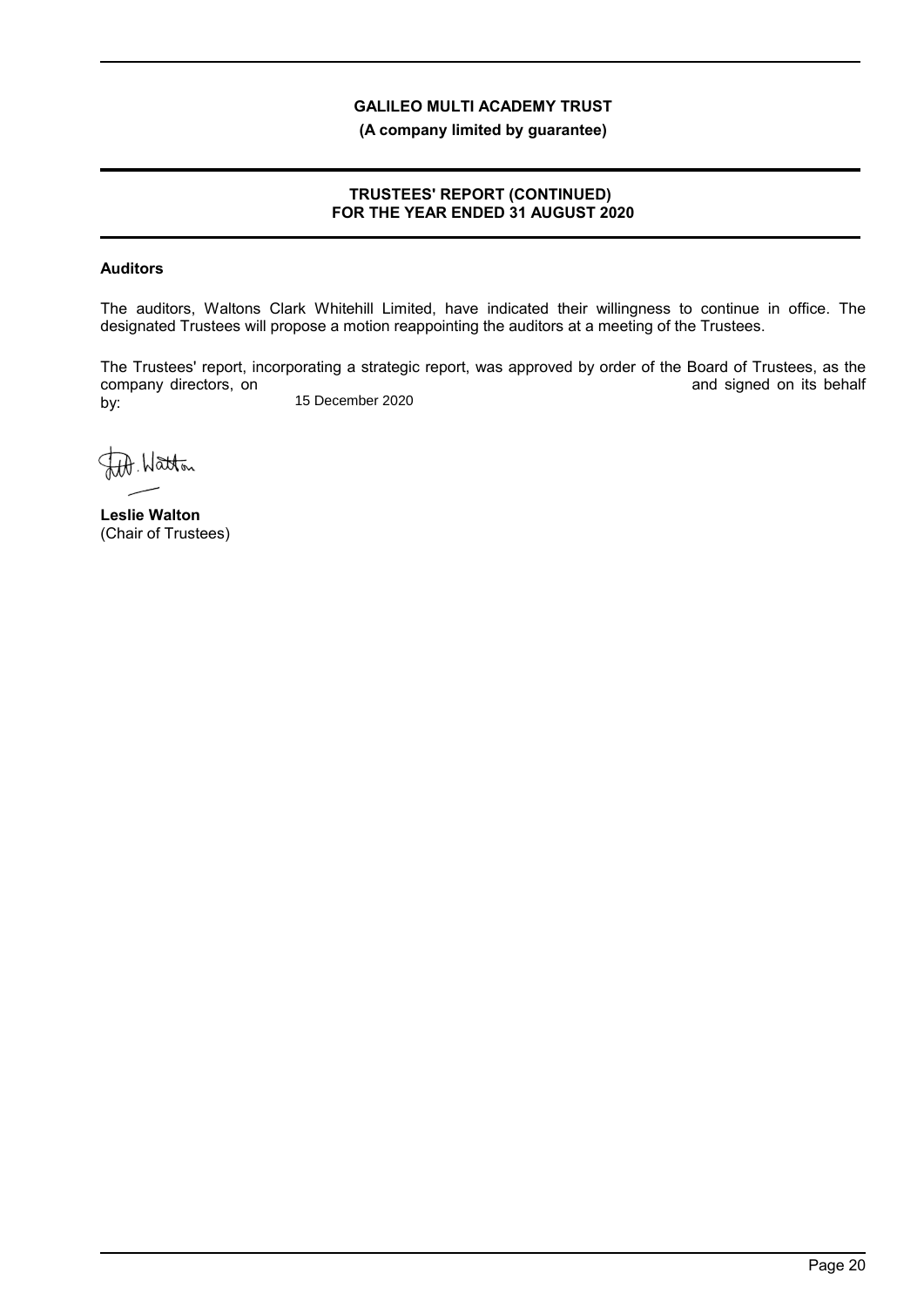#### **(A company limited by guarantee)**

### **GOVERNANCE STATEMENT**

### **Scope of responsibility**

As Trustees, we acknowledge we have overall responsibility for ensuring that Galileo Multi Academy Trust has an effective and appropriate system of control, financial and otherwise. However, such a system is designed to manage rather than eliminate the risk of failure to achieve business objectives, and can provide only reasonable and not absolute assurance against material misstatement or loss.

As Trustees, we have reviewed and taken account of the guidance in DfE's Governance Handbook and competency framework for governance.

The Board of Trustees delegated the day-to-day responsibility to the Chief Financial Officer (on an interim basis and until the appointment of a substantive CEO) as accounting officer, for ensuring financial controls conform with the requirements of both propriety and good financial management and in accordance with the requirements and responsibilities assigned to it in the funding agreement between Galileo Multi Academy Trust and the Secretary of State for Education. They are also responsible for reporting to the Board of Trustees any material weaknesses or breakdowns in internal control.

### **GOVERNANCE**

The information on governance included here supplements that described in the Trustees' report. The Board of Trustees has formally met 10 times during the year.

Attendance during the year at meetings of the Board of Trustees was as follows:

| <b>Trustee</b>                                                                                             | Meetings attended | Out of a possible |
|------------------------------------------------------------------------------------------------------------|-------------------|-------------------|
| Anna Coulson, Chief Executive Officer (to 30<br>April 2020) and Accounting Officer (to 31<br>October 2019) | 3                 | 3                 |
| James Dale (resigned 22 October 2019)                                                                      |                   | $\overline{2}$    |
| Jamie Peacock MBE (resigned 23 October<br>2019)                                                            | 0                 | $\overline{2}$    |
| Karl Pemberton (resigned 11 September 2019)                                                                | 0                 | 0                 |
| Mark Easby (resigned 22 October 2019)                                                                      |                   | $\overline{2}$    |
| Nik Tunley (Chair, resigned 1 November 2019)                                                               | 3                 | 3                 |
| <b>Claire Graham-Brown</b>                                                                                 | 9                 | 10                |
| Andrew Smith (appointed 1 November 2019)                                                                   |                   | 7                 |
| Charles Clinkard Resigned 30 October 2019)                                                                 | 3                 | 3                 |
| Iain Spittal (resigned 19 September 2019)                                                                  | 0                 | 0                 |
| Elizabeth Horne (appointed 18 December 2019,<br>resigned 22 September 2020)                                | 7                 | 7                 |
| Leslie Walton, Chair of Trustees (appointed 1<br>February 2020)                                            | 6                 | 6                 |
| Steven Hodsman (appointed 6 April 2020)                                                                    | 3                 | 3                 |
| David Fletcher (appointed 6 April 2020)                                                                    | 3                 | 3                 |
| Julie Deville (appointed 7 September 2020)                                                                 | 0                 | 0                 |
| Darren Ditchburn (appointed 5 November 2020)                                                               | 0                 | 0                 |
| Andrew Thom (appointed 1 June 2020)                                                                        | 2                 | 2                 |

Following the resignation of all but two Trustees during the 2019-20 Academic Year, both Audit and Risk, and School Improvement has been managed at Trust level to allow the Chair time to establish a new board. Following the Reporting Period, new membership of the Audit & Risk, and the School Improvement Committee has now been established with termly meetings for each scheduled in the 2020-21 financial year.

The Audit and Risk committee will be a committee of the main Board of Trustees. And its purpose will be to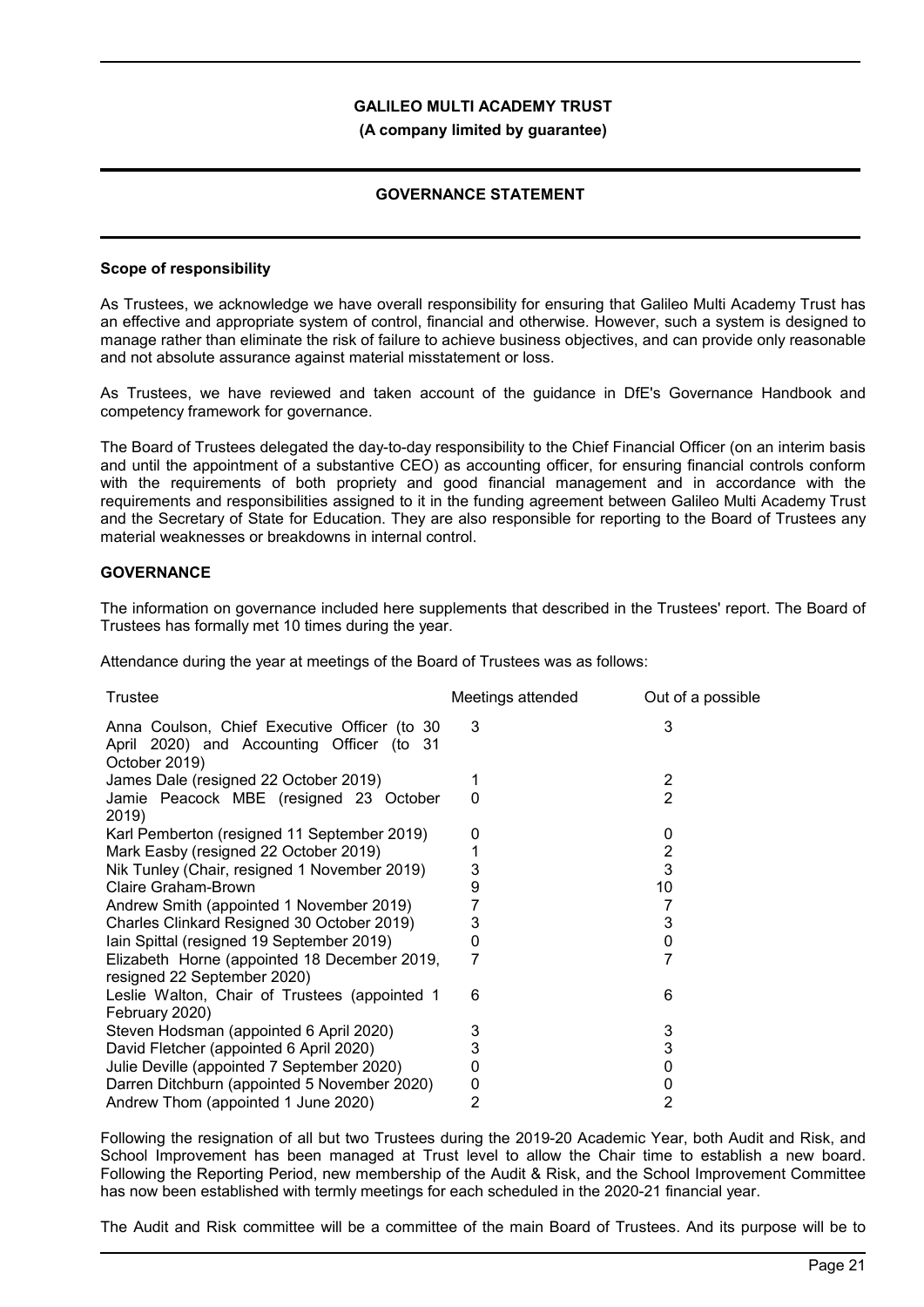### **(A company limited by guarantee)**

# **GOVERNANCE STATEMENT (CONTINUED)**

### **GOVERNANCE (CONTINUED)**

assist the Academy Trust in carrying out its functions in relation to audit and risk. This can be summarised as follows:

- **Audit** Monitor the integrity of the financial statements; review internal financial control and reviewing the academy's internal control and risk management systems; making recommendations in relation to the appointment, re-appointment and removal of the external auditor and approve the remuneration and terms of engagement of the internal auditor; reviewing the auditor's independence and objectivity
- **Risk** Identifying and reviewing ongoing risk and ensuring plans are in place to mitigate against identified risks.

Finance is currently being dealt with by whole Board for the time being. A Finance Committee is to be established in the 2020-21 financial year.

A review of governance has taken place in the year. With so many Trustees to be replaced the opportunity was taken to consider the skill set across the Board and appoint a broad range of individuals.

In addition a review of the outsourced governance and clerking service has been undertaken since the year end with a new provider appointed who will provide a more consistent approach to meetings between schools and at full Board level.

#### **Review of value for money**

As Interim Accounting Officer for the reporting period, the Chief Financial Officer (CFO) has assumed responsibility for ensuring that the Academy Trust delivers good value in the use of public resources. The interim Accounting Officer understands that value for money refers to the educational and wider societal outcomes achieved in return for the taxpayer resources received.

The interim Accounting Officer considers how the Academy Trust's use of its resources has provided good value for money during each academic year, and reports to the Board of Trustees where value for money can be improved, including the use of benchmarking data where available. The accounting officer for the Academy Trust has delivered improved value for money during the year by:

- Procuring and rolling out a Trust-wide high-speed internet solution
- Procuring and implementing a Trust-wide telephony service
- Streamlining the Central services function
- Encouraging a more collaborative approach when organising staff training events
- Sharing of office space/facilities amongst schools for meetings and events

The focus for the next year will be around considering (collectively with schools) the benefits they obtain from the services currently provided and planning for further benefits, including consideration of quality and cost of provision, and the additional capacity there might be internally for schools to provide support to one another in certain areas.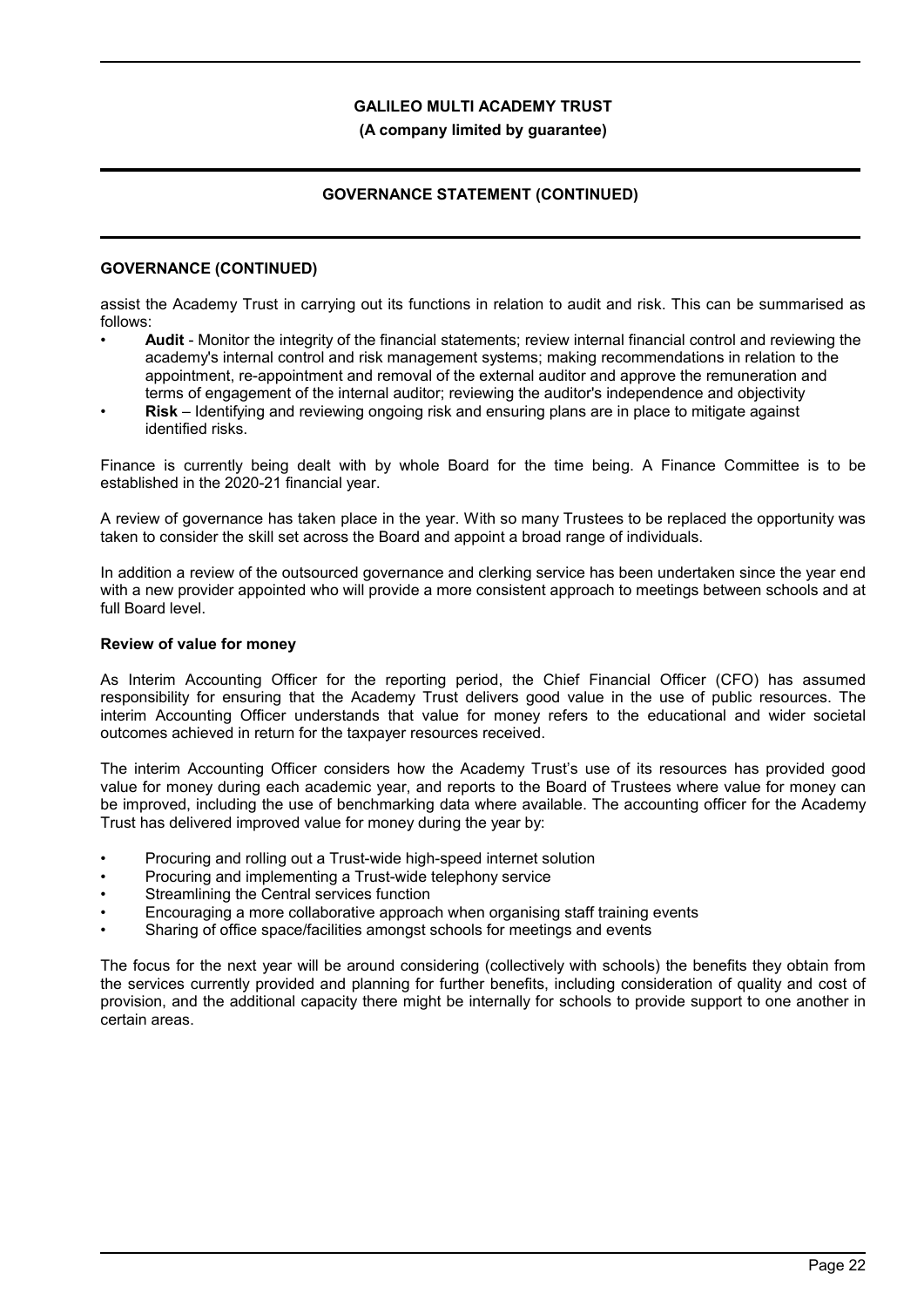### **(A company limited by guarantee)**

### **GOVERNANCE STATEMENT (CONTINUED)**

#### **The purpose of the system of internal control**

The system of internal control is designed to manage risk to a reasonable level rather than to eliminate all risk of failure to achieve policies, aims and objectives. It can, therefore, only provide reasonable and not absolute assurance of effectiveness. The system of internal control is based on an on-going process designed to identify and prioritise the risks to the achievement of Academy Trust policies, aims and objectives, to evaluate the likelihood of those risks being realised and the impact should they be realised, and to manage them efficiently, effectively and economically. The system of internal control has been in place in Galileo Multi Academy Trust for the year 1 September 2019 to 31 August 2020 and up to the date of approval of the annual report and financial statements.

### **Capacity to handle risk**

The Board of Trustees has reviewed, and will continue to review, the key risks to which the Academy Trust is exposed together with the operating, financial and compliance controls that have been implemented to mitigate those risks. The Board of Trustees is of the view that there is a formal on-going process for identifying, evaluating and managing the Academy Trust's significant risks that has been in place for the period 1 September 2019 to 31 August 2020 and up to the date of approval of the annual report and financial statements. This process is regularly reviewed by the Board of Trustees.

### **The risk and control framework**

The Academy Trust's system of internal financial control is based on a framework of regular management information and administrative procedures including the segregation of duties and a system of delegation and accountability. In particular, it includes:

- Comprehensive budgeting and monitoring systems with an annual budget and periodic financial reports which are reviewed and agreed by the Board of Trustees
- Comprehensive Academy Trust level review of financial performance against forecast, and of major purchase plans, capital works and expenditure programmes
- Setting targets to measure financial and other performance
- Clearly defined purchasing (asset purchase or capital investment) guidelines
- Identification and management of risks

During the period, the Board of Trustees received internal audit assurance from Anderson Barrowcliff LLP. During the period, the Trustees appointed a new Internal Audit Team, Armstrong Watson, who have been assisting the Trust since September 2020.

The internal auditor's role includes giving advice on financial matters and performing a range of checks on the Academy Trust's financial systems. In particular the checks carried out in the current period included:

- testing of payroll systems
- testing of purchase systems
- testing of control accounts / bank reconciliations
- testing of compliance with the scheme of delegation and internal controls

Once established, the Academy Trust's internal auditor will be accountable to the Board's Risk and Audit subcommittee, reporting directly to the Board of Trustees when required to do so. Reports will be submitted to the Risk and Audit sub-committee at least termly and directly Board of Trustees at least annually. Currently the internal auditor is engaged on a program of work to ensure that any risk is highlighted to the Board of Trustees.

The auditor has not identified any material control issues during this, or the current, period. Nor has there been any requirement for any remedial actions to be taken.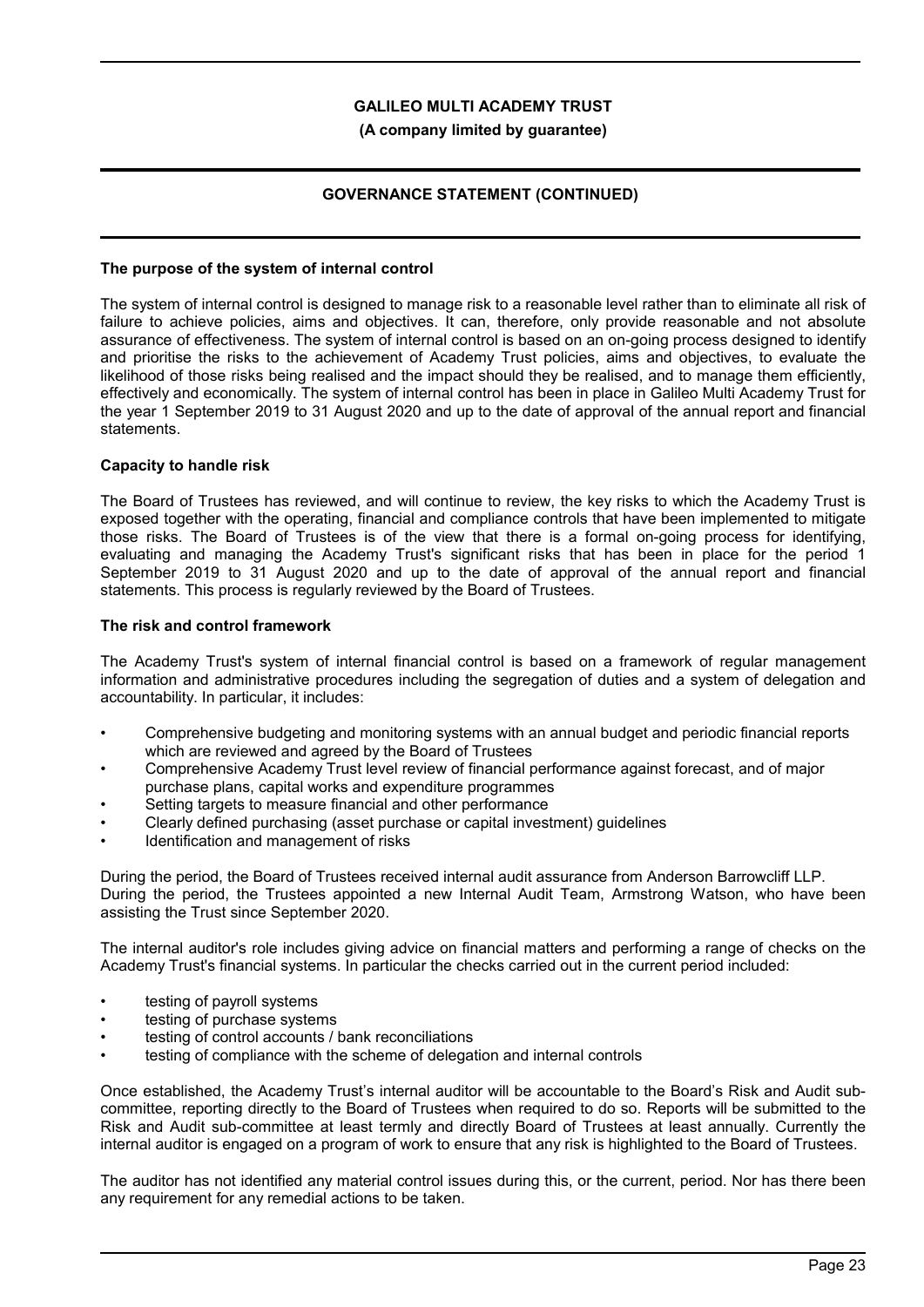**(A company limited by guarantee)**

# **GOVERNANCE STATEMENT (CONTINUED)**

### **Review of effectiveness**

The interim Accounting Officer, has responsibility for reviewing the effectiveness of the system of internal control. During the year in question the review has been informed by:

- the work of the internal auditor;
- the work of the external auditors;
- the financial management and governance self-assessment process or the school resource management self assessment tool;
- the work of the executive managers within the Academy Trust who have responsibility for the development and maintenance of the internal control framework.

The interim Accounting Officer has been advised of the implications of the result of their review of the system of internal control by the Trust Board and a plan to ensure continuous improvement of the system is in place.

Approved by order of the members of the Board of Trustees on \_\_\_\_\_\_\_\_\_\_\_\_\_\_\_\_\_\_\_\_\_\_\_\_\_\_\_ and signed 15 December 2020on their behalf by:

A. Watton

**Leslie Walton** Chair of Trustees

S Hindmarch

**Sarah Hindmarch** Interim Accounting Officer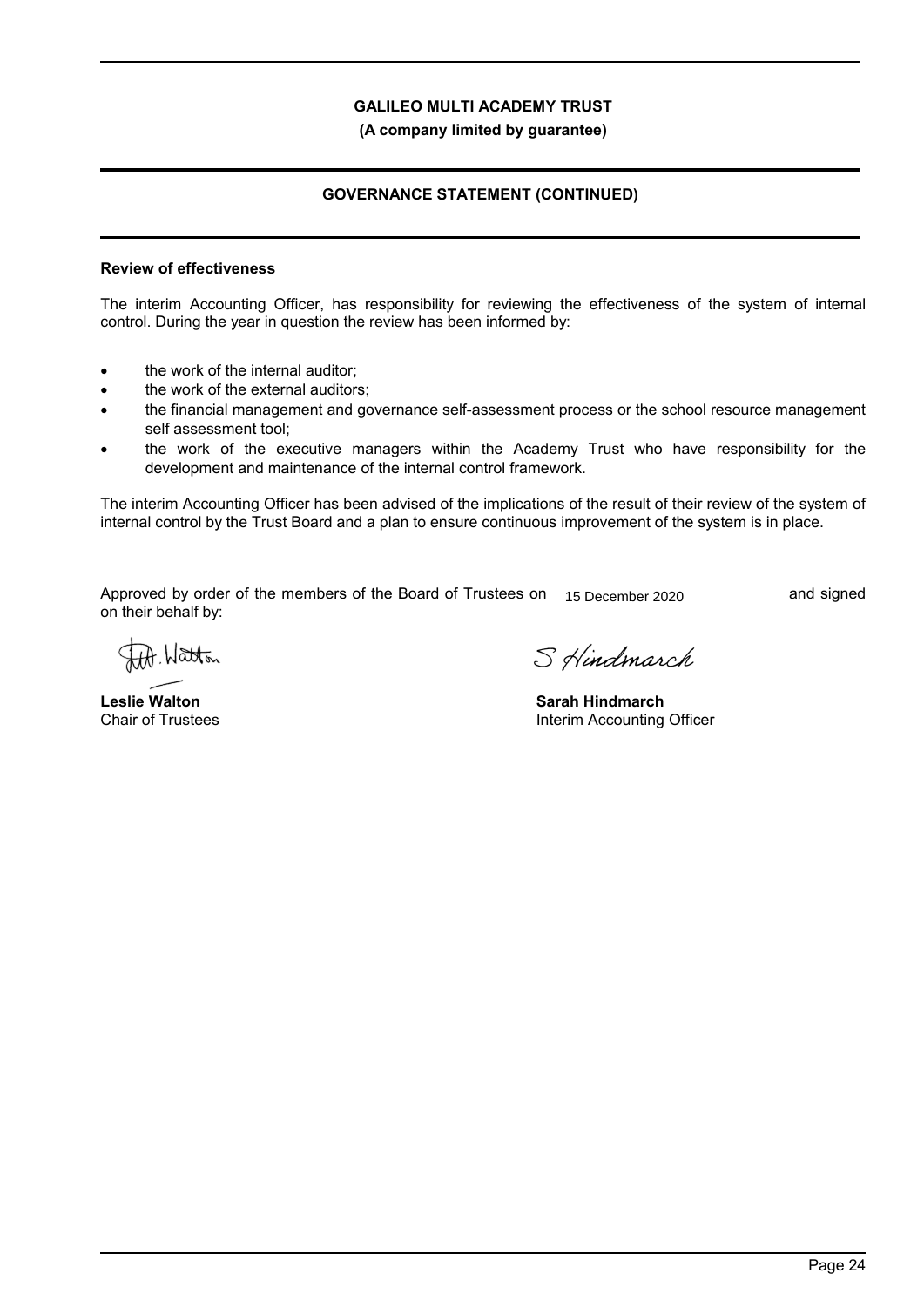**(A company limited by guarantee)**

## **STATEMENT ON REGULARITY, PROPRIETY AND COMPLIANCE**

In the absence of the CEO, I, as Chief Financial Officer have assumed the role of interim Accounting Officer and will sign this report on behalf of the Academy Trust.

There is no statement of regularity, propriety and compliance for the reporting period from the CEO and accounting officer for the period.

As interim Accounting Officer of Galileo Multi Academy Trust I have considered my responsibility to notify the Academy Trust Board of Trustees and the Education & Skills Funding Agency (ESFA) of material irregularity, impropriety and non-compliance with terms and conditions of all funding received by the Academy Trust, under the funding agreement in place between the Academy Trust and the Secretary of State for Education. As part of my consideration I have had due regard to the requirements of the Academies Financial Handbook 2019.

I confirm that I and the Academy Trust Board of Trustees are able to identify any material irregular or improper use of all funds by the Academy Trust, or material non-compliance with the terms and conditions of funding under the Academy Trust's funding agreement and the Academies Financial Handbook 2019.

The ESFA visited the Trust in late June 2019 to carry out a fact finding visit following allegations relating to financial management and governance received by them between March 2019 and May 2019. It is anticipated that the ESFA will publish a report under its financial management and governance review process in due course.

S Hindmarch

**Sarah Hindmarch** Interim Accounting Officer Date: 15th December 2020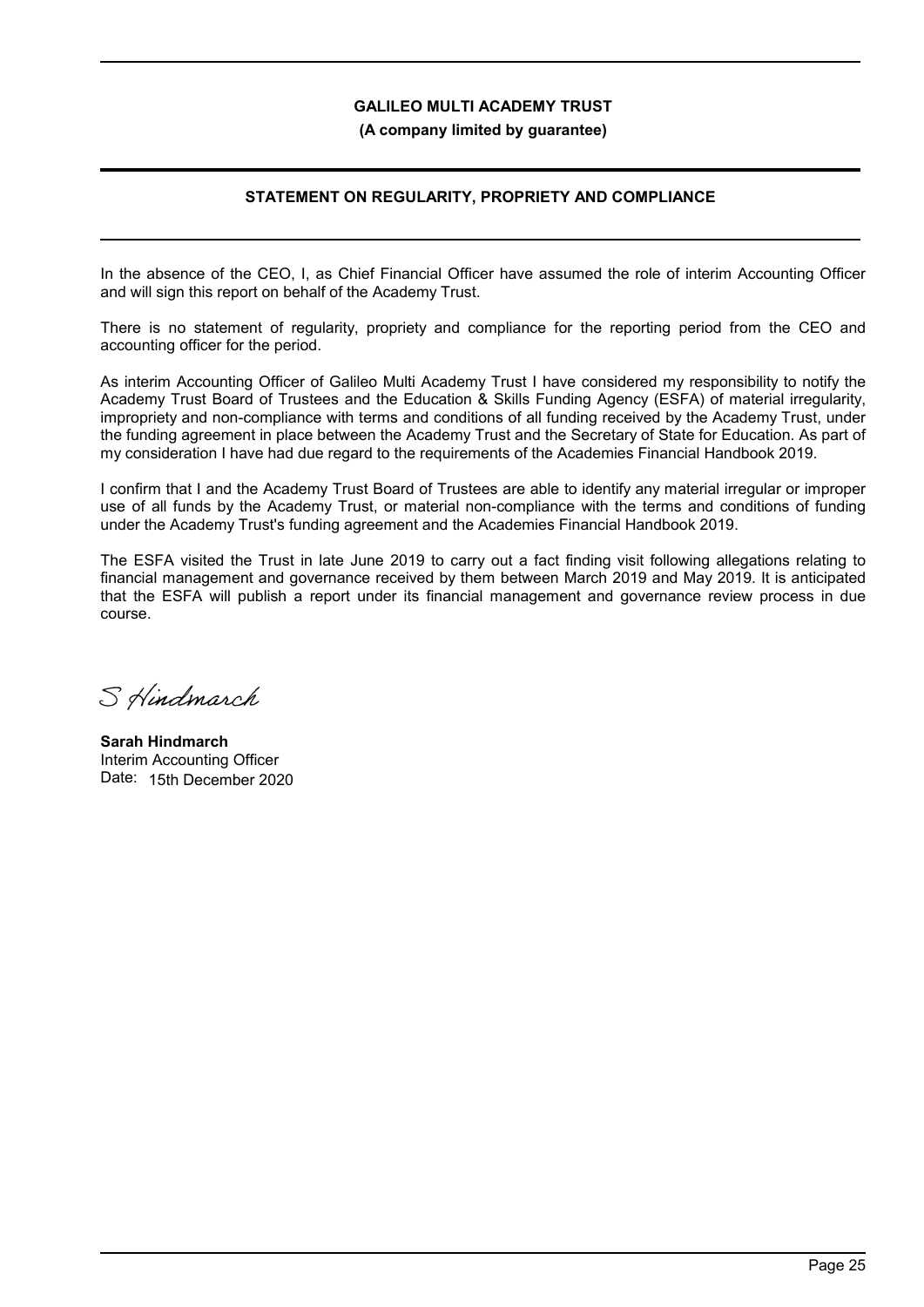### **(A company limited by guarantee)**

### **INDEPENDENT AUDITORS' REPORT ON THE FINANCIAL STATEMENTS TO THE MEMBERS OF GALILEO MULTI ACADEMY TRUST**

#### **Unqualified opinion**

We have audited the financial statements of Galileo Multi Academy Trust (the 'academy trust') for the year ended 31 August 2020 which comprise the Statement of Financial Activities, the balance sheet, the statement of cash flows and the related notes, including a summary of significant accounting policies. The financial reporting framework that has been applied in their preparation is applicable law, United Kingdom Accounting Standards (United Kingdom Generally Accepted Accounting Practice), including Financial Reporting Standard 102 'The Financial Reporting Standard applicable in the UK and Republic of Ireland', the Charities SORP 2019 and the Academies Accounts Direction 2019 to 2020 issued by the Education and Skills Funding Agency.

In our opinion the financial statements:

- give a true and fair view of the state of the Academy Trust's affairs as at 31 August 2020 and of its incoming resources and application of resources, including its income and expenditure for the year then ended;
- have been properly prepared in accordance with United Kingdom Generally Accepted Accounting Practice; and
- have been prepared in accordance with the requirements of the Companies Act 2006, the Charities SORP 2019 and the Academies Accounts Direction 2019 to 2020 issued by the Education and Skills Funding Agency.

#### **Basis for opinion**

We conducted our audit in accordance with International Standards on Auditing (UK) (ISAs (UK)) and applicable law. Our responsibilities under those standards are further described in the Auditors' responsibilities for the audit of the financial statements section of our report. We are independent of the Academy Trust in accordance with the ethical requirements that are relevant to our audit of the financial statements in the United Kingdom, including the Financial Reporting Council's Ethical Standard, and we have fulfilled our other ethical responsibilities in accordance with these requirements. We believe that the audit evidence we have obtained is sufficient and appropriate to provide a basis for our opinion.

#### **Conclusions relating to going concern**

We have nothing to report in respect of the following matters in relation to which the ISAs (UK) require us to report to you where:

- the Trustees' use of the going concern basis of accounting in the preparation of the financial statements is not appropriate; or
- the Trustees have not disclosed in the financial statements any identified material uncertainties that may cast significant doubt about the Academy Trust's ability to continue to adopt the going concern basis of accounting for a period of at least twelve months from the date when the financial statements are authorised for issue.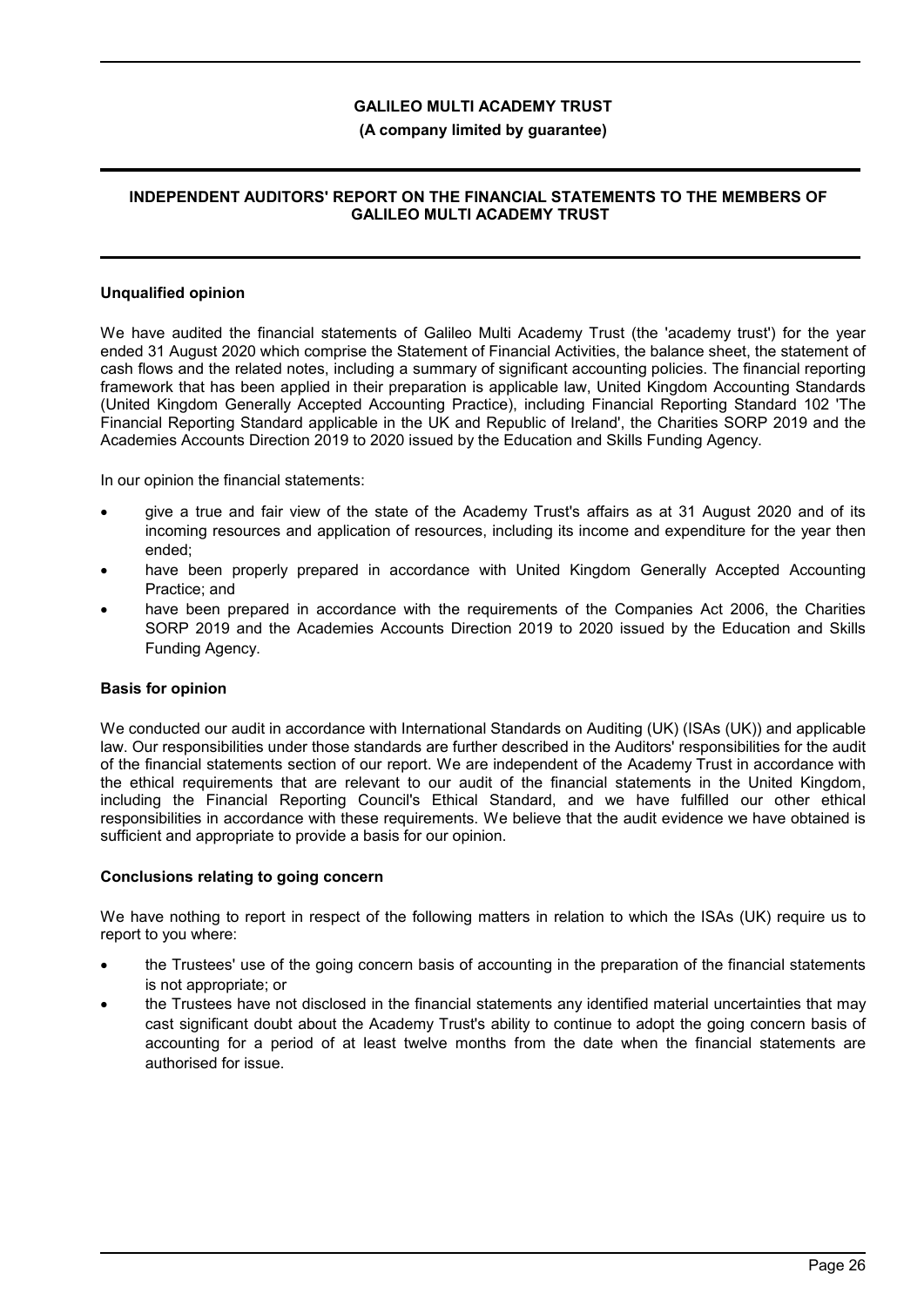### **(A company limited by guarantee)**

### **INDEPENDENT AUDITORS' REPORT ON THE FINANCIAL STATEMENTS TO THE MEMBERS OF GALILEO MULTI ACADEMY TRUST (CONTINUED)**

#### **Other information**

The Trustees are responsible for the other information. The other information comprises the information included in the annual report, other than the financial statements and our auditors' report thereon. Other information includes the Reference and administrative details, the Trustees' report including the Strategic report, and the Governance statement. Our opinion on the financial statements does not cover the other information and, except to the extent otherwise explicitly stated in our report, we do not express any form of assurance conclusion thereon.

In connection with our audit of the financial statements, our responsibility is to read the other information and, in doing so, consider whether the other information is materially inconsistent with the financial statements or our knowledge obtained in the audit or otherwise appears to be materially misstated. If we identify such material inconsistencies or apparent material misstatements, we are required to determine whether there is a material misstatement in the financial statements or a material misstatement of the other information. If, based on the work we have performed, we conclude that there is a material misstatement of this other information, we are required to report that fact.

We have nothing to report in this regard.

### **Opinion on other matters prescribed by the Companies Act 2006**

In our opinion, based on the work undertaken in the course of the audit:

- the information given in the Trustees' Report including the Strategic Report for the financial year for which the financial statements are prepared is consistent with the financial statements.
- the Trustees' Report and the Strategic Report have been prepared in accordance with applicable legal requirements.

#### **Matters on which we are required to report by exception**

In the light of our knowledge and understanding of the Academy Trust and its environment obtained in the course of the audit, we have not identified material misstatements in the Trustees' Report including the Strategic Report.

We have nothing to report in respect of the following matters in relation to which the Companies Act 2006 requires us to report to you if, in our opinion:

- adequate accounting records have not been kept, or returns adequate for our audit have not been received from branches not visited by us; or
- the financial statements are not in agreement with the accounting records and returns; or
- certain disclosures of Trustees' remuneration specified by law are not made; or
- we have not received all the information and explanations we require for our audit.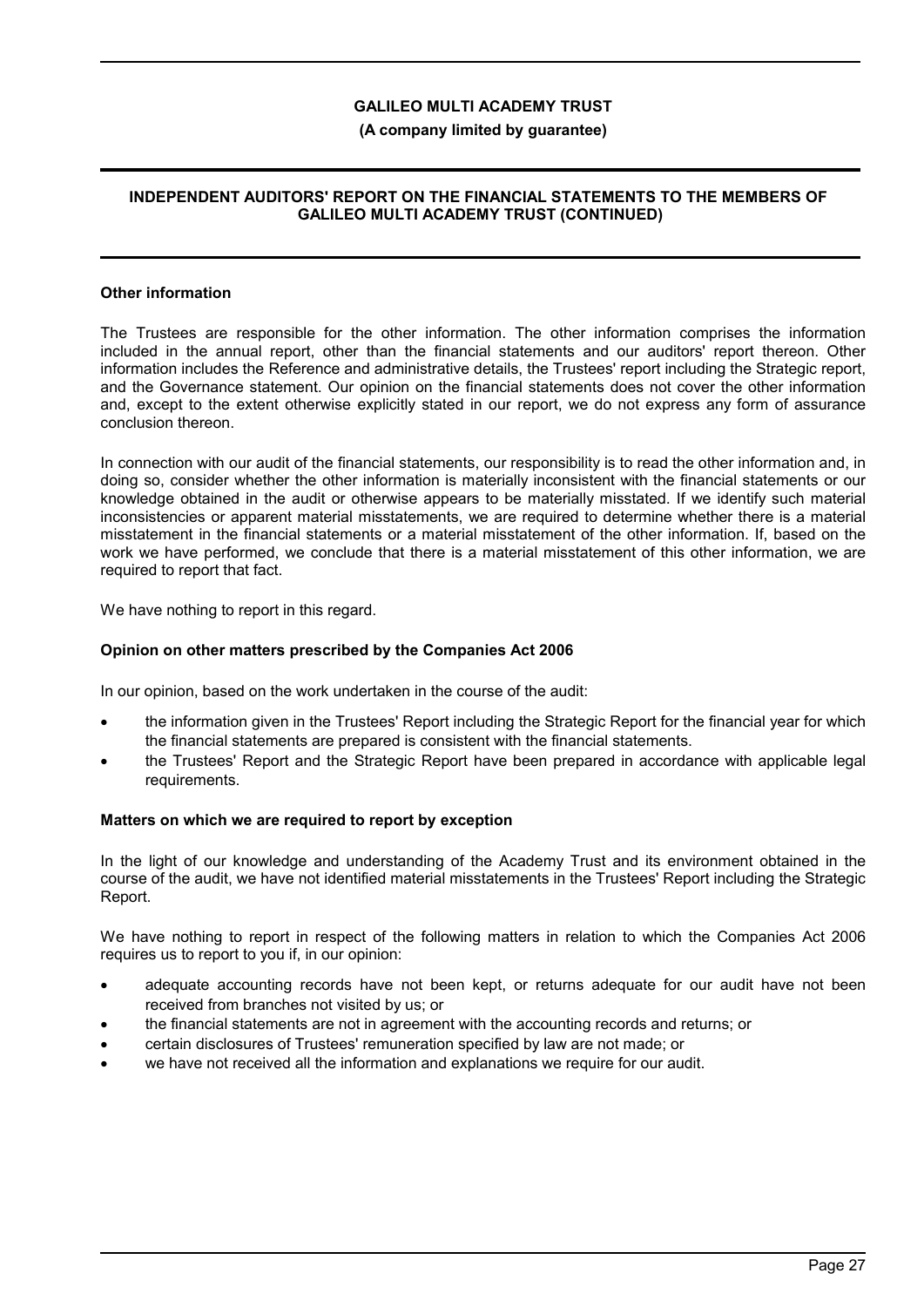### **(A company limited by guarantee)**

### **INDEPENDENT AUDITORS' REPORT ON THE FINANCIAL STATEMENTS TO THE MEMBERS OF GALILEO MULTI ACADEMY TRUST (CONTINUED)**

#### **Responsibilities of trustees**

As explained more fully in the trustees' responsibilities statement, the Trustees (who are also the directors of the Academy Trust for the purposes of company law) are responsible for the preparation of the financial statements and for being satisfied that they give a true and fair view, and for such internal control as the Trustees determine is necessary to enable the preparation of financial statements that are free from material misstatement, whether due to fraud or error.

In preparing the financial statements, the Trustees are responsible for assessing the Academy Trust's ability to continue as a going concern, disclosing, as applicable, matters related to going concern and using the going concern basis of accounting unless the Trustees either intend to liquidate the Academy Trust or to cease operations, or have no realistic alternative but to do so.

#### **Auditors' responsibilities for the audit of the financial statements**

Our objectives are to obtain reasonable assurance about whether the financial statements as a whole are free from material misstatement, whether due to fraud or error, and to issue an auditors' report that includes our opinion. Reasonable assurance is a high level of assurance, but is not a guarantee that an audit conducted in accordance with ISAs (UK) will always detect a material misstatement when it exists. Misstatements can arise from fraud or error and are considered material if, individually or in the aggregate, they could reasonably be expected to influence the economic decisions of users taken on the basis of these financial statements.

A further description of our responsibilities for the audit of the financial statements is located on the Financial Reporting Council's website at: www.frc.org.uk/auditorsresponsibilities. This description forms part of our auditors' report.

#### **Use of our report**

This report is made solely to the Academy Trust's members, as a body, in accordance with Chapter 3 of Part 16 of the Companies Act 2006. Our audit work has been undertaken so that we might state to the Academy Trust's members those matters we are required to state to them in an auditors' report and for no other purpose. To the fullest extent permitted by law, we do not accept or assume responsibility to anyone other than the Academy Trust and its members, as a body, for our audit work, for this report, or for the opinions we have formed.

**H O'Driscoll (senior statutory auditor)** for and on behalf of **Waltons Clark Whitehill Limited** Chartered Accountants Registered Auditors Maritime House Harbour Walk The Marina **Hartlepool** TS24 0UX

16 December 2020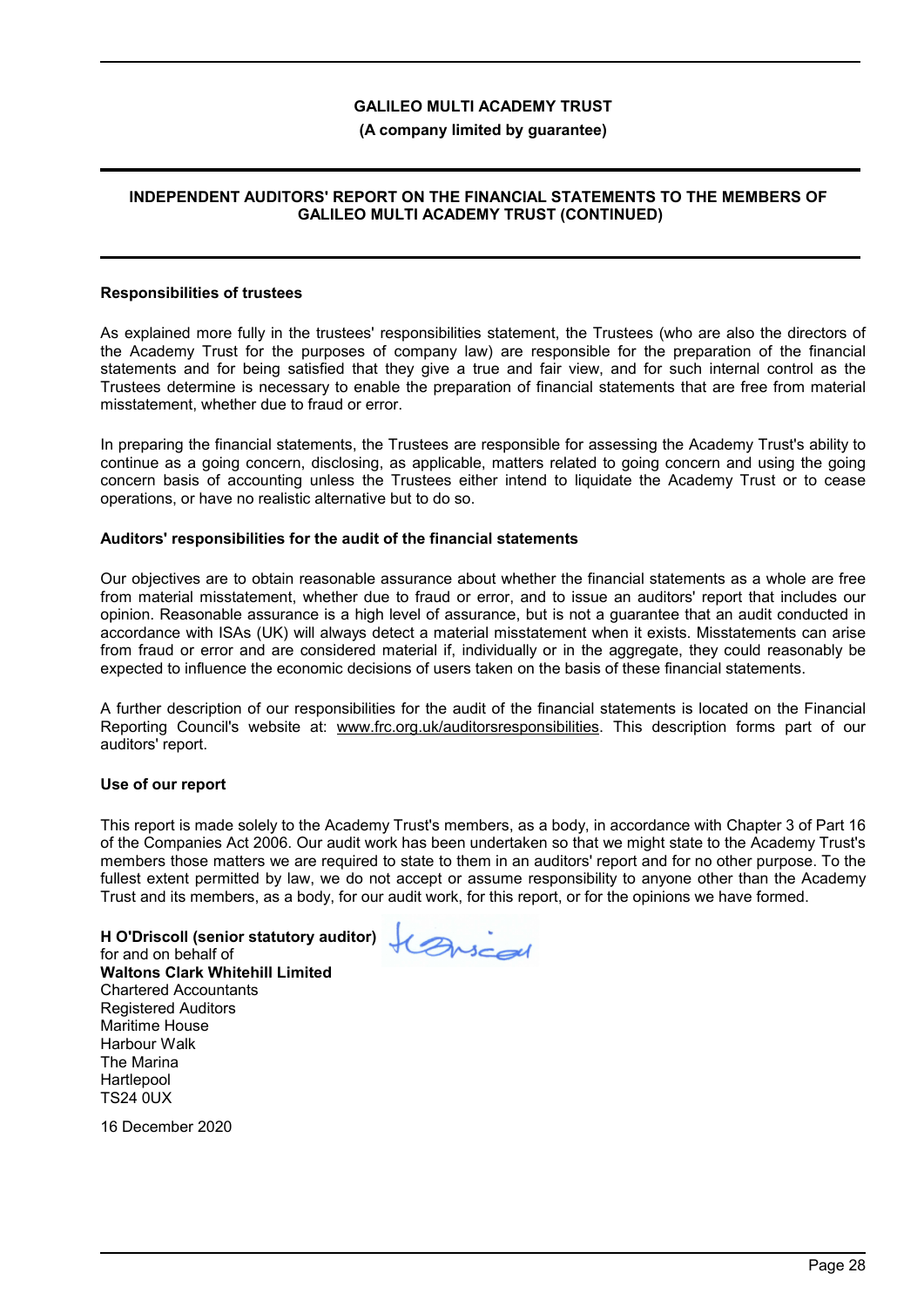#### **(A company limited by guarantee)**

### **INDEPENDENT REPORTING ACCOUNTANT'S ASSURANCE REPORT ON REGULARITY TO GALILEO MULTI ACADEMY TRUST AND THE EDUCATION AND SKILLS FUNDING AGENCY**

In accordance with the terms of our engagement letter dated 31 October 2018 and further to the requirements of the Education and Skills Funding Agency (ESFA) as included in the Academies Accounts Direction 2019 to 2020, we have carried out an engagement to obtain limited assurance about whether the expenditure disbursed and income received by Galileo Multi Academy Trust during the year 1 September 2019 to 31 August 2020 have been applied to the purposes identified by Parliament and the financial transactions conform to the authorities which govern them.

This report is made solely to Galileo Multi Academy Trust and ESFA in accordance with the terms of our engagement letter. Our work has been undertaken so that we might state to Galileo Multi Academy Trust and ESFA those matters we are required to state in a report and for no other purpose. To the fullest extent permitted by law, we do not accept or assume responsibility to anyone other than Galileo Multi Academy Trust and ESFA, for our work, for this report, or for the conclusion we have formed.

#### **Respective responsibilities of Galileo Multi Academy Trust's accounting officer and the reporting accountant**

The accounting officer is responsible, under the requirements of Galileo Multi Academy Trust's funding agreement with the Secretary of State for Education dated 12 September 2018 and the Academies Financial Handbook, extant from 1 September 2019, for ensuring that expenditure disbursed and income received is applied for the purposes intended by Parliament and the financial transactions conform to the authorities which govern them.

Our responsibilities for this engagement are established in the United Kingdom by our profession's ethical guidance and are to obtain limited assurance and report in accordance with our engagement letter and the requirements of the Academies Accounts Direction 2019 to 2020. We report to you whether anything has come to our attention in carrying out our work which suggests that in all material respects, expenditure disbursed and income received during the year 1 September 2019 to 31 August 2020 have not been applied to purposes intended by Parliament or that the financial transactions do not conform to the authorities which govern them.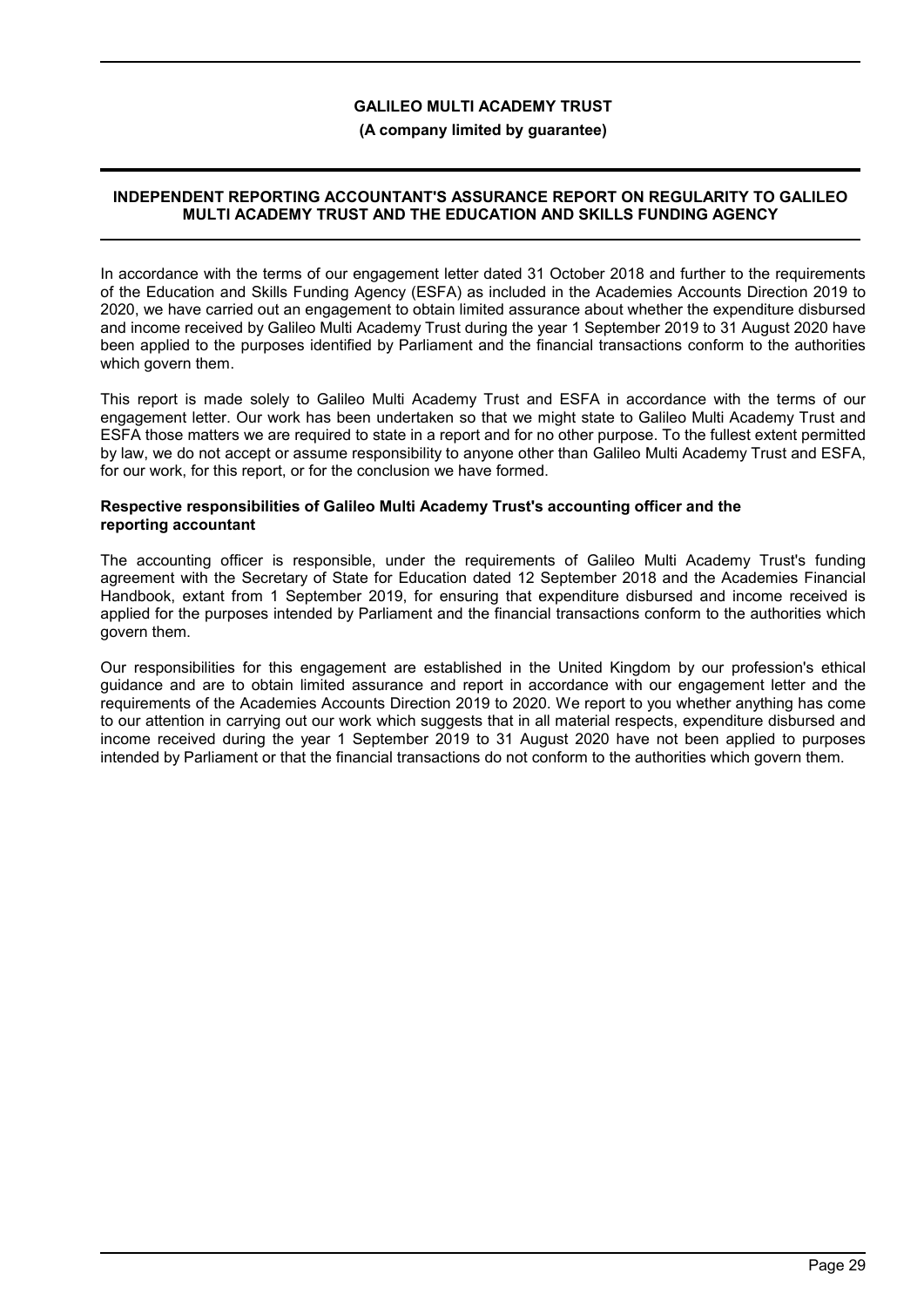### **(A company limited by guarantee)**

### **INDEPENDENT REPORTING ACCOUNTANT'S ASSURANCE REPORT ON REGULARITY TO GALILEO MULTI ACADEMY TRUST AND THE EDUCATION & SKILLS FUNDING AGENCY (CONTINUED)**

### **Approach**

We conducted our engagement in accordance with the Academies Accounts Direction 2019 to 2020 issued by ESFA. We performed a limited assurance engagement as defined in our engagement letter.

The objective of a limited assurance engagement is to perform such procedures as to obtain information and explanations in order to provide us with sufficient appropriate evidence to express a negative conclusion on regularity.

A limited assurance engagement is more limited in scope than a reasonable assurance engagement and consequently does not enable us to obtain assurance that we would become aware of all significant matters that might be identified in a reasonable assurance engagement. Accordingly, we do not express a positive opinion.

Our engagement includes examination, on a test basis, of evidence relevant to the regularity and propriety of the Academy Trust's income and expenditure.

The work undertaken to draw to our conclusion includes a review of the design and implementation of the academy's internal controls and review processes on regularity, supported by detailed tests on samples of costs incurred by the academy and specific transactions identified from our review.

This work included:

- Review minutes of meetings of Trustees
- Review Internal Assurance reports
- Review payroll for evidence of authorisation and review any extra contractual payments
- Review a sample of purchases and expense claims
- Review of a sample of contracts entered into and procurement procedures
- Review a sample of credit card transactions
- Review lines of delegation and limits set
- Review register of interests
- Review related party transactions
- Review other income to ensure in line with funding agreement
- Review risk register and business continuity plans

### **Conclusion**

In the course of our work, nothing has come to our attention which suggest in all material respects the expenditure disbursed and income received during the year 1 September 2019 to 31 August 2020 has not been applied to purposes intended by Parliament and the financial transactions do not conform to the authorities which govern them.

Arscal

Heather O'Driscoll FCA **Waltons Clark Whitehill Limited** Chartered Accountants Registered Auditors Maritime House Harbour Walk The Marina Hartlepool TS24 0UX

Date: 16 December 2020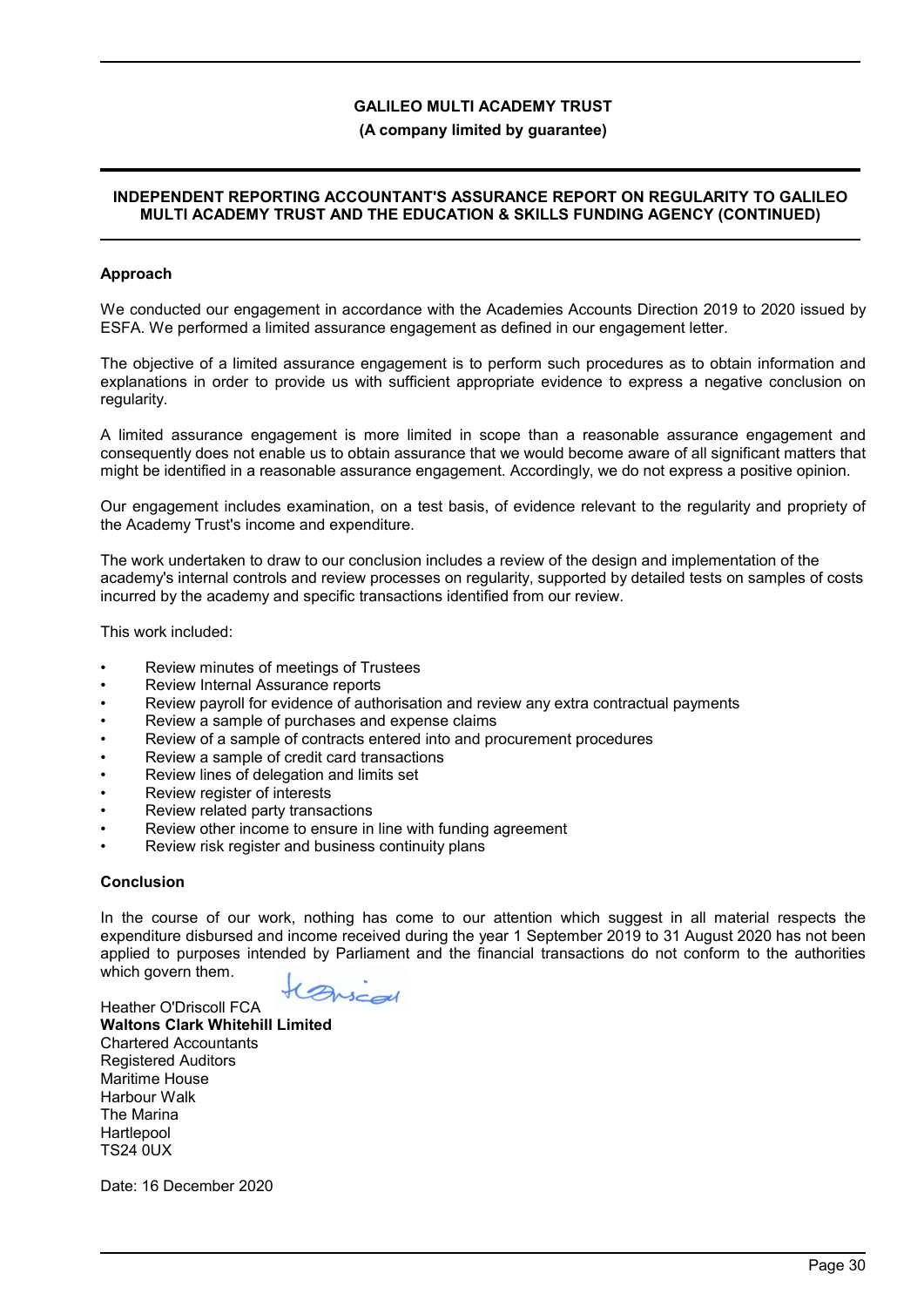**(A company limited by guarantee)**

|                                                           | <b>Note</b> | <b>Unrestricted</b><br>funds<br>2020<br>£ | <b>Restricted</b><br>funds<br>2020<br>£ | <b>Restricted</b><br>fixed asset<br>funds<br>2020<br>£ | <b>Total</b><br>funds<br>2020<br>£ | Total<br>funds<br>2019<br>£ |
|-----------------------------------------------------------|-------------|-------------------------------------------|-----------------------------------------|--------------------------------------------------------|------------------------------------|-----------------------------|
| <b>INCOME FROM:</b>                                       |             |                                           |                                         |                                                        |                                    |                             |
| Donations and capital<br>grants                           | 4           | 27,455                                    |                                         | 457,088                                                | 484,543                            | 606,916                     |
| Charitable activities                                     | 5           |                                           | 14,713,385                              |                                                        | 14,713,385                         | 13,879,408                  |
| Other trading activities                                  | 6           | 926,834                                   |                                         |                                                        | 926,834                            | 1,118,166                   |
| Investments                                               | 7           | 877                                       |                                         |                                                        | 877                                | 2,938                       |
| <b>TOTAL INCOME</b><br><b>EXPENDITURE ON:</b>             |             | 955,166                                   | 14,713,385                              | 457,088                                                | 16,125,639                         | 15,607,428                  |
| Raising funds                                             | 9           | 122,469                                   |                                         |                                                        | 122,469                            | 196,542                     |
| Charitable activities                                     | 10          | 539,381                                   | 15,702,406                              | 225,598                                                | 16,467,385                         | 15,895,194                  |
| <b>TOTAL</b><br><b>EXPENDITURE</b>                        |             | 661,850                                   | 15,702,406                              | 225,598                                                | 16,589,854                         | 16,091,736                  |
| <b>NET</b>                                                |             |                                           |                                         |                                                        |                                    |                             |
| <b>INCOME/(EXPENDIT</b><br>URE)                           |             | 293,316                                   | (989, 021)                              | 231,490                                                | (464, 215)                         | (484, 308)                  |
| Transfers between<br>funds                                | 22          |                                           | (84, 643)                               | 84,643                                                 |                                    |                             |
| Actuarial losses on<br>defined benefit<br>pension schemes | 29          |                                           | (5,520,000)                             |                                                        | (5,520,000)                        | (1,653,000)                 |
| <b>NET MOVEMENT IN</b>                                    |             | 293,316                                   | (6, 593, 664)                           | 316,133                                                | (5,984,215)                        | (2, 137, 308)               |
| <b>FUNDS</b><br><b>RECONCILIATION</b><br><b>OF FUNDS:</b> |             |                                           |                                         |                                                        |                                    |                             |
| Total funds brought<br>forward                            |             | 313,802                                   | (1,966,798)                             | 14,257,479                                             | 12,604,483                         | 14,741,791                  |
| Net movement in<br>funds                                  |             | 293,316                                   | (6, 593, 664)                           | 316,133                                                | (5,984,215)                        | (2, 137, 308)               |
| <b>TOTAL FUNDS</b><br><b>CARRIED FORWARD</b>              |             | 607,118                                   | (8, 560, 462)                           | 14,573,612                                             | 6,620,268                          | 12,604,483                  |

### **STATEMENT OF FINANCIAL ACTIVITIES (INCORPORATING INCOME AND EXPENDITURE ACCOUNT) FOR THE YEAR ENDED 31 AUGUST 2020**

The Statement of Financial Activities includes all gains and losses recognised in the year.

The notes on pages 35 to 67 form part of these financial statements.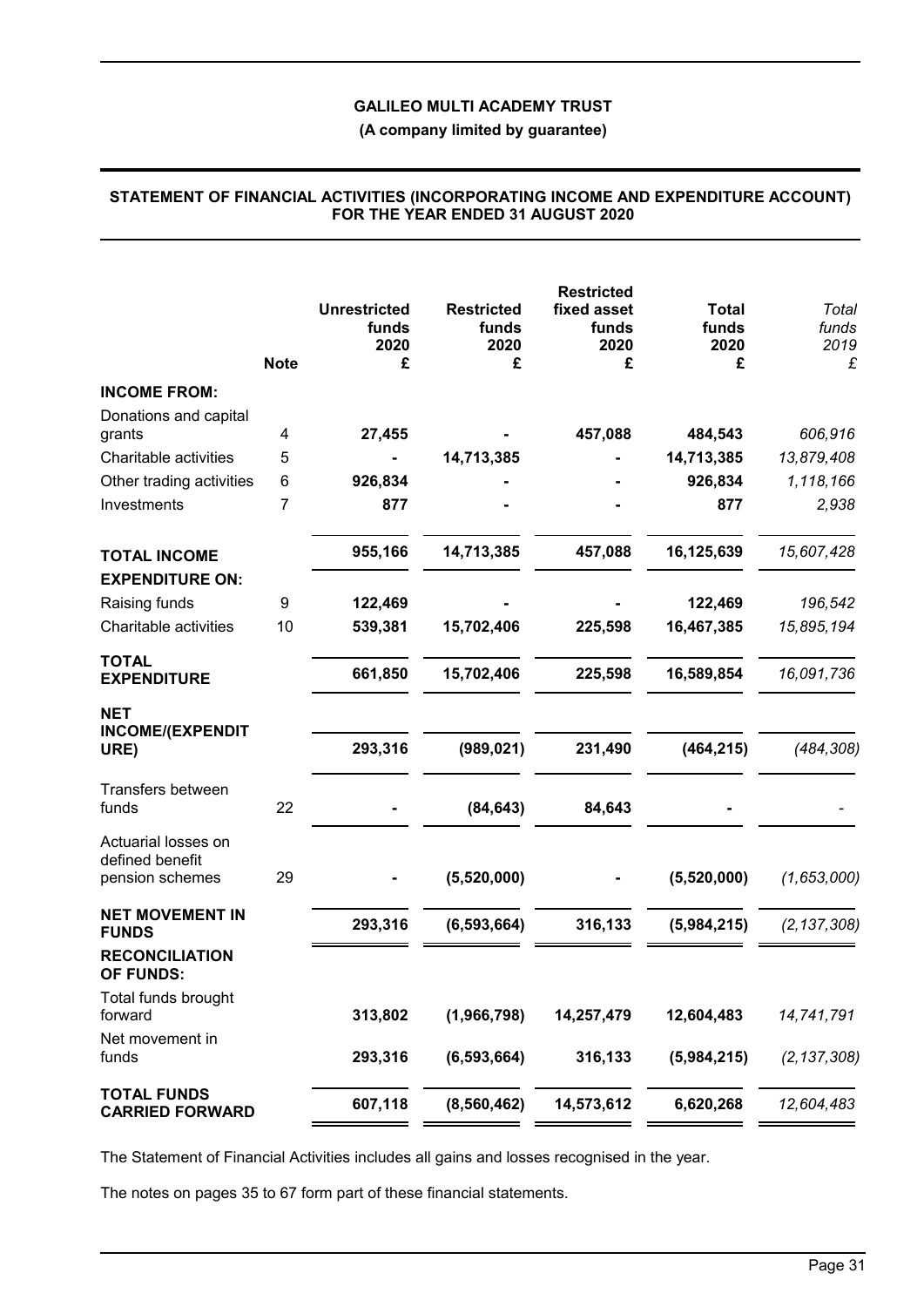#### **(A company limited by guarantee) REGISTERED NUMBER: 10700526**

|                                                        |             | <b>BALANCE SHEET</b><br>AS AT 31 AUGUST 2020 |             |            |               |
|--------------------------------------------------------|-------------|----------------------------------------------|-------------|------------|---------------|
|                                                        | <b>Note</b> |                                              | 2020<br>£   |            | 2019<br>£     |
| <b>FIXED ASSETS</b>                                    |             |                                              |             |            |               |
| Intangible assets                                      | 17          |                                              | 19,456      |            | 31,745        |
| Tangible assets                                        | 18          |                                              | 13,491,626  |            | 13,495,742    |
|                                                        |             |                                              | 13,511,082  |            | 13,527,487    |
| <b>CURRENT ASSETS</b>                                  |             |                                              |             |            |               |
| <b>Stocks</b>                                          | 19          |                                              |             | 6,000      |               |
| <b>Debtors</b>                                         | 20          | 402,661                                      |             | 343,428    |               |
| Cash at bank and in hand                               |             | 2,496,045                                    |             | 2,036,697  |               |
|                                                        |             | 2,898,706                                    |             | 2,386,125  |               |
| Creditors: amounts falling due within one<br>year      | 21          | (953, 520)                                   |             | (928, 129) |               |
| <b>NET CURRENT ASSETS</b><br>TOTAL ASSETS LESS CURRENT |             |                                              | 1,945,186   |            | 1,457,996     |
| <b>LIABILITIES</b>                                     |             |                                              | 15,456,268  |            | 14,985,483    |
| Defined benefit pension scheme liability               | 29          |                                              | (8,836,000) |            | (2, 381, 000) |
| <b>TOTAL NET ASSETS</b>                                |             |                                              | 6,620,268   |            | 12,604,483    |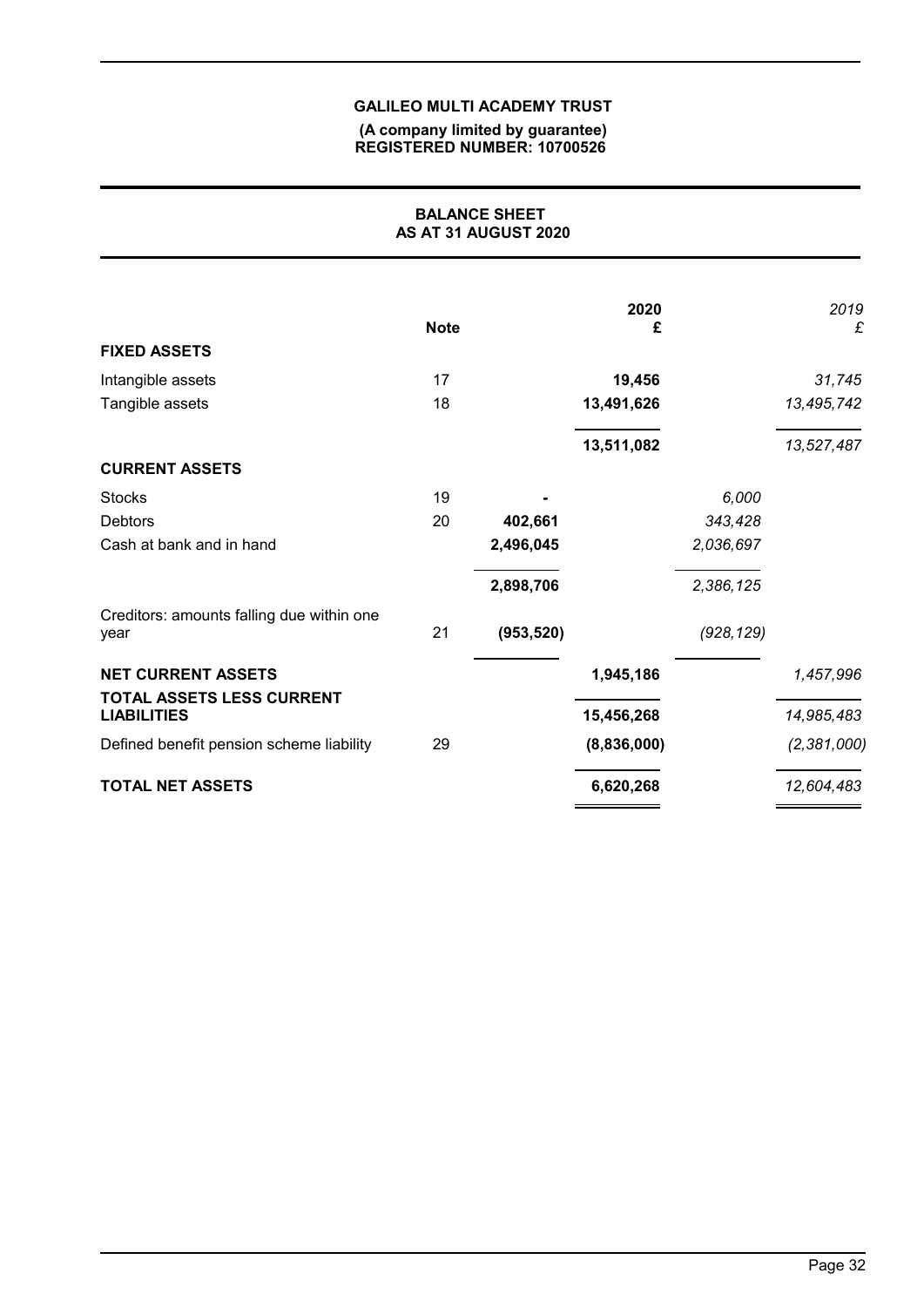### **(A company limited by guarantee) REGISTERED NUMBER: 10700526**

# **BALANCE SHEET (CONTINUED) AS AT 31 AUGUST 2020**

| <b>FUNDS OF THE ACADEMY TRUST</b><br><b>Restricted funds:</b> | <b>Note</b> |             | 2020<br>£ |             | 2019<br>£  |
|---------------------------------------------------------------|-------------|-------------|-----------|-------------|------------|
| Fixed asset funds                                             | 22          | 14,573,612  |           | 14,257,479  |            |
| Restricted income funds                                       | 22          | 275,538     |           | 414,202     |            |
| Restricted funds excluding pension asset                      | 22          | 14,849,150  |           | 14,671,681  |            |
| Pension reserve                                               | 22          | (8,836,000) |           | (2,381,000) |            |
| <b>Total restricted funds</b>                                 | 22          |             | 6,013,150 |             | 12,290,681 |
| Unrestricted income funds                                     | 22          |             | 607,118   |             | 313,802    |
| <b>TOTAL FUNDS</b>                                            |             |             | 6,620,268 |             | 12,604,483 |

The financial statements on pages 31 to 67 were approved by the Trustees, and authorised for issue on and are signed on their behalf, by:<br>15 December 2020 and are signed on their behalf, by: 15 December 2020

Leslie Walton

Chair of Trustees

The notes on pages 35 to 67 form part of these financial statements.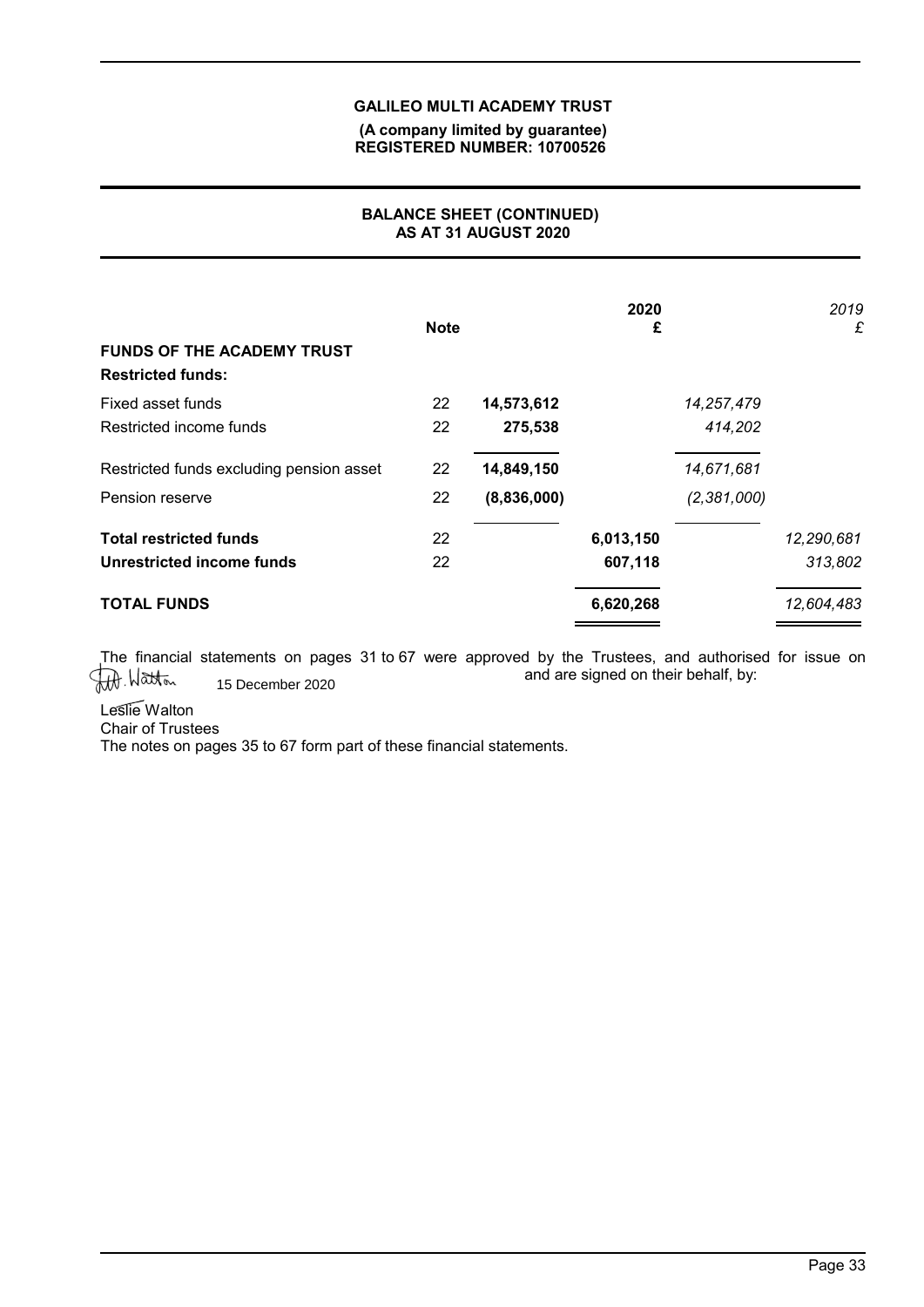**(A company limited by guarantee)**

### **STATEMENT OF CASH FLOWS FOR THE YEAR ENDED 31 AUGUST 2020**

| <b>CASH FLOWS FROM OPERATING ACTIVITIES</b>            | <b>Note</b> | 2020<br>£ | 2019<br>£  |
|--------------------------------------------------------|-------------|-----------|------------|
| Net cash provided by/(used in) operating activities    | 24          | 186,989   | (223, 119) |
| <b>CASH FLOWS FROM INVESTING ACTIVITIES</b>            | 25          | 272,359   | 154,291    |
| CHANGE IN CASH AND CASH EQUIVALENTS IN THE YEAR        |             | 459,348   | (68, 828)  |
| Cash and cash equivalents at the beginning of the year |             | 2,036,697 | 2,105,525  |
| CASH AND CASH EQUIVALENTS AT THE END OF THE YEAR       | 26, 27      | 2,496,045 | 2,036,697  |

The notes on pages 35 to 67 form part of these financial statements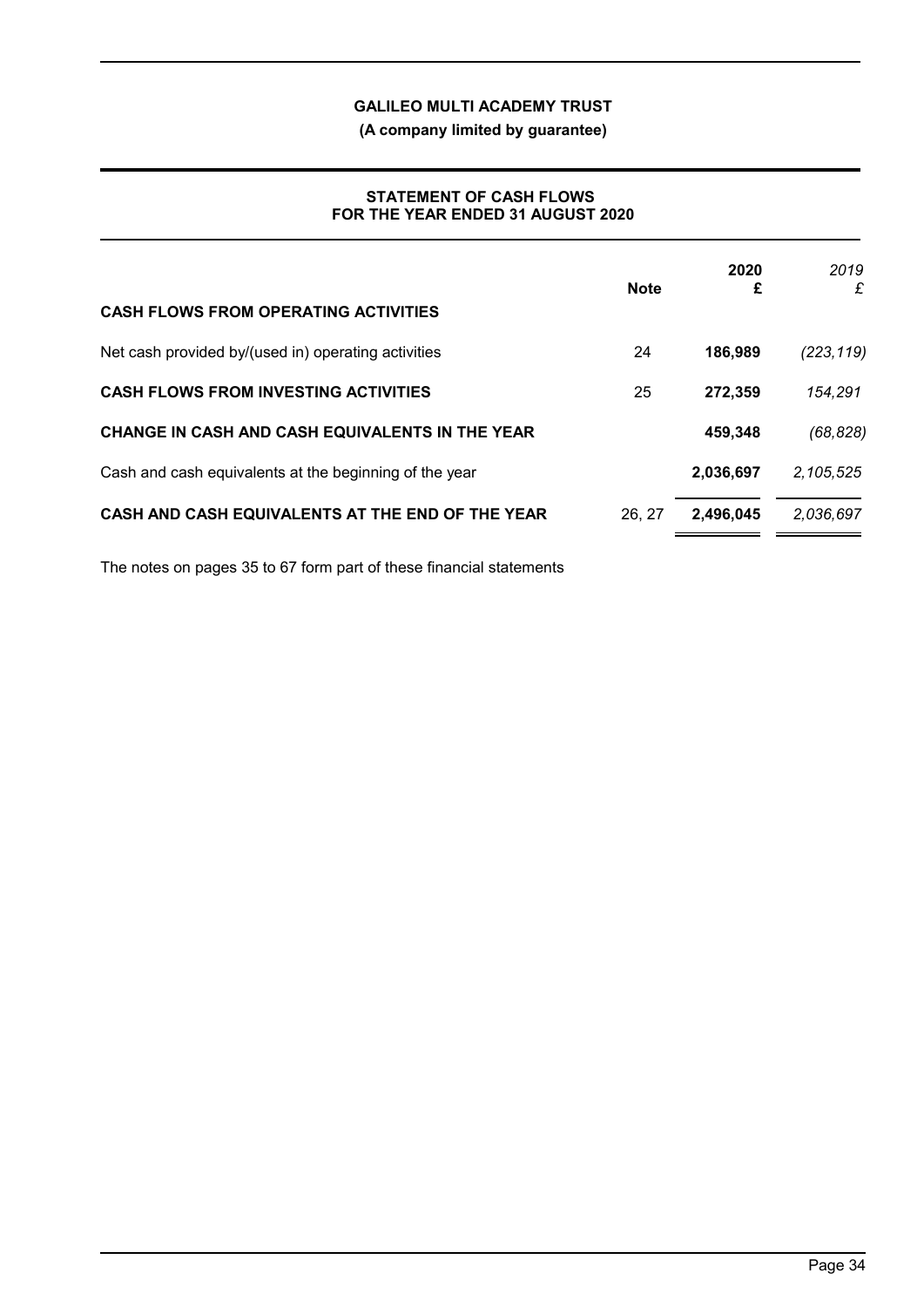**(A company limited by guarantee)**

### **NOTES TO THE FINANCIAL STATEMENTS FOR THE YEAR ENDED 31 AUGUST 2020**

### **1. ACCOUNTING POLICIES**

A summary of the principal accounting policies adopted (which have been applied consistently, except where noted), judgments and key sources of estimation uncertainty, is set out below.

#### **1.1 Basis of preparation of financial statements**

The financial statements of the Academy Trust, which is a public benefit entity under FRS 102, have been prepared under the historic cost convention in accordance with the Financial Reporting Standard Applicable in the UK and Republic of Ireland (FRS 102), the Accounting and Reporting by Charities: Statement of Recommended Practice applicable to charities preparing their accounts in accordance with the Financial Reporting Standard applicable in the UK and Republic of Ireland (FRS 102) (Charities SORP (FRS 102)), the Academies Accounts Direction *2019* to 2020 issued by ESFA, the Charities Act 2011 and the Companies Act 2006.

### **1.2 Going concern**

The Trustees assess whether the use of going concern is appropriate i.e. whether there are any material uncertainties related to events or conditions that may cast significant doubt on the ability of the Academy Trust to continue as a going concern. The Trustees make this assessment in respect of a period of at least one year from the date of authorisation for issue of the financial statements and have concluded that the Academy Trust has adequate resources to continue in operational existence for the foreseeable future and there are no material uncertainties about the Academy Trust's ability to continue as a going concern, thus they continue to adopt the going concern basis of accounting in preparing the financial statements.

As explained in the Trustees' Report COVID-19 has meant increased costs and a reduction in fundraising income.

These unfunded costs are impacting into the budget originally alocated for the provision of our children's education and wellbeing. The Academy Trust may have to use some of its reserves to cover these costs. However the Academy Trust has reserves to do this if necessary.

Given the above the Trustees continue to adopt the going concern basis of accounting in preparing the financial statements.

#### **1.3 Fund accounting**

Unrestricted income funds represent those resources which may be used towards meeting any of the charitable objects of the Academy Trust at the discretion of the Trustees.

Restricted fixed asset funds are resources which are to be applied to specific capital purposes imposed by the funders where the asset acquired or created is held for a specific purpose.

Restricted general funds comprise all other restricted funds received with restrictions imposed by the funder/donor and include grants from the Department for Education Group.

Investment income, gains and losses are allocated to the appropriate fund.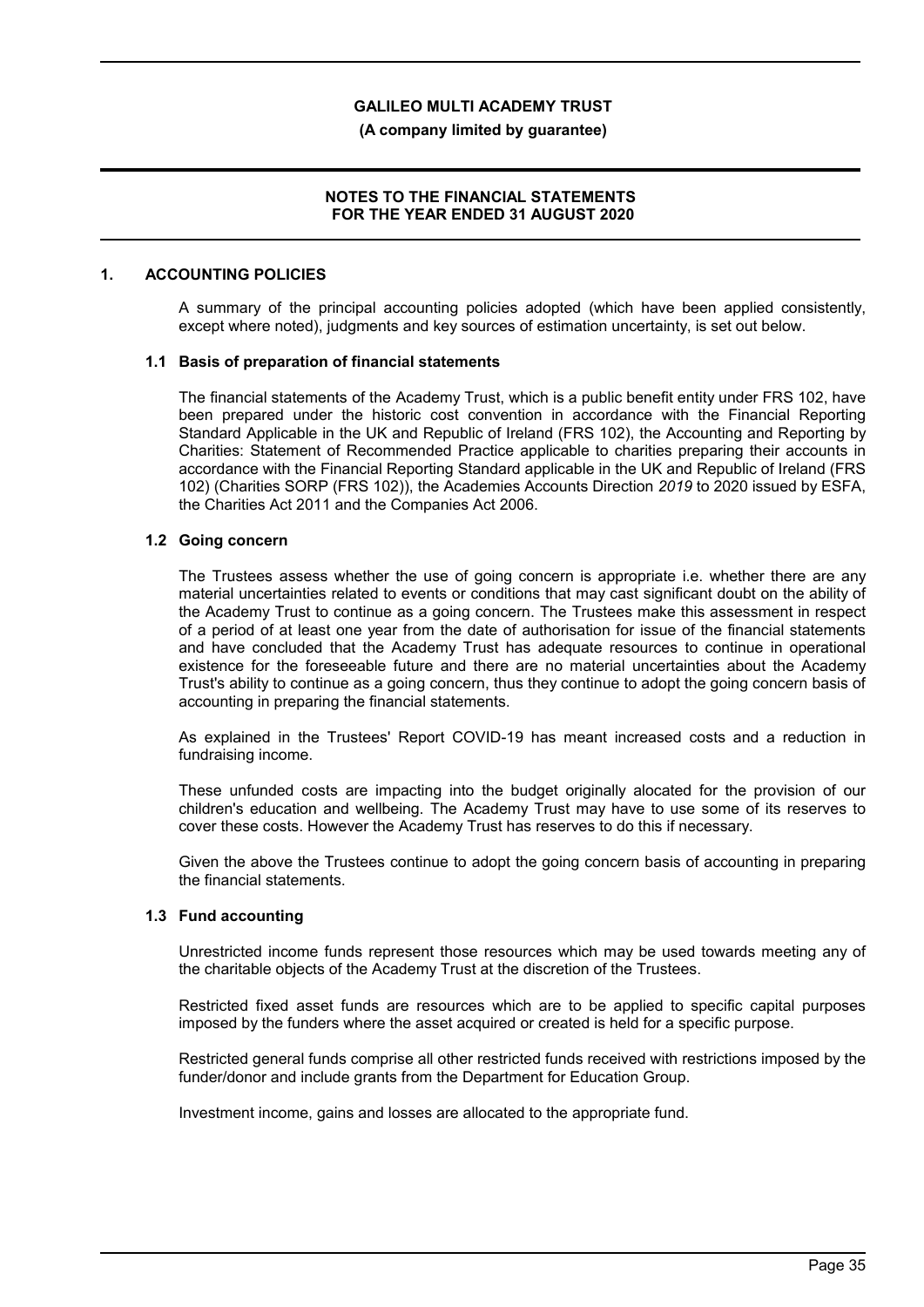**(A company limited by guarantee)**

### **NOTES TO THE FINANCIAL STATEMENTS FOR THE YEAR ENDED 31 AUGUST 2020**

### **1. ACCOUNTING POLICIES (CONTINUED)**

## **1.4 Income**

All incoming resources are recognised when the Academy Trust has entitlement to the funds, the receipt is probable and the amount can be measured reliably.

### **Grants**

Grants are included in the statement of financial activities on a receivable basis. The balance of income received for specific purposes but not expended during the period is shown in the relevant funds on the balance sheet. Where income is received in advance of meeting any performancerelated conditions there is not unconditional entitlement to the income and its recognition is deferred and included in creditors as deferred income until the performance-related conditions are met. Where entitlement occurs before income is received, the income is accrued.

General Annual Grant is recognised in full in the statement of financial activities in the year for which it is receivable and any abatement in respect of the year is deducted from income and recognised as a liability.

Capital grants are recognised in full when there is an unconditional entitlement to the grant. Unspent amounts of capital grants are reflected in the balance sheet in the restricted fixed asset fund. Capital grants are recognised when there is entitlement and are not deferred over the life of the asset on which they are expended.

### **Donations**

Donations are recognised on a receivable basis (where there are no performance-related conditions) where the receipt is probable and the amount can be reliably measured.

### **Other income**

Other income, is recognised in the year it is receivable and to the extent the Academy Trust has provided the goods or services.

#### **1.5 Expenditure**

Expenditure is recognised once there is a legal or constructive obligation to transfer economic benefit to a third party, it is probable that a transfer of economic benefits will be required in settlement and the amount of the obligation can be measured reliably. Expenditure is classified by activity. The costs of each activity are made up of the total of direct costs and shared costs, including support costs involved in undertaking each activity.

### **Expenditure on raising funds**

This includes all expenditure incurred by the Academy Trust to raise funds for its charitable purposes and includes costs of all fundraising activities events and non-charitable trading.

#### **Charitable activities**

These are costs incurred on the Academy Trust's educational operations, including support costs and costs relating to the governance of the Academy Trust apportioned to charitable activities.

All resources expended are inclusive of irrecoverable VAT.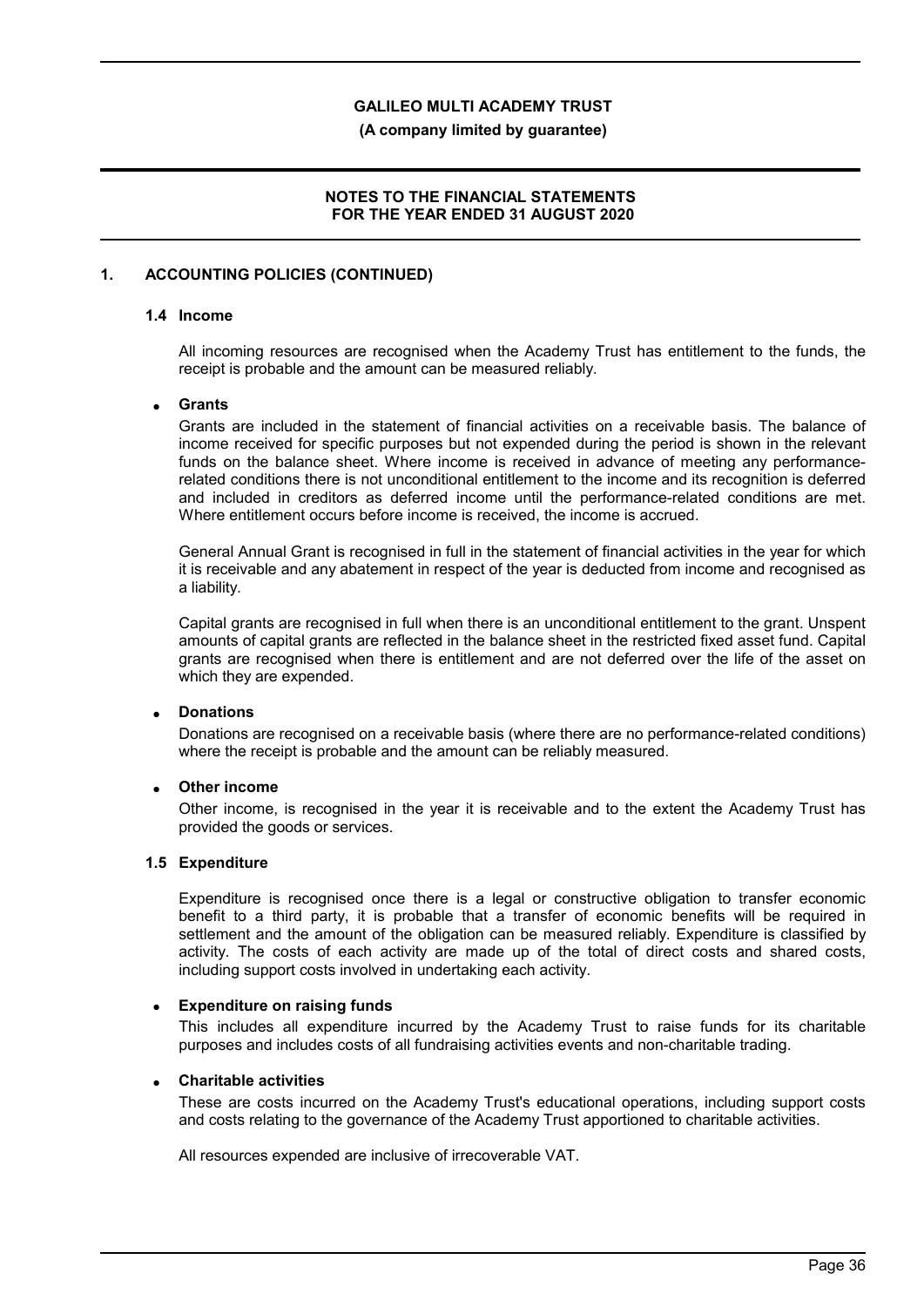**(A company limited by guarantee)**

### **NOTES TO THE FINANCIAL STATEMENTS FOR THE YEAR ENDED 31 AUGUST 2020**

### **1. ACCOUNTING POLICIES (CONTINUED)**

### **1.6 Taxation**

The Academy Trust is considered to pass the tests set out in Paragraph 1 Schedule 6 of the Finance Act 2010 and therefore it meets the definition of a charitable company for UK corporation tax purposes.

Accordingly, the Academy Trust is potentially exempt from taxation in respect of income or capital gains received within categories covered by Part 11, chapter 3 of the Corporation Tax Act 2010 or Section 256 of the Taxation of Chargeable Gains Act 1992, to the extent that such income or gains are applied exclusively to charitable purposes.

### **1.7 Intangible assets**

Intangible assets costing £1,000 or more are capitalised and recognised when future economic benefits are probable and the cost or value of the asset can be measured reliably.

Intangible assets are initially recognised at cost and are subsequently measured at cost net of amortisation and any provision for impairment.

Amortisation is provided on intangible assets at rates calculated to write off the cost of each asset on a straight-line basis over its expected useful life as follows:

Computer software **- 4** years straight line

#### **1.8 Tangible fixed assets**

Assets costing £1,000 or more are capitalised as tangible fixed assets and are carried at cost, net of depreciation and any provision for impairment.

Where tangible fixed assets have been acquired with the aid of specific grants, either from the government or from the private sector, they are included in the balance sheet at cost and depreciated over their expected useful economic life. Where there are specific conditions attached to the funding requiring the continued use of the asset, the related grants are credited to a restricted fixed asset fund in the statement of financial activities and carried forward in the balance sheet. Depreciation on the relevant assets is charged directly to the restricted fixed asset fund in the statement of financial activities. Where tangible fixed assets have been acquired with unrestricted funds, depreciation on such assets is charged to the unrestricted fund.

Depreciation is provided on all tangible fixed assets other than freehold land and assets under construction, at rates calculated to write off the cost of each asset on a straight-line basis over its expected useful life, as follows:

| Long-term leasehold property | $-125$ years |
|------------------------------|--------------|
| Leasehold improvements       | - 10 years   |
| Plant and machinery          | - 8 years    |
| Computer equipment           | - 4 years    |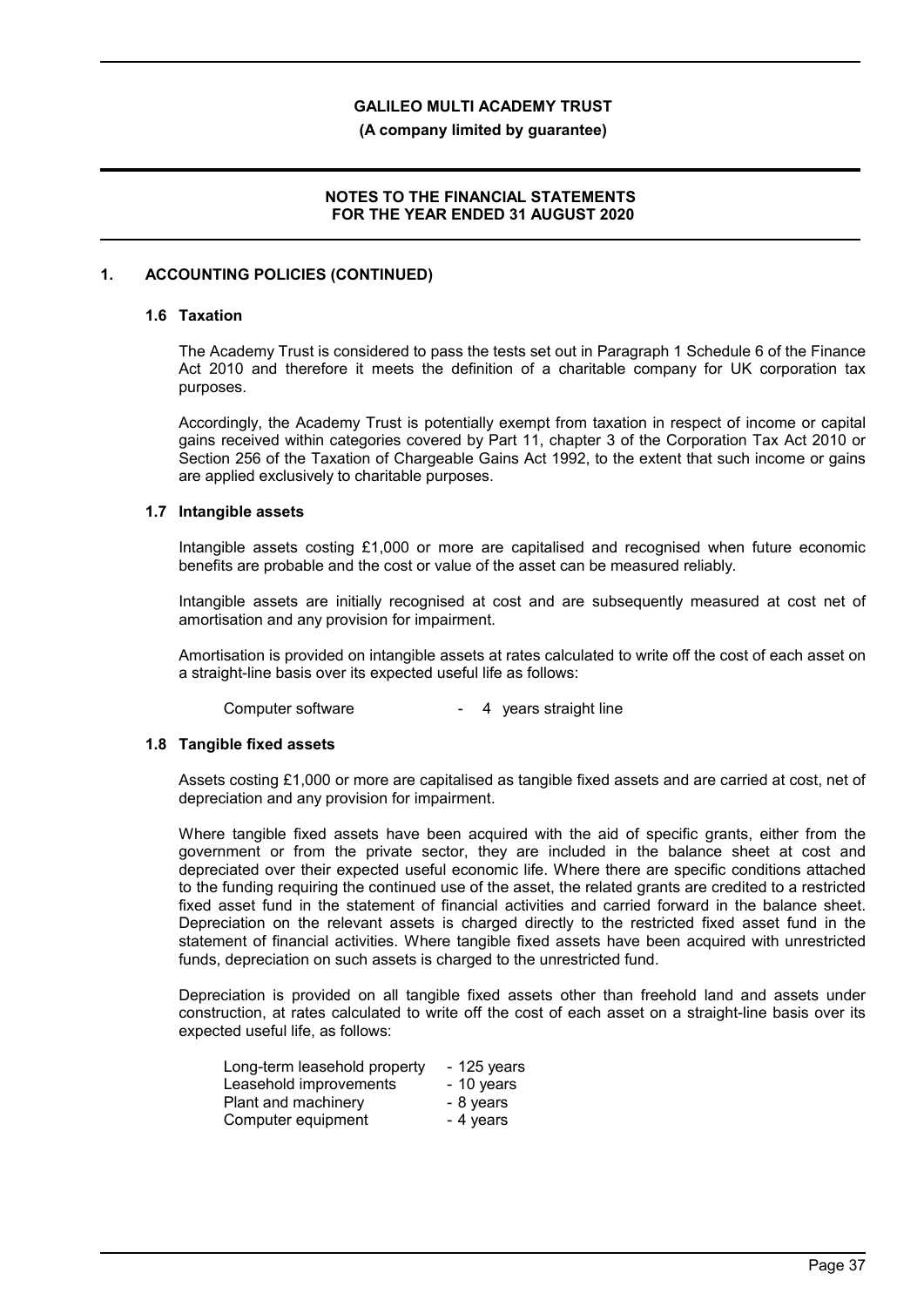**(A company limited by guarantee)**

### **NOTES TO THE FINANCIAL STATEMENTS FOR THE YEAR ENDED 31 AUGUST 2020**

### **1. ACCOUNTING POLICIES (CONTINUED)**

## **1.9 Financial instruments**

The Academy Trust only holds basic financial instruments as defined in FRS 102. The financial assets and financial liabilities of the Academy Trust and their measurement bases are as follows:

*Financial assets* - trade and other debtors are basic financial instruments and are debt instruments measured at amortised cost as detailed in note 20. Prepayments are not financial instruments. Cash at bank is classified as a basic financial instrument and is measured at face value.

Cash at bank is classified as a basic financial instrument and is measured at face value.

*Financial liabilities* - trade creditors, accruals and other creditors are financial instruments, and are measured at amortised cost as detailed in note 21. Taxation and social security are not included in the financial instruments disclosure definition. Deferred income is not deemed to be a financial liability, as the cash settlement has already taken place and there is an obligation to deliver services rather than cash or another financial instrument.

### **1.10 Pensions**

Retirement benefits to employees of the Academy Trust are provided by the Teachers' Pension Scheme ("TPS") and the Local Government Pension Scheme ("LGPS"). These are defined benefit schemes.

The TPS is an unfunded scheme and contributions are calculated so as to spread the cost of pensions over employees' working lives with the Academy Trust in such a way that the pension cost is a substantially level percentage of current and future pensionable payroll. The contributions are determined by the Government Actuary on the basis of quadrennial valuations using a prospective unit credit method. TPS is an unfunded multi-employer scheme with no underlying assets to assign between employers. Consequently, the TPS is treated as a defined contribution scheme for accounting purposes and the contributions recognised in the period to which they relate.

The LGPS is a funded multi-employer scheme and the assets are held separately from those of the Academy Trust in separate trustee administered funds. Pension scheme assets are measured at fair value and liabilities are measured on an actuarial basis using the projected unit credit method and discounted at a rate equivalent to the current rate of return on a high quality corporate bond of equivalent term and currency to the liabilities. The actuarial valuations are obtained at least triennially and are updated at each balance sheet date. The amounts charged to operating surplus are the current service costs and the costs of scheme introductions, benefit changes, settlements and curtailments. They are included as part of staff costs as incurred. Net interest on the net defined benefit liability/asset is also recognised in the statement of financial activities and comprises the interest cost on the defined benefit obligation and interest income on the scheme assets, calculated by multiplying the fair value of the scheme assets at the beginning of the period by the rate used to discount the benefit obligations. The difference between the interest income on the scheme assets and the actual return on the scheme assets is recognised in other recognised gains and losses.

Actuarial gains and losses are recognised immediately in other recognised gains and losses.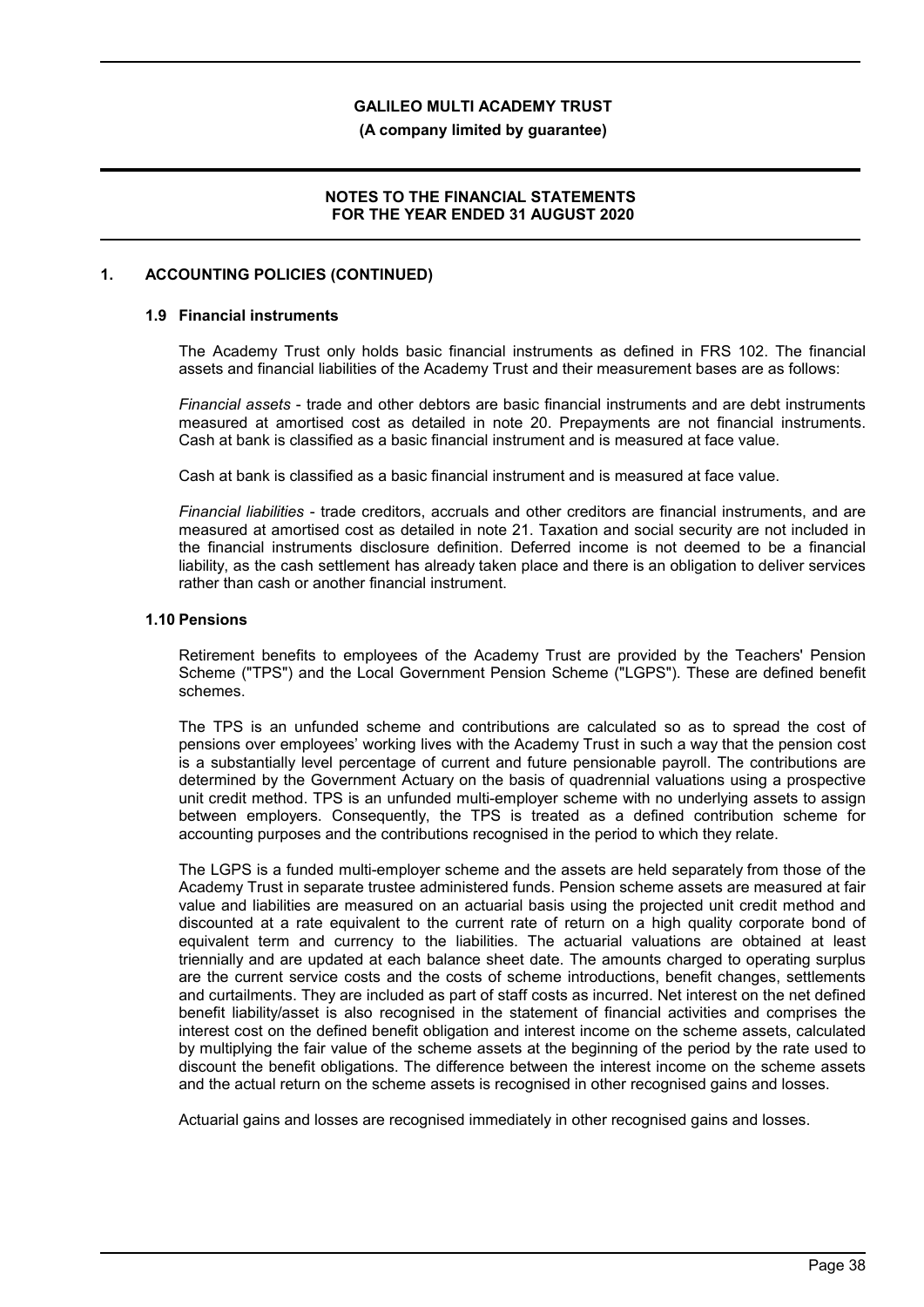**(A company limited by guarantee)**

### **NOTES TO THE FINANCIAL STATEMENTS FOR THE YEAR ENDED 31 AUGUST 2020**

### **2. CRITICAL ACCOUNTING ESTIMATES AND AREAS OF JUDGMENT**

Estimates and judgments are continually evaluated and are based on historical experience and other factors, including expectations of future events that are believed to be reasonable under the circumstances.

Critical accounting estimates and assumptions:

The Academy Trust makes estimates and assumptions concerning the future. The resulting accounting estimates and assumptions will, by definition, seldom equal the related actual results. The estimates and assumptions that have a significant risk of causing a material adjustment to the carrying amounts of assets and liabilities within the next financial year are discussed below.

The present value of the Local Government Pension Scheme defined benefit liability depends on a number of factors that are determined on an actuarial basis using a variety of assumptions. The assumptions used in determining the net cost or income for pensions include the discount rate. Any changes in these assumptions, which are disclosed in note 29, will impact the carrying amount of the pension liability. Furthermore a roll forward approach which projects results from the latest full actuarial valuation performed at 31 March 2016 has been used by the actuary in valuing the pensions liability at 31 August 2020. Any differences between the figures derived from the roll forward approach and a full actuarial valuation would impact on the carrying amount of the pension liability.

In December 2018 the Court of Appeal ruled in the McCloud/Sargeant judgment that the transitional protection arrangements put in place when the Firefighters and Judges pension schemes were reformed were age discriminatory. the government applied to the Supreme Court for permission to appeal this judgment, however the Supreme Court rejected the Government's request on 27 June 2019. The next stage is for the case to be referred to the Employment Tribunal to agree the remedy, following appropriate consultation. In a Ministerial Statement dated 15 July 2019 Government committed to extending a remedy across all public sector schemes which included similar transitional protection arrangements, which includes the LGPS.

An approximate calculation was conducted by the actuary in the previous year and included in the pension deficit at that stage. This has been updated in the current year using data from the 2019 valuation. The true final cost will depend on the age and salary profile of Academy Trust employees as well as the exact form of compensation agreed.

On 26 October 2018 the High Court ruled that equalisation for the effect of unequal Guaranteed Minimum Pensions (GMPs) is required. The ruling confirmed that trustees have a duty "to equalise benefits for men and women so as to alter the result which is at present produced in relation to GMPs". An allowance has been made for full indexation on all GMPs for members whose state pension age is on or after 6 April 2016. This is a change to the approach taken last year.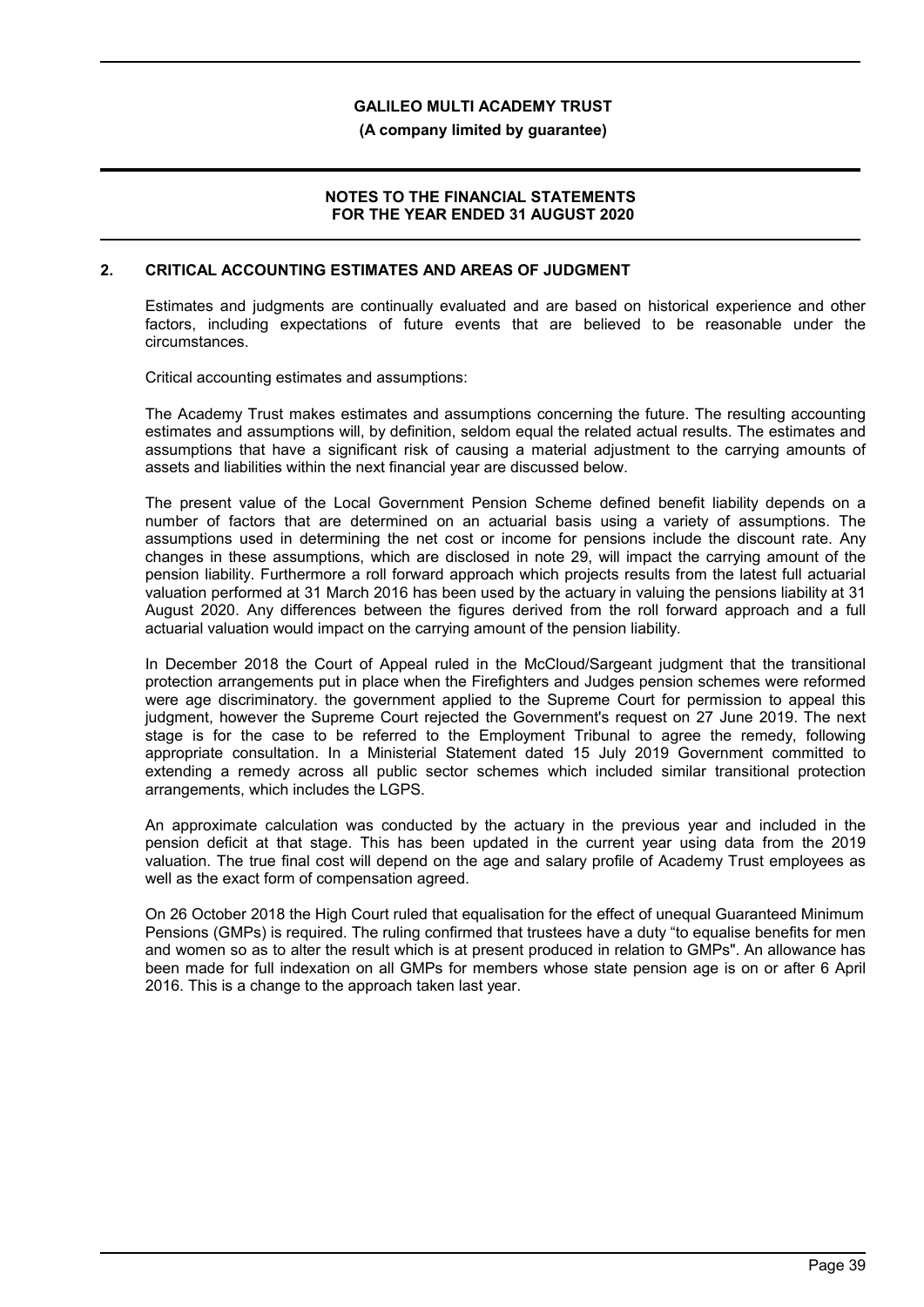**(A company limited by guarantee)**

### **NOTES TO THE FINANCIAL STATEMENTS FOR THE YEAR ENDED 31 AUGUST 2020**

#### **3. COMPANY STATUS**

The academy is a company limited by guarantee and registered in England and Wales. In the event of the academy being wound up the liability is limited to £1 per member of the academy.

The registered office address is: Room 205 Innovation Centre Vienna Court Kirkleatham Business Park Redcar TS10 5SH

# **4. INCOME FROM DONATIONS AND CAPITAL GRANTS**

|                   | <b>Unrestricted</b><br>funds<br>2020<br>£ | <b>Restricted</b><br>fixed asset<br>funds<br>2020<br>£ | <b>Total</b><br>funds<br>2020<br>£ | Total<br>funds<br>2019<br>£ |
|-------------------|-------------------------------------------|--------------------------------------------------------|------------------------------------|-----------------------------|
| Donations         | 27,455                                    | ۰                                                      | 27,455                             | 100,551                     |
| Grants            | $\overline{\phantom{0}}$                  | 457,088                                                | 457,088                            | 506,365                     |
|                   | 27,455                                    | 457,088                                                | 484,543                            | 606,916                     |
| <b>Total 2019</b> | 100,551                                   | 506,365                                                | 606,916                            |                             |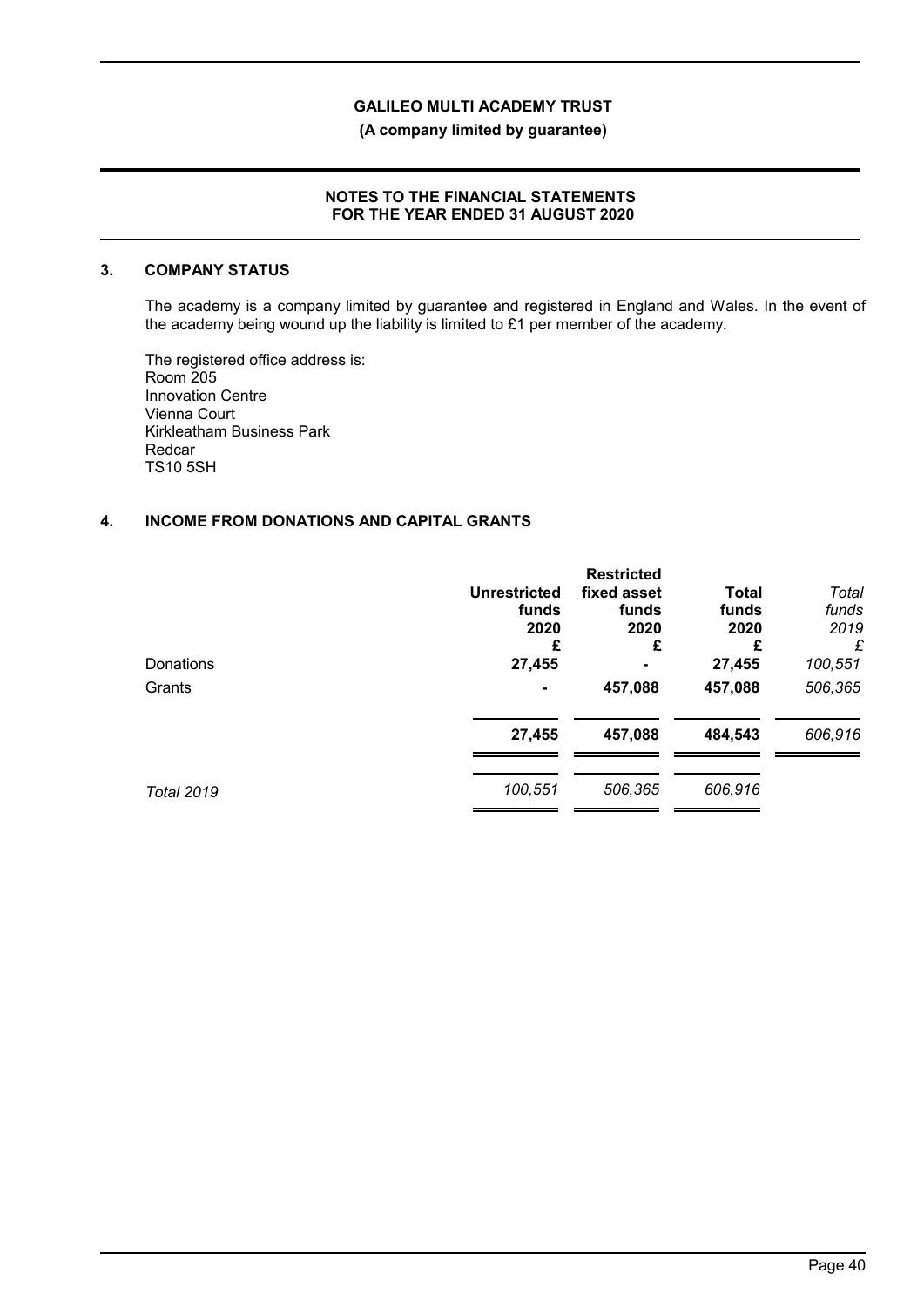**(A company limited by guarantee)**

# **NOTES TO THE FINANCIAL STATEMENTS FOR THE YEAR ENDED 31 AUGUST 2020**

# **5. FUNDING FOR ACADEMY'S EDUCATIONAL OPERATIONS**

|                                        | <b>Restricted</b><br>funds<br>2020 | <b>Total</b><br>funds<br>2020 | Total<br>funds<br>2019 |
|----------------------------------------|------------------------------------|-------------------------------|------------------------|
| <b>DFE/ESFA grants</b>                 | £                                  | £                             | £                      |
| General annual grant                   | 10,371,989                         | 10,371,989                    | 10, 172, 132           |
| Rates reclaim                          | 62,340                             | 62,340                        | 40,849                 |
| English hub                            | 178,053                            | 178,053                       | 261,044                |
| Pupil premium                          | 1,023,097                          | 1,023,097                     | 1,015,133              |
| Universal infant free school meals     | 375,007                            | 375,007                       | 373,344                |
| Teacher pay grant                      | 148,254                            | 148,254                       | 95,917                 |
| Teacher pension grant                  | 431,952                            | 431,952                       |                        |
| Sponsor capacity grant                 |                                    |                               | 7,154                  |
| PE and sports grant                    | 182,900                            | 182,900                       | 182,790                |
|                                        | 12,773,592                         | 12,773,592                    | 12, 148, 363           |
| Other government grants                |                                    |                               |                        |
| Special educational needs              | 520,694                            | 520,694                       | 462,125                |
| Early years                            | 1,129,988                          | 1,129,988                     | 1,177,447              |
| Other government revenue grants        | 119,298                            | 119,298                       | 67,536                 |
| Pupil premium local authority          | 31,078                             | 31,078                        | 23,937                 |
|                                        | 1,801,058                          | 1,801,058                     | 1,731,045              |
| <b>Exceptional government funding</b>  |                                    |                               |                        |
| Coronavirus exceptional support        | 28,895                             | 28,895                        |                        |
| Coronavirus job retention scheme grant | 109,840                            | 109,840                       |                        |
|                                        | 138,735                            | 138,735                       |                        |
|                                        | 14,713,385                         | 14,713,385                    | 13,879,408             |
| <b>Total 2019</b>                      | 13,879,408                         | 13,879,408                    |                        |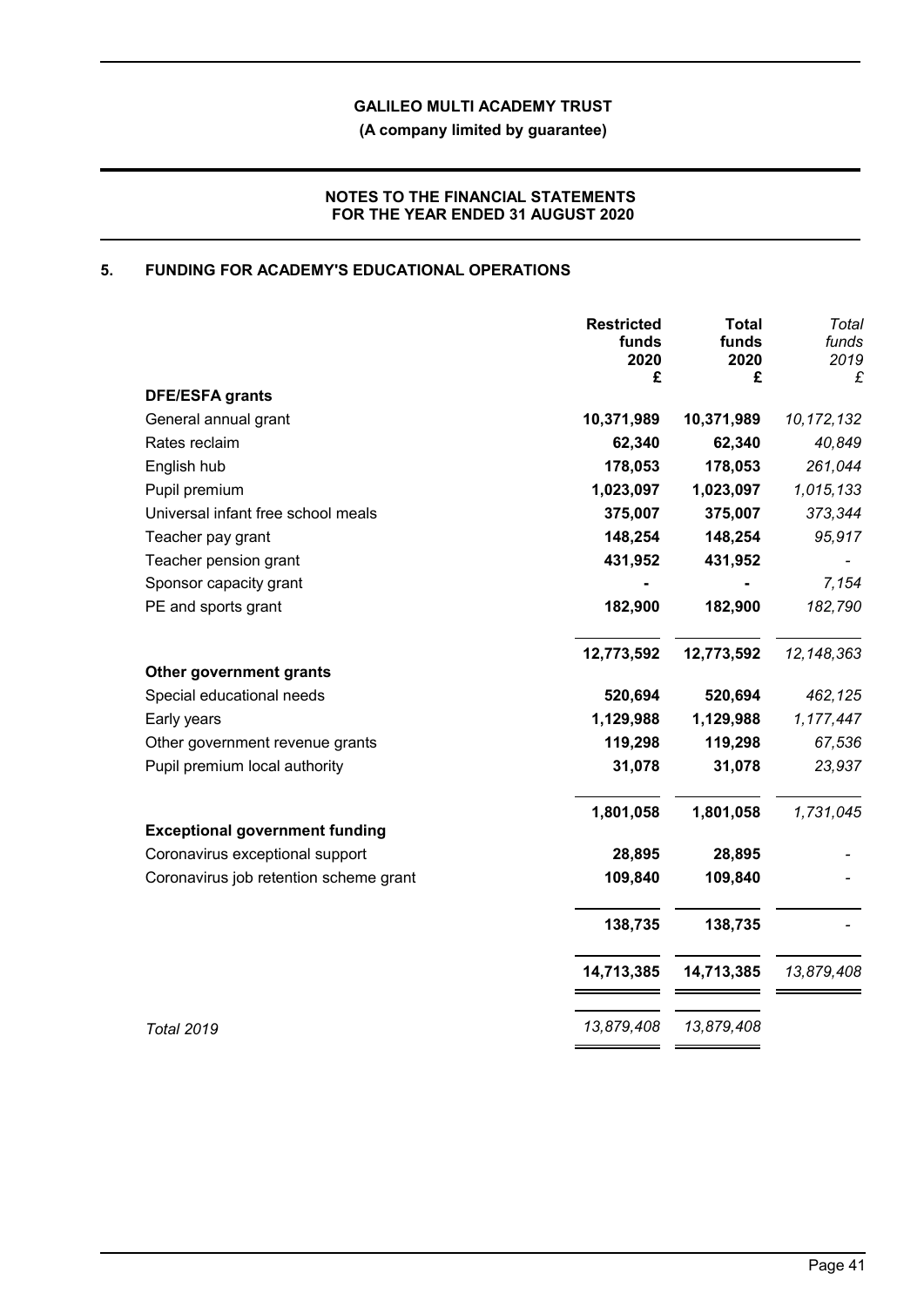### **(A company limited by guarantee)**

### **NOTES TO THE FINANCIAL STATEMENTS FOR THE YEAR ENDED 31 AUGUST 2020**

### **5. FUNDING FOR ACADEMY'S EDUCATIONAL OPERATIONS (CONTINUED)**

The Academy Trust has been eligible to claim additional funding in year from government support schemes in response to the Coronavirus outbreak. The funding received is shown above under "exceptional government funding".

The funding received for Coronavirus exceptional support of £28,895 covers:

- increased premises related costs (keeping schools open over school holiday periods, for vulnerable children and children of critical workers)
- support for free school meal (FSM) children who were not attending school, prior to the rollout of the national voucher scheme
- disposable catering packaging
- additional cleaning, over and above existing cleaning arrangements
- additional PPE

These costs are included in note 10.

The Academy Trust furloughed some of its catering staff under the government's CJRS. The funding received of £109,840 relates to staff costs in respect of 41 staff which are included within note 10.

### **6. INCOME FROM OTHER TRADING ACTIVITIES**

|                                   | <b>Unrestricted</b><br>funds<br>2020<br>£ | <b>Restricted</b><br>funds<br>2020<br>£ | Total<br>funds<br>2020<br>£ | Total<br>funds<br>2019<br>£ |
|-----------------------------------|-------------------------------------------|-----------------------------------------|-----------------------------|-----------------------------|
| Catering                          | 518,813                                   |                                         | 518,813                     | 523,502                     |
| Breakfast club                    | 29,038                                    |                                         | 29,038                      | 47,569                      |
| Other income self generated       | 134,148                                   |                                         | 134,148                     | 125,769                     |
| Lettings income                   | 18,237                                    |                                         | 18,237                      | 27,598                      |
| <b>Uniforms</b>                   | 2,282                                     |                                         | 2,282                       | 2,096                       |
| Trip income                       | 54,561                                    |                                         | 54,561                      | 142,011                     |
| Staff services consultancy        | 12,379                                    |                                         | 12,379                      | 36,075                      |
| Sales of other goods and services | 1,630                                     |                                         | 1,630                       | 11,942                      |
| Staff absence insurance           | 82,002                                    |                                         | 82,002                      | 95,279                      |
| After school club                 | 59,161                                    |                                         | 59,161                      | 85,963                      |
| Paid nursery places               | 14,583                                    |                                         | 14,583                      | 20,362                      |
|                                   | 926,834                                   |                                         | 926,834                     | 1,118,166                   |
| <b>Total 2019</b>                 | 1,070,780                                 | 47,386                                  | 1,118,166                   |                             |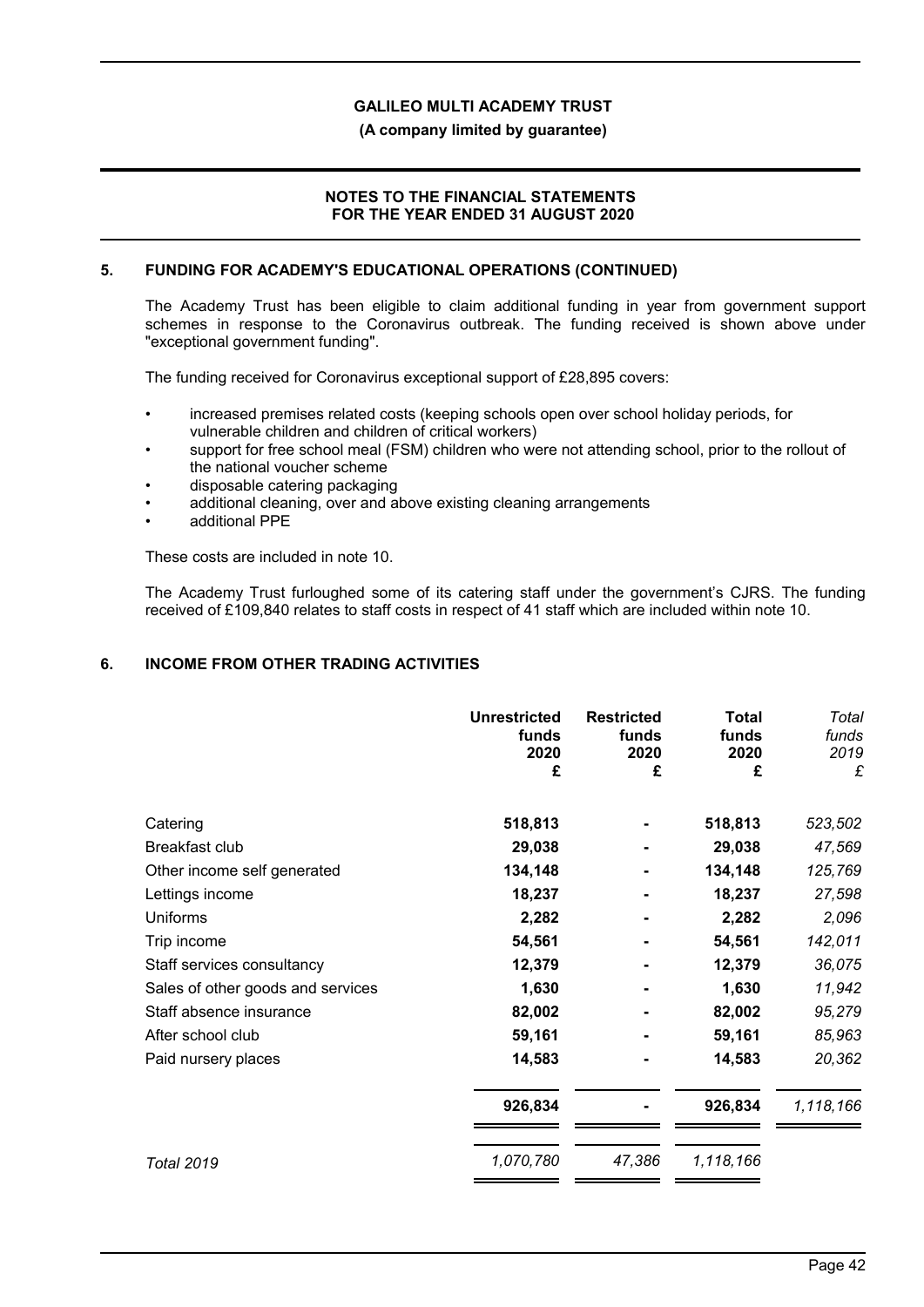**(A company limited by guarantee)**

### **NOTES TO THE FINANCIAL STATEMENTS FOR THE YEAR ENDED 31 AUGUST 2020**

### **7. INVESTMENT INCOME**

|                   | <b>Unrestricted</b><br>funds<br>2020<br>£ | <b>Total</b><br>funds<br>2020<br>£ | Total<br>funds<br>2019<br>£ |
|-------------------|-------------------------------------------|------------------------------------|-----------------------------|
| Investment income | 877                                       | 877                                | 2,938                       |
| <b>Total 2019</b> | 2,938                                     | 2,938                              |                             |

# **8. EXPENDITURE**

|                                               | <b>Staff Costs</b><br>2020<br>£ | <b>Premises</b><br>2020<br>£ | Other<br>2020<br>£ | Total<br>2020<br>£ | Total<br>2019<br>£ |
|-----------------------------------------------|---------------------------------|------------------------------|--------------------|--------------------|--------------------|
| <b>Expenditure on raising funds</b>           |                                 |                              |                    |                    |                    |
| Direct costs<br><b>Educational operations</b> |                                 |                              | 122,469            | 122,469            | 196,542            |
| Direct costs                                  | 8,764,422                       |                              | 475,645            | 9,240,067          | 8,848,826          |
| Allocated support costs                       | 4,904,655                       | 606,111                      | 1,716,552          | 7,227,318          | 7,046,368          |
|                                               | 13,669,077                      | 606,111                      | 2,314,666          | 16,589,854         | 16,091,736         |
| <b>Total 2019</b>                             | 12,862,045                      | 734,021                      | 2,495,670          | 16,091,736         |                    |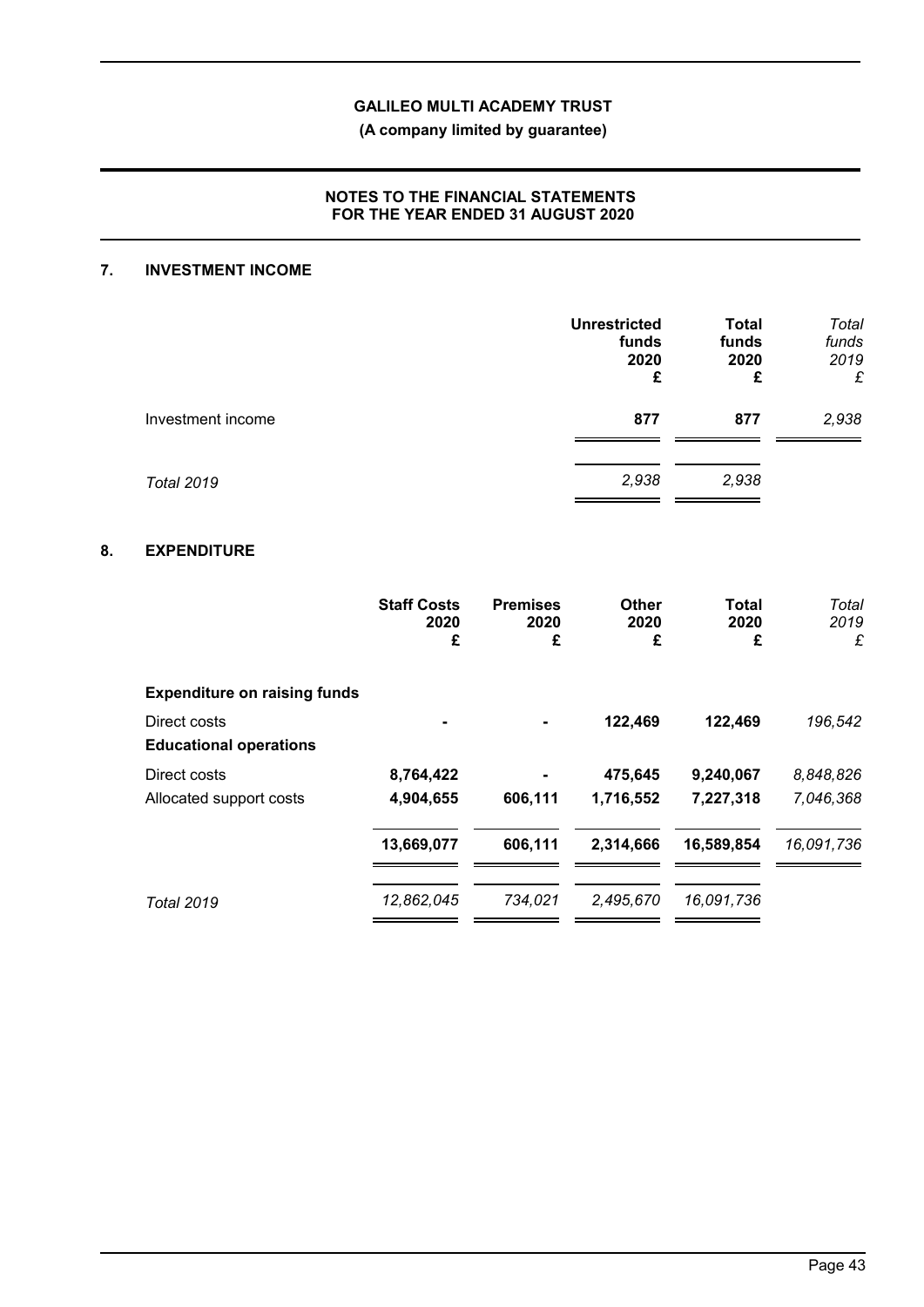**(A company limited by guarantee)**

# **NOTES TO THE FINANCIAL STATEMENTS FOR THE YEAR ENDED 31 AUGUST 2020**

# **9. EXPENDITURE ON RAISING FUNDS**

|                   | <b>Unrestricted</b><br>funds<br>2020<br>£ | <b>Total</b><br>funds<br>2020<br>£ | Total<br>funds<br>2019<br>£ |
|-------------------|-------------------------------------------|------------------------------------|-----------------------------|
| Uniforms          | 3,798                                     | 3,798                              | 7,076                       |
| <b>Trips</b>      | 118,671                                   | 118,671                            | 189,466                     |
|                   | 122,469                                   | 122,469                            | 196,542                     |
| <b>Total 2019</b> | 196,542                                   | 196,542                            |                             |

# **10. ANALYSIS OF EXPENDITURE BY ACTIVITIES**

|                               | <b>Activities</b><br>undertaken<br>directly<br>2020<br>£ | <b>Support</b><br>costs<br>2020<br>£ | Total<br>funds<br>2020<br>£ | Total<br>funds<br>2019<br>£ |
|-------------------------------|----------------------------------------------------------|--------------------------------------|-----------------------------|-----------------------------|
| <b>Educational activities</b> | 9,240,067                                                | 7,227,318                            | 16,467,385                  | 15,895,194                  |
| <b>Total 2019</b>             | 8,848,826                                                | 7,046,368                            | 15,895,194                  |                             |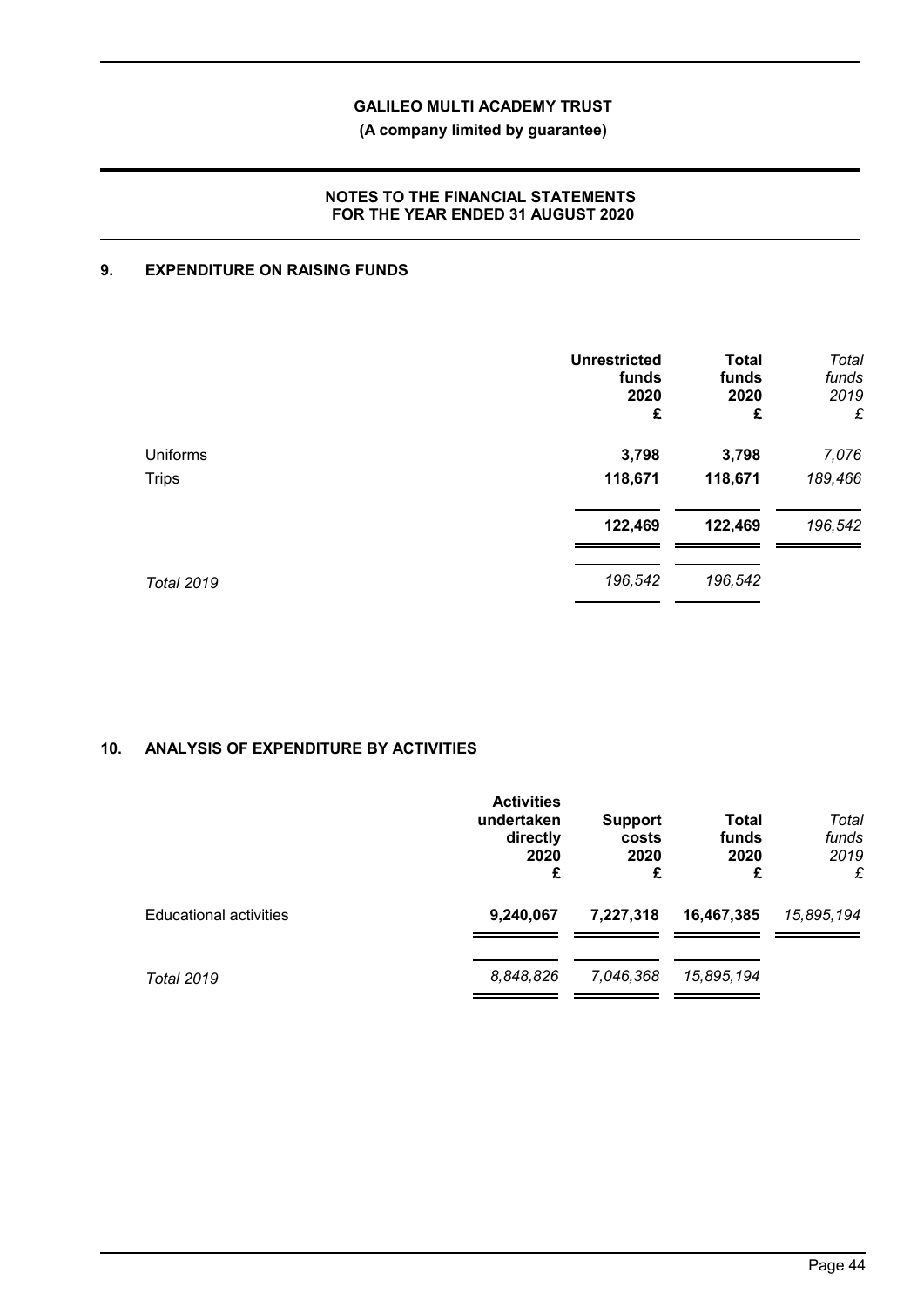**(A company limited by guarantee)**

# **NOTES TO THE FINANCIAL STATEMENTS FOR THE YEAR ENDED 31 AUGUST 2020**

# **10. ANALYSIS OF EXPENDITURE BY ACTIVITIES (CONTINUED)**

### **Analysis of direct costs**

|                             | <b>Total</b><br>funds<br>2020<br>£ | Total<br>funds<br>2019<br>£ |
|-----------------------------|------------------------------------|-----------------------------|
| Staff costs                 | 8,764,422                          | 8,302,982                   |
| Staff expenses              | 14,064                             | 16,017                      |
| <b>Educational supplies</b> | 42,393                             | 45,419                      |
| Technology costs            | 12,720                             | 87,274                      |
| Educational consultancy     | 357,189                            | 316,195                     |
| Other costs                 | 49,279                             | 80,939                      |
|                             | 9,240,067                          | 8,848,826                   |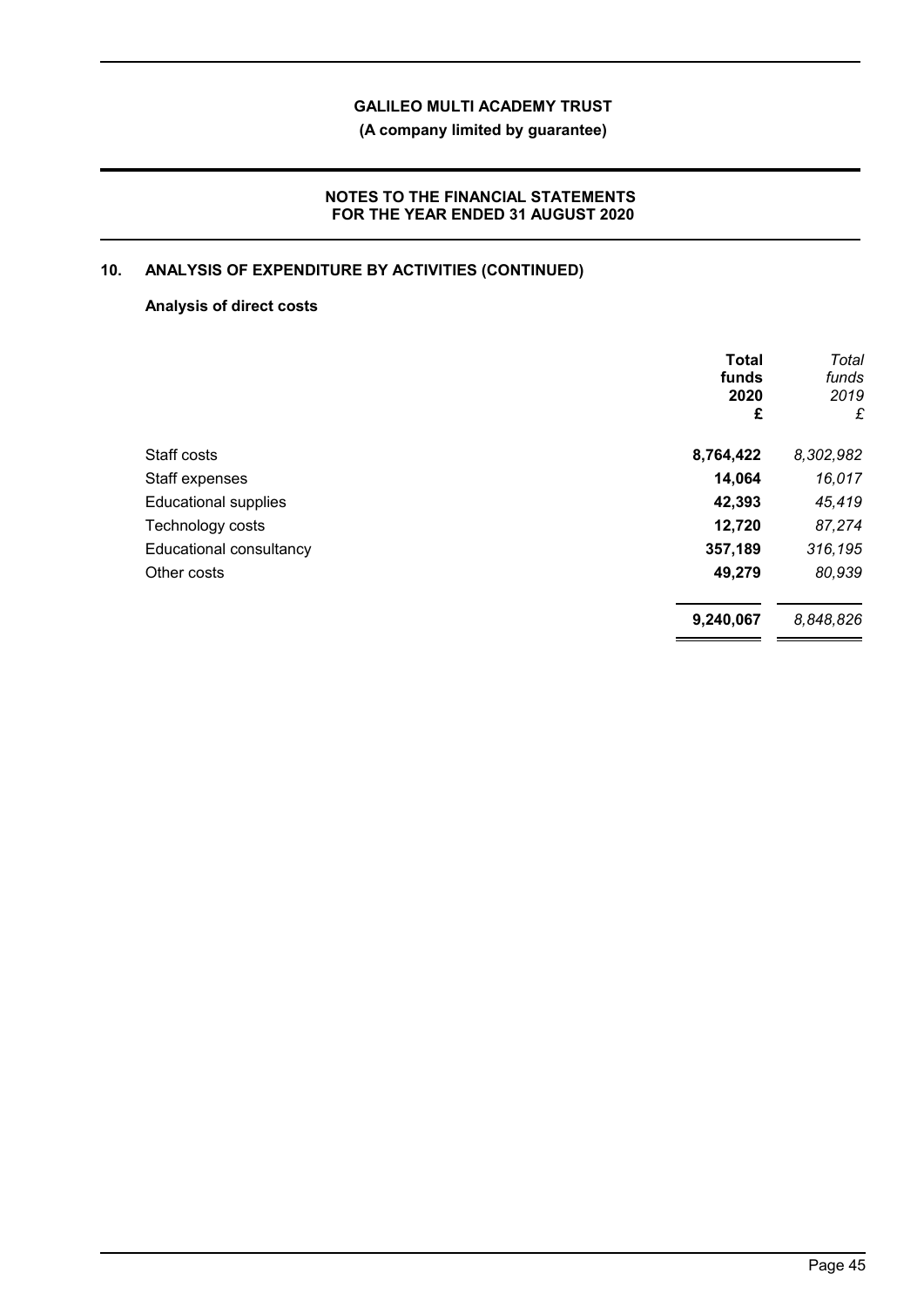**(A company limited by guarantee)**

# **NOTES TO THE FINANCIAL STATEMENTS FOR THE YEAR ENDED 31 AUGUST 2020**

# **10. ANALYSIS OF EXPENDITURE BY ACTIVITIES (CONTINUED)**

### **Analysis of support costs**

|                           | <b>Total</b><br>funds<br>2020<br>£ | Total<br>funds<br>2019<br>£ |
|---------------------------|------------------------------------|-----------------------------|
| Staff costs               | 4,904,655                          | 4,559,063                   |
| Depreciation              | 189,722                            | 136,247                     |
| Other staff costs         | 32,651                             | 43,388                      |
| Amortisation              | 12,289                             | 12,289                      |
| Legal & professional fees | 193,926                            | 89,959                      |
| Technology costs          | 193,320                            | 113,422                     |
| Other costs               | 385,714                            | 529,404                     |
| Maintenance of premises   | 160,392                            | 220,301                     |
| Other premises costs      | 138,499                            | 156,471                     |
| Cleaning and caretaking   | 62,281                             | 79,021                      |
| Governance costs          | 24,730                             | 17,620                      |
| Rates                     | 53,555                             | 57,758                      |
| Energy                    | 176,133                            | 185,937                     |
| Security                  | 14,283                             | 12,481                      |
| Transport                 | 16,053                             | 17,953                      |
| Catering                  | 612,942                            | 802,002                     |
| Pension interest charge   | 40,000                             | (9,000)                     |
| Rent                      | 16,173                             | 22,052                      |
|                           | 7,227,318                          | 7,046,368                   |

# **11. GOVERNANCE COSTS**

|                          | 2020<br>£ | 2019<br>£ |
|--------------------------|-----------|-----------|
| Auditors remuneration    | 13,850    | 12,250    |
| Auditors non audit costs | 2,330     | 2,070     |
| Internal audit costs     | 8,550     | 3,300     |
|                          | 24,730    | 17,620    |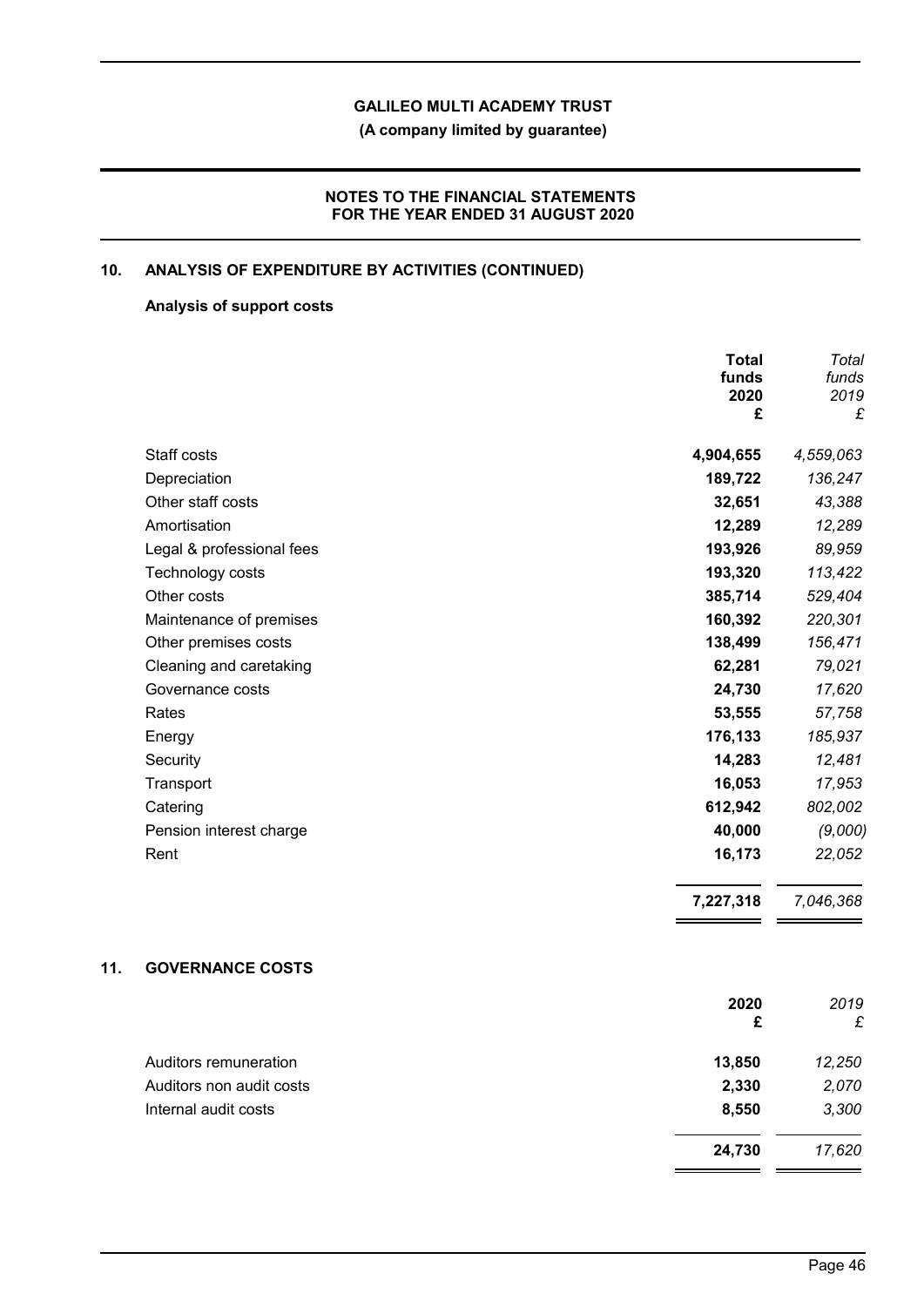**(A company limited by guarantee)**

## **NOTES TO THE FINANCIAL STATEMENTS FOR THE YEAR ENDED 31 AUGUST 2020**

# **12. NET INCOME/(EXPENDITURE)**

Net income/(expenditure) for the year includes:

|                                       | 2020<br>£ | 2019<br>£ |
|---------------------------------------|-----------|-----------|
| Operating lease rentals               | 22,520    | 22,052    |
| Depreciation of tangible fixed assets | 189,775   | 136,247   |
| Amortisation of intangible assets     | 12,289    | 12,289    |
| Internal audit costs                  | 8,550     | 3,300     |
| Fees paid to auditors for:            |           |           |
| - audit                               | 13,850    | 12,250    |
| - other services                      | 2,330     | 2,070     |

### **13. STAFF**

### **a. Staff costs**

Staff costs during the year were as follows:

|                                     | 2020<br>£  | 2019<br>£  |
|-------------------------------------|------------|------------|
| Wages and salaries                  | 9,792,901  | 9,661,476  |
| Social security costs               | 834,109    | 823,167    |
| Pension costs                       | 2,901,479  | 2,289,991  |
|                                     | 13,528,489 | 12,774,634 |
| Agency staff costs                  | 94,400     | 72,222     |
| Staff restructuring costs           | 46,188     | 15,189     |
|                                     | 13,669,077 | 12,862,045 |
| Staff restructuring costs comprise: |            |            |
|                                     | 2020<br>£  | 2019<br>£  |
| Severance payments                  | 46,188     | 15,189     |
|                                     | 46,188     | 15,189     |
|                                     |            |            |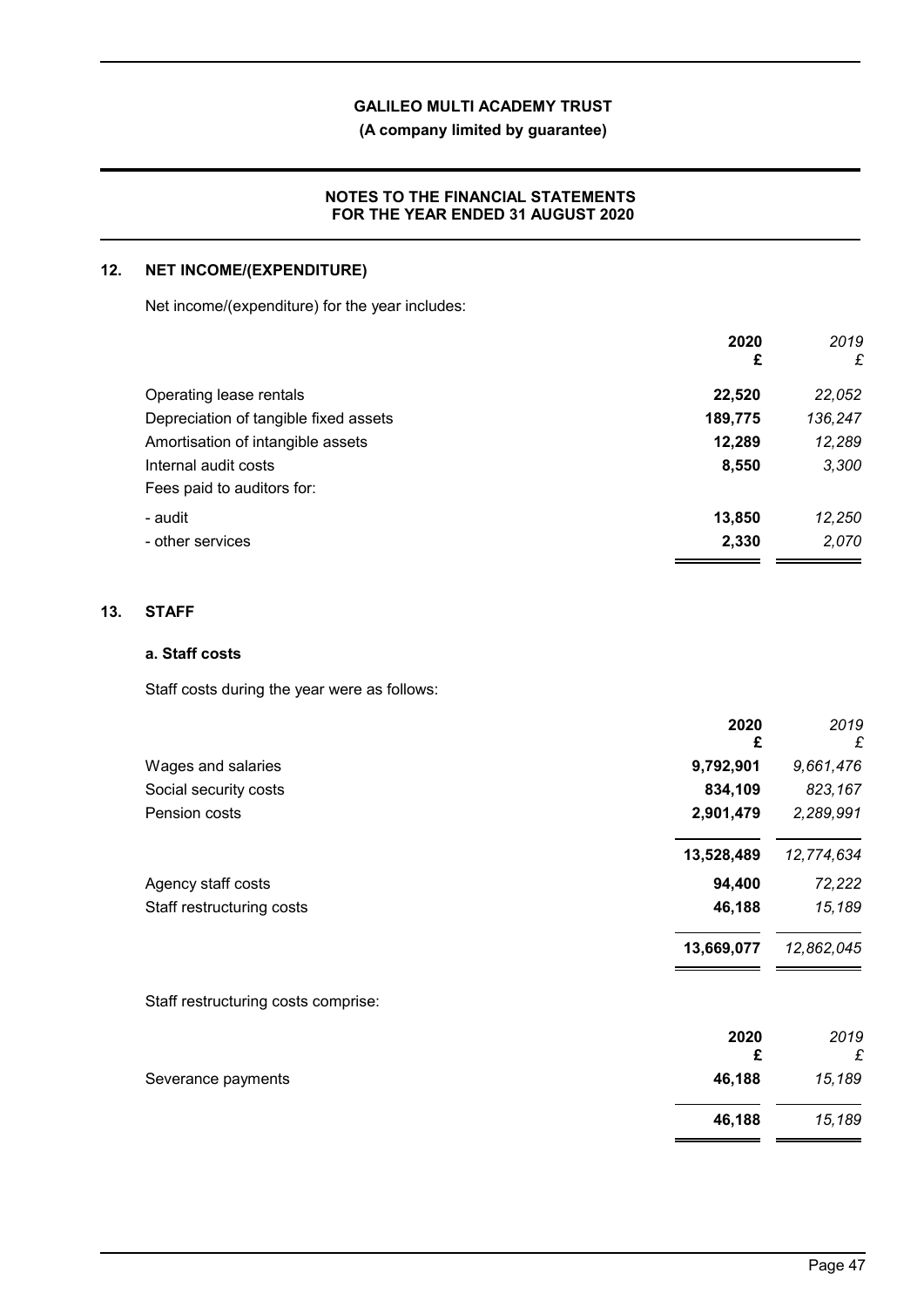### **(A company limited by guarantee)**

### **NOTES TO THE FINANCIAL STATEMENTS FOR THE YEAR ENDED 31 AUGUST 2020**

#### **13. STAFF (CONTINUED)**

#### **b. Non statutory/non contractual staff severance payments**

During the year one (2019: one) non contractual severance payments was made totaling £12,830 (2019: £15,189).

### **c. Staff numbers**

The average number of persons employed by the Academy Trust during the year was as follows:

|                   | 2020<br>No. | 2019<br>No. |
|-------------------|-------------|-------------|
| Teaching staff    | 150         | 163         |
| Admin and support | 340         | 424         |
| Management        | 21          | 27          |
|                   | 511         | 614         |

#### **d. Higher paid staff**

The number of employees whose employee benefits (excluding employer pension costs) exceeded £60,000 was:

|                               | 2020<br>No.    | 2019<br>No. |
|-------------------------------|----------------|-------------|
| In the band £60,001 - £70,000 | 9              | 8           |
| In the band £70,001 - £80,000 | 3              | 2           |
| In the band £80,001 - £90,000 | $\blacksquare$ |             |
|                               |                |             |

### **e. Key management personnel**

The key management personnel of the Academy Trust comprise the Trustees and the senior management team as listed on page 1. The total amount of employee benefits (including employer pension contributions and employer national insurance contributions) received by key management personnel for their services to the Academy Trust was £255,120 *(2019 £329,014)*.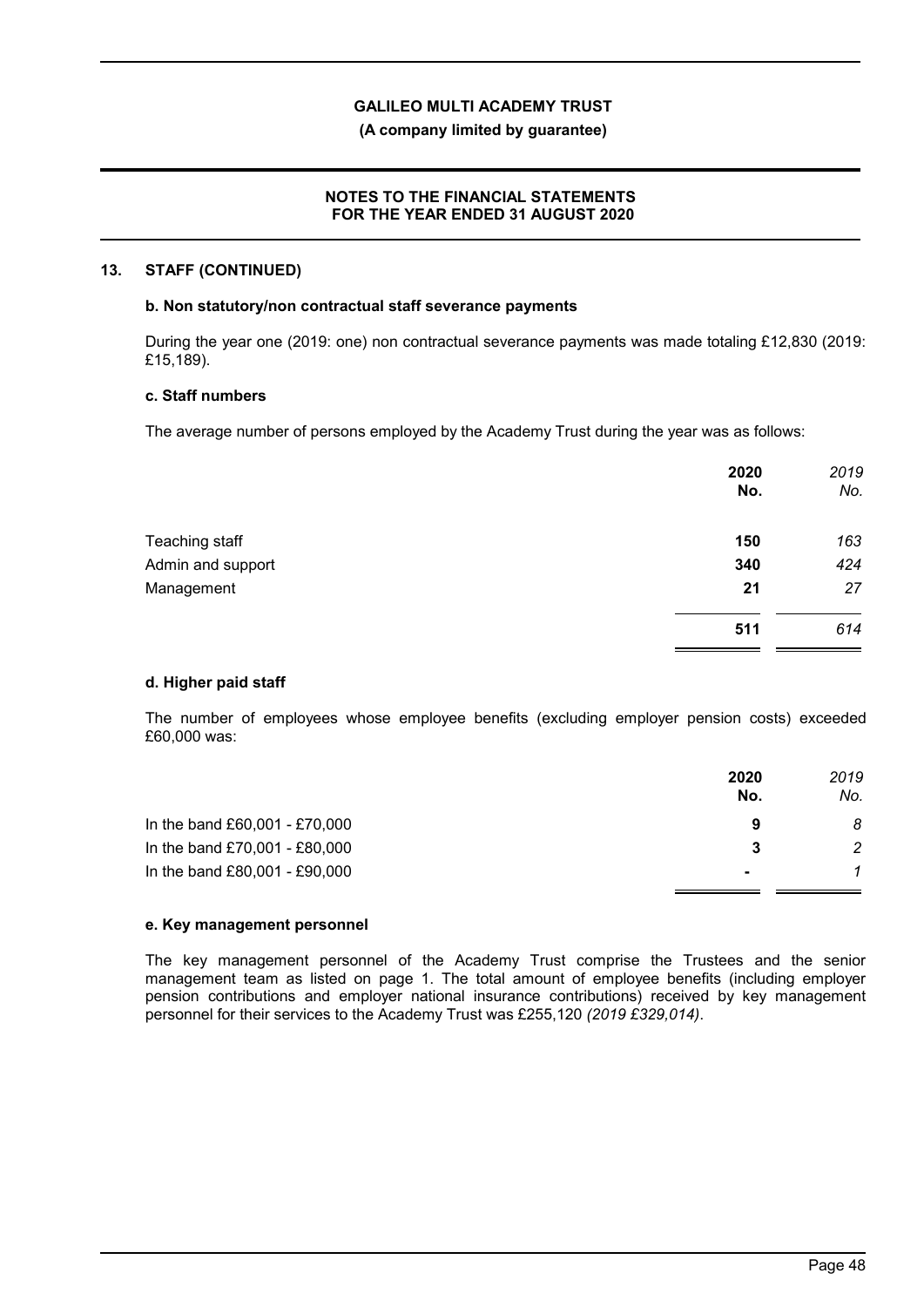**(A company limited by guarantee)**

### **NOTES TO THE FINANCIAL STATEMENTS FOR THE YEAR ENDED 31 AUGUST 2020**

#### **14. CENTRAL SERVICES**

The Academy Trust has provided the following central services to its academies during the year:

- Finance and admin support
- Attendance officer
- Director of school improvement
- **Safeguarding**
- Human Resources

The Academy Trust charges for these services on the following basis:

The services are paid for by each school in the Academy Trust based on a recharge of 6.5% GAG income

The actual amounts charged during the year were as follows:

|                                            | 2020<br>£ | 2019<br>£ |
|--------------------------------------------|-----------|-----------|
| Coatham Church of England Primary School   | 59,783    | 59,742    |
| <b>Green Gates Primary School</b>          | 64,682    | 62,674    |
| <b>Galley Hill Primary School</b>          | 62,304    | 59,373    |
| Ings Farm Primary School                   | 110,625   | 107,775   |
| J E Batty Primary School                   | 56,124    | 54,232    |
| Lakes Primary School                       | 82,548    | 79,557    |
| New Marske Primary School                  | 69,727    | 68,862    |
| St Peters Church of England Primary School | 87,066    | 88,197    |
| <b>Westgarth Primary School</b>            | 80,573    | 80,882    |
| <b>Wheatlands Primary School</b>           | 100,304   | 97,328    |
| <b>TOTAL</b>                               | 773,736   | 758,622   |

#### **15. TRUSTEES' REMUNERATION AND EXPENSES**

One or more Trustees has been paid remuneration or has received other benefits from an employment with the Academy Trust. The principal and other staff Trustees only receive remuneration in respect of services they provide undertaking the roles of principal and staff members under their contracts of employment. The value of Trustees' remuneration and other benefits was as follows:

|              |                            | 2020       | 2019     |
|--------------|----------------------------|------------|----------|
|              |                            |            |          |
| Anna Coulson | Remuneration               | $55,000 -$ | 80.000 - |
|              |                            | 60,000     | 85.000   |
|              | Pension contributions paid | $10.000 -$ | 10,000 - |
|              |                            | 15,000     | 15.000   |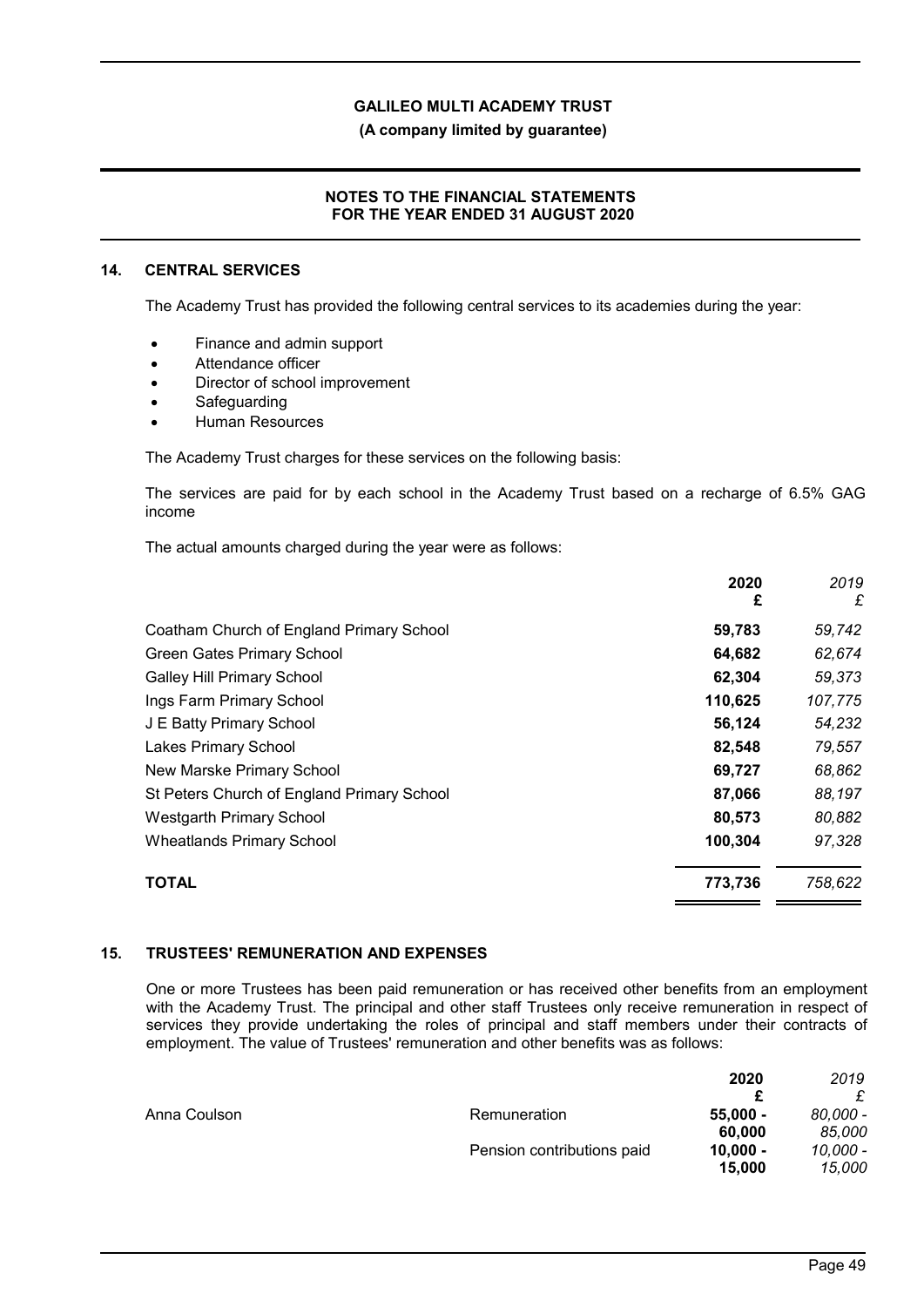**(A company limited by guarantee)**

### **NOTES TO THE FINANCIAL STATEMENTS FOR THE YEAR ENDED 31 AUGUST 2020**

### **15. TRUSTEES' REMUNERATION AND EXPENSES (CONTINUED)**

During the year ended 31 August 2020, expenses totalling *£*590 were reimbursed or paid directly to 3 Trustees (2019: £983 to 3 Trustees).

### **16. TRUSTEES' AND OFFICERS' INSURANCE**

In accordance with normal commercial practice the Academy Trust has purchased insurance to protect Trustees and Officers from claims arising from negligent acts, errors or omissions occurring whilst on Academy Trust business. The academy joined the Zurich Municipal 'Select for Academies Scheme' in 1st April 2018 and this provided cover up to £5,000,000. This arrangement remained in place throughout the reporting period. Following the reporting period, and following a thorough review of Insurance options, on the recommendation of the Executive Team, Trustees opted to join the ESFA's RPA scheme from 1st September 2020 and this provides Trustee Indemnity cover up to £10,000,000.

# **17. INTANGIBLE ASSETS**

|                     | Computer<br>software<br>£ |
|---------------------|---------------------------|
| Cost                |                           |
| At 1 September 2019 | 49,154                    |
| At 31 August 2020   | 49,154                    |
| <b>Amortisation</b> |                           |
| At 1 September 2019 | 17,409                    |
| Charge for the year | 12,289                    |
| At 31 August 2020   | 29,698                    |
| Net book value      |                           |
| At 31 August 2020   | 19,456                    |
| At 31 August 2019   | 31,745                    |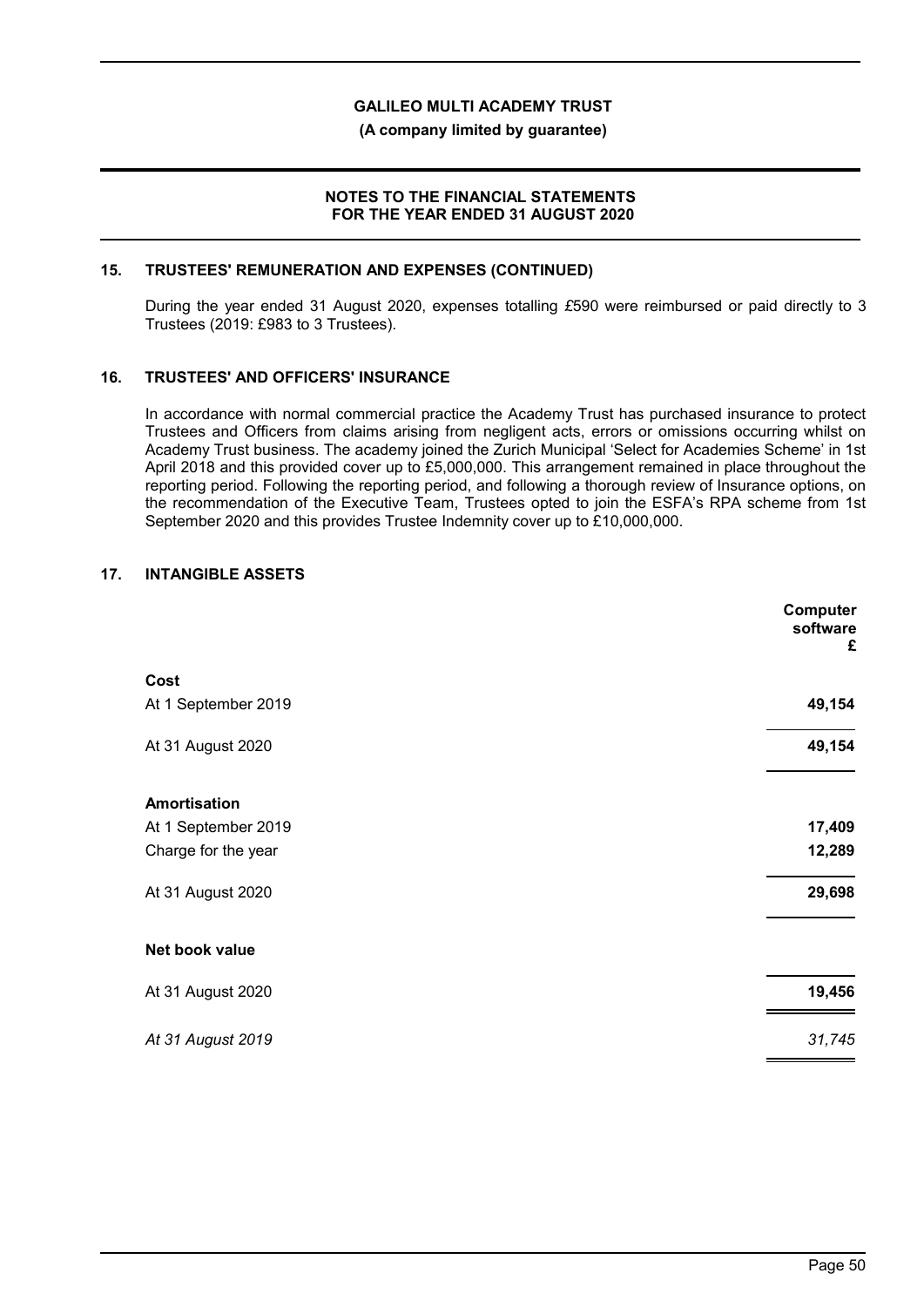**(A company limited by guarantee)**

### **NOTES TO THE FINANCIAL STATEMENTS FOR THE YEAR ENDED 31 AUGUST 2020**

### **18. TANGIBLE FIXED ASSETS**

|                           | Long-term<br>leasehold<br>property<br>£ | Leasehold<br>improvements<br>£ | <b>Plant and</b><br>machinery<br>£ | Computer<br>equipment<br>£ | <b>Total</b><br>£ |
|---------------------------|-----------------------------------------|--------------------------------|------------------------------------|----------------------------|-------------------|
| Cost                      |                                         |                                |                                    |                            |                   |
| At 1 September 2019       | 13,222,370                              | 163,463                        | 150,404                            | 143,472                    | 13,679,709        |
| <b>Additions</b>          |                                         | 75,426                         | 39,217                             | 70,963                     | 185,606           |
| Transfers between classes |                                         | 8,025                          | (8,025)                            |                            |                   |
| At 31 August 2020         | 13,222,370                              | 246,914                        | 181,596                            | 214,435                    | 13,865,315        |
| <b>Depreciation</b>       |                                         |                                |                                    |                            |                   |
| At 1 September 2019       | 149,854                                 | 8,111                          | 14,268                             | 11,734                     | 183,967           |
| Charge for the year       | 105,779                                 | 18,369                         | 19,091                             | 46,483                     | 189,722           |
| At 31 August 2020         | 255,633                                 | 26,480                         | 33,359                             | 58,217                     | 373,689           |
| Net book value            |                                         |                                |                                    |                            |                   |
| At 31 August 2020         | 12,966,737                              | 220,434                        | 148,237                            | 156,218                    | 13,491,626        |
| At 31 August 2019         | 13,072,516                              | 155,352                        | 136,136                            | 131,738                    | 13,495,742        |

The Academy Trust occupies land and buildings which were used by the predecessor local authority schools prior to conversion, These properties were gifted to the Academy Trust on conversion on a 125 year lease by Redcar and Cleveland Borough Council. The council continues to own the freehold and the Academy Trust has the right to occupy the properties for a peppercorn rent. The properties are shown above in long term leasehold property and are written off over the life of the lease.

The Academy Trust also occupies school buildings which are owned by site trustees which have links with the Diocese of York. The site trustees are the providers of the land and buildings on the same basis as when the academy was a maintained school. The Academy Trust occupies the land and buildings under a mere licence. This continuing permission of the site trustees is pursuant to, and subject to, the relevant trust's charitable objects. The licence delegates aspects of the management of the land and buildings to the Academy Trust for the time being, but does not vest any rights over the land in the Academy Trust. The site trustees have given an undertaking to the Secretary of State that they will not give the Academy Trust less than two years written notice to terminate the occupation of the land and buildings. Having considered the facts under which the Academy Trust is occupying the land and buildings the Trustees have concluded that the value of the land and buildings occupied by the Academy Trust will not be recognised on the balance sheet of the academy.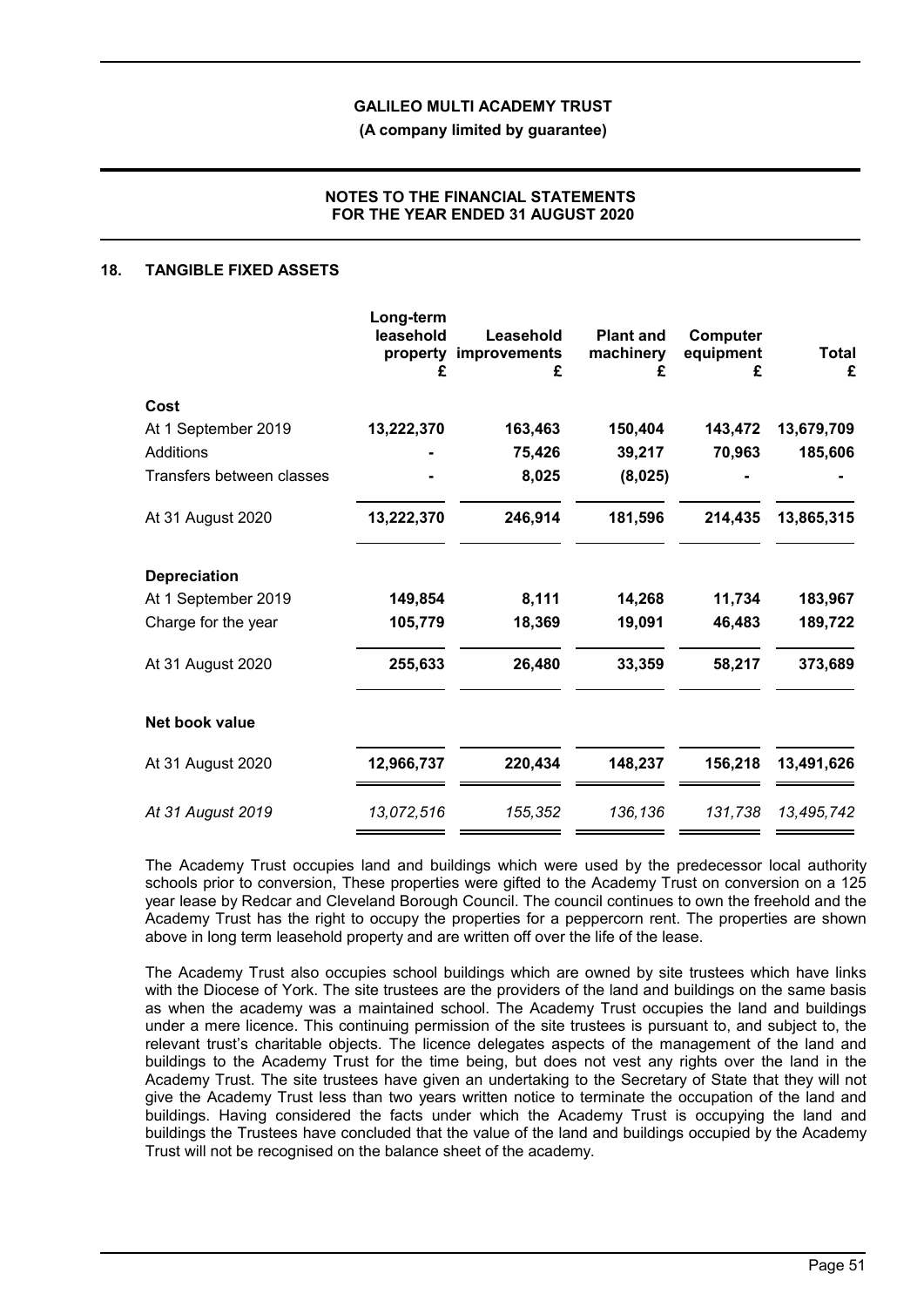# **(A company limited by guarantee)**

# **NOTES TO THE FINANCIAL STATEMENTS FOR THE YEAR ENDED 31 AUGUST 2020**

#### **19. STOCKS**

**20.** 

| School supplies                | 2020<br>£ | 2019<br>£<br>6,000 |
|--------------------------------|-----------|--------------------|
| <b>DEBTORS</b>                 |           |                    |
|                                | 2020<br>£ | 2019<br>£          |
| Trade debtors                  | 5,348     | 2,236              |
| Other debtors                  | 33,999    | 15,839             |
| Prepayments and accrued income | 363,314   | 325,353            |
|                                | 402,661   | 343,428            |

# **21. CREDITORS: AMOUNTS FALLING DUE WITHIN ONE YEAR**

|                                    | 2020<br>£ | 2019<br>£ |
|------------------------------------|-----------|-----------|
| Trade creditors                    | 202,566   | 105,844   |
| Other taxation and social security | 184,649   | 196,147   |
| Other creditors                    | 223,158   | 195,750   |
| Accruals and deferred income       | 343,147   | 430,388   |
|                                    | 953,520   | 928,129   |

At the balance sheet date the Academy Trust was holding funds in advance in relation to grant income intended for the following academic year.

|                                        | 2020<br>£  | 2019<br>£  |
|----------------------------------------|------------|------------|
| Deferred income                        |            |            |
| Deferred income at 1 September 2019    | 199,761    | 209,291    |
| Resources deferred during the year     | 198,993    | 199,761    |
| Amounts released from previous periods | (199, 761) | (209, 291) |
|                                        | 198,993    | 199.761    |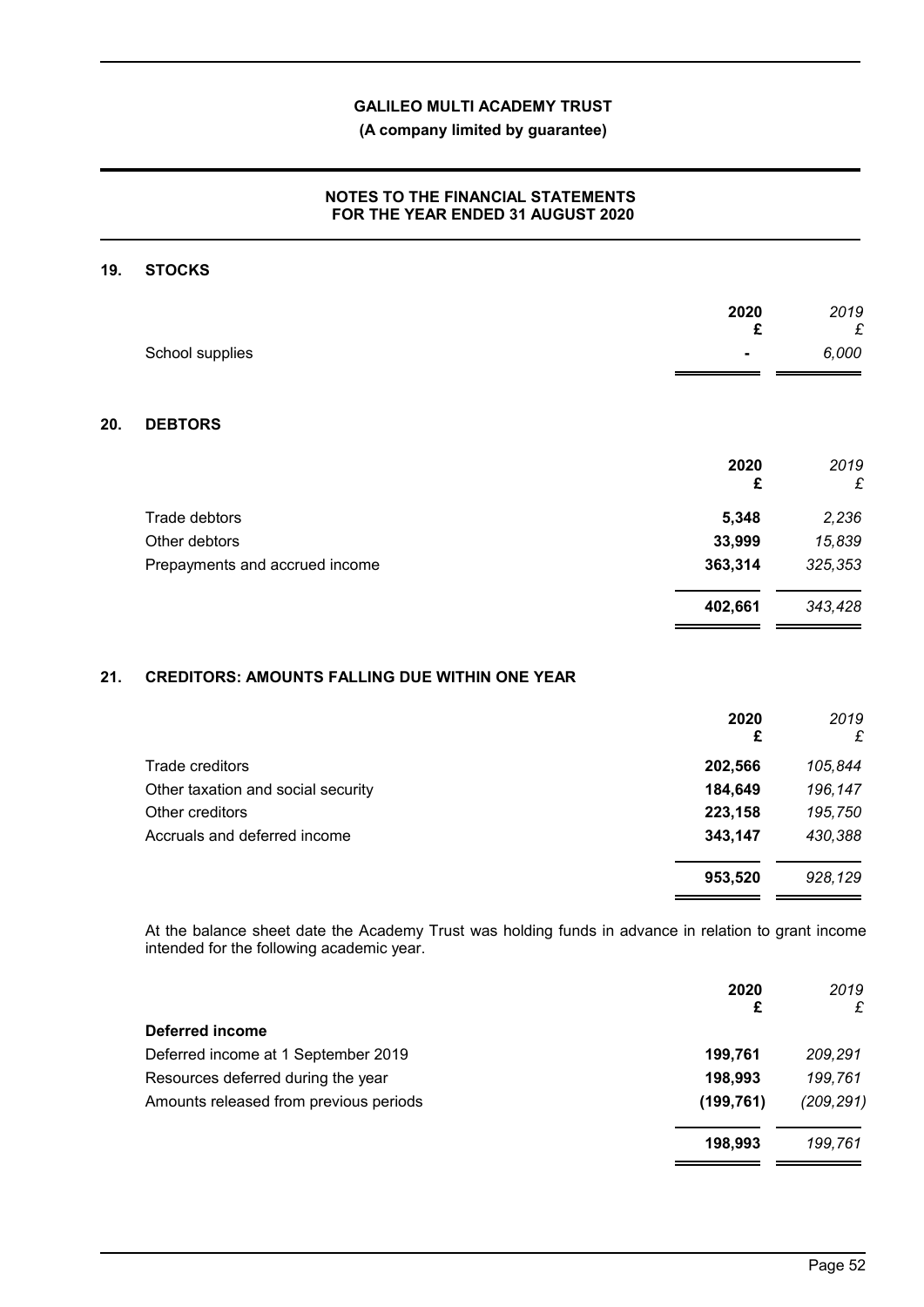**(A company limited by guarantee)**

# **NOTES TO THE FINANCIAL STATEMENTS FOR THE YEAR ENDED 31 AUGUST 2020**

### **22. STATEMENT OF FUNDS**

|                                    | <b>Balance at 1</b><br><b>September</b><br>2019<br>£ | £          | Income Expenditure<br>£ | <b>Transfers</b><br>in/out<br>£ | Gains/<br>(Losses)<br>£ | <b>Balance</b> at<br>31 August<br>2020<br>£ |
|------------------------------------|------------------------------------------------------|------------|-------------------------|---------------------------------|-------------------------|---------------------------------------------|
| <b>Unrestricted</b><br>funds       |                                                      |            |                         |                                 |                         |                                             |
| Unrestricted                       |                                                      |            |                         |                                 |                         |                                             |
| funds                              | 313,802                                              | 955,166    | (661, 850)              |                                 |                         | 607,118                                     |
| <b>Restricted</b><br>general funds |                                                      |            |                         |                                 |                         |                                             |
| General annual                     |                                                      |            |                         |                                 |                         |                                             |
| grant (GAG)                        | 227,748                                              | 10,371,992 | (10, 354, 271)          | (84, 643)                       |                         | 160,826                                     |
| Rates reclaim                      |                                                      | 62,339     | (62, 339)               |                                 |                         |                                             |
| <b>Pupil Premium</b>               |                                                      | 1,054,175  | (1,053,120)             |                                 |                         | 1,055                                       |
| Universal infant<br>free           |                                                      |            |                         |                                 |                         |                                             |
| school meals                       |                                                      | 375,007    | (360, 055)              |                                 |                         | 14,952                                      |
| Early years                        |                                                      | 1,129,988  | (1, 129, 988)           |                                 |                         |                                             |
| PE & sport                         |                                                      |            |                         |                                 |                         |                                             |
| grant                              |                                                      | 182,900    | (164, 741)              |                                 |                         | 18,159                                      |
| Higher                             |                                                      |            |                         |                                 |                         |                                             |
| educational<br>needs               |                                                      | 520,692    | (514, 692)              |                                 |                         | 6,000                                       |
| Teacher pay                        |                                                      |            |                         |                                 |                         |                                             |
| grant                              |                                                      | 148,253    | (148, 253)              |                                 |                         |                                             |
| English hub                        | 186,454                                              | 178,053    | (300, 185)              |                                 |                         | 64,322                                      |
| Other revenue                      |                                                      |            |                         |                                 |                         |                                             |
| grants                             |                                                      | 119,299    | (109, 075)              |                                 |                         | 10,224                                      |
| Teacher                            |                                                      |            |                         |                                 |                         |                                             |
| pension grant<br>Covid             |                                                      | 431,952    | (431, 952)              |                                 |                         |                                             |
| exceptional                        |                                                      |            |                         |                                 |                         |                                             |
| support                            |                                                      | 28,895     | (28, 895)               |                                 |                         |                                             |
| Coronavirus job                    |                                                      |            |                         |                                 |                         |                                             |
| retention                          |                                                      |            |                         |                                 |                         |                                             |
| scheme<br>Pension                  |                                                      | 109,840    | (109, 840)              |                                 |                         |                                             |
| reserve                            | (2,381,000)                                          |            | (935,000)               |                                 | (5,520,000)             | (8,836,000)                                 |
|                                    | (1,966,798)                                          | 14,713,385 | (15,702,406)            | (84, 643)                       | (5,520,000)             | (8,560,462)                                 |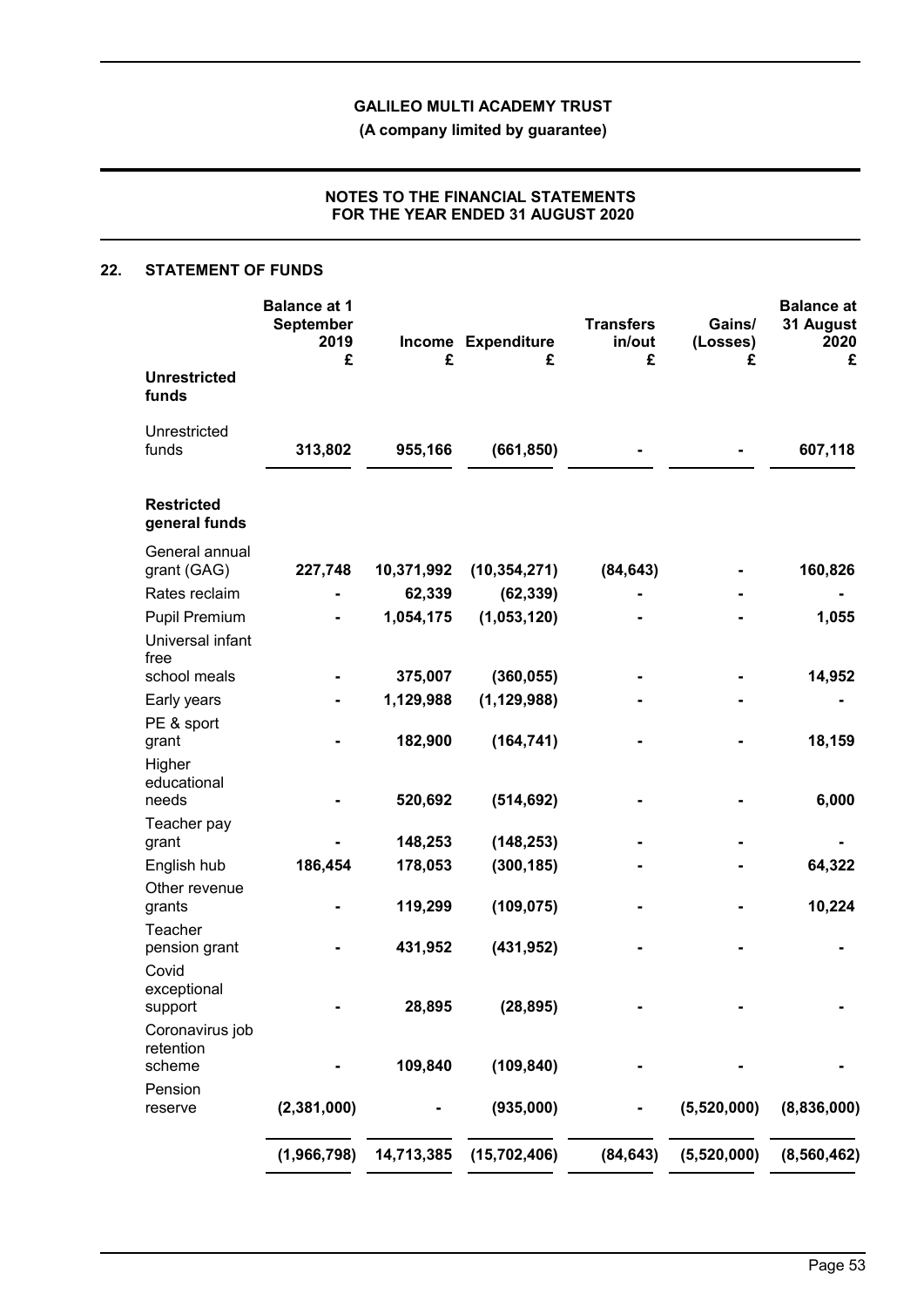**(A company limited by guarantee)**

### **NOTES TO THE FINANCIAL STATEMENTS FOR THE YEAR ENDED 31 AUGUST 2020**

### **22. STATEMENT OF FUNDS (CONTINUED)**

|                                                   | <b>Balance at 1</b><br><b>September</b><br>2019<br>£ | <b>Income</b><br>£ | <b>Expenditure</b><br>£ | <b>Transfers</b><br>in/out<br>£ | Gains/<br>(Losses)<br>£ | <b>Balance at</b><br>31 August<br>2020<br>£ |
|---------------------------------------------------|------------------------------------------------------|--------------------|-------------------------|---------------------------------|-------------------------|---------------------------------------------|
| <b>Restricted</b><br>fixed asset<br>funds         |                                                      |                    |                         |                                 |                         |                                             |
| Capital<br>transferred on<br>conversion           | 13,160,317                                           |                    | (119, 405)              |                                 |                         | 13,040,912                                  |
| Other capital<br>grants<br>Capital<br>expenditure | 929,135                                              | 457,088            | (71, 225)               |                                 |                         | 1,314,998                                   |
| from<br><b>GAG</b>                                | 168,027                                              |                    | (34, 968)               | 84,643                          |                         | 217,702                                     |
|                                                   | 14,257,479                                           | 457,088            | (225, 598)              | 84,643                          |                         | 14,573,612                                  |
| <b>Total</b><br>restricted<br>funds               | 12,290,681                                           | 15,170,473         | (15,928,004)            |                                 | (5,520,000)             | 6,013,150                                   |
| <b>Total funds</b>                                | 12,604,483                                           | 16,125,639         | (16, 589, 854)          |                                 | (5,520,000)             | 6,620,268                                   |

The specific purposes for which the funds are to be applied are as follows:

General annual grant - this is the money provided to the academy for normal school running costs.

The pupil premium is paid based upon the number of pupills with service parents or who are entitled to free school meals. This funding has paid for support assistants within classrooms.

The funding for higher educational needs and early years has been used to pay for classroom assistants.

The universal infant free school meals funding was to allow the provision of free school meals to all pupils in reception, year 1 and year 2.

The rates reclaim is used to pay rates.

The PE and sport grant has been used on trips and activities and the salaries of support assistants involved in these activities.

The teacher pay and teacher pension grants have been used to help fund the increases in teacher wages and pension contributions.

The English Hub grant is to support Westgarth Primary School to be an English Hub school, providing support to 85 schools.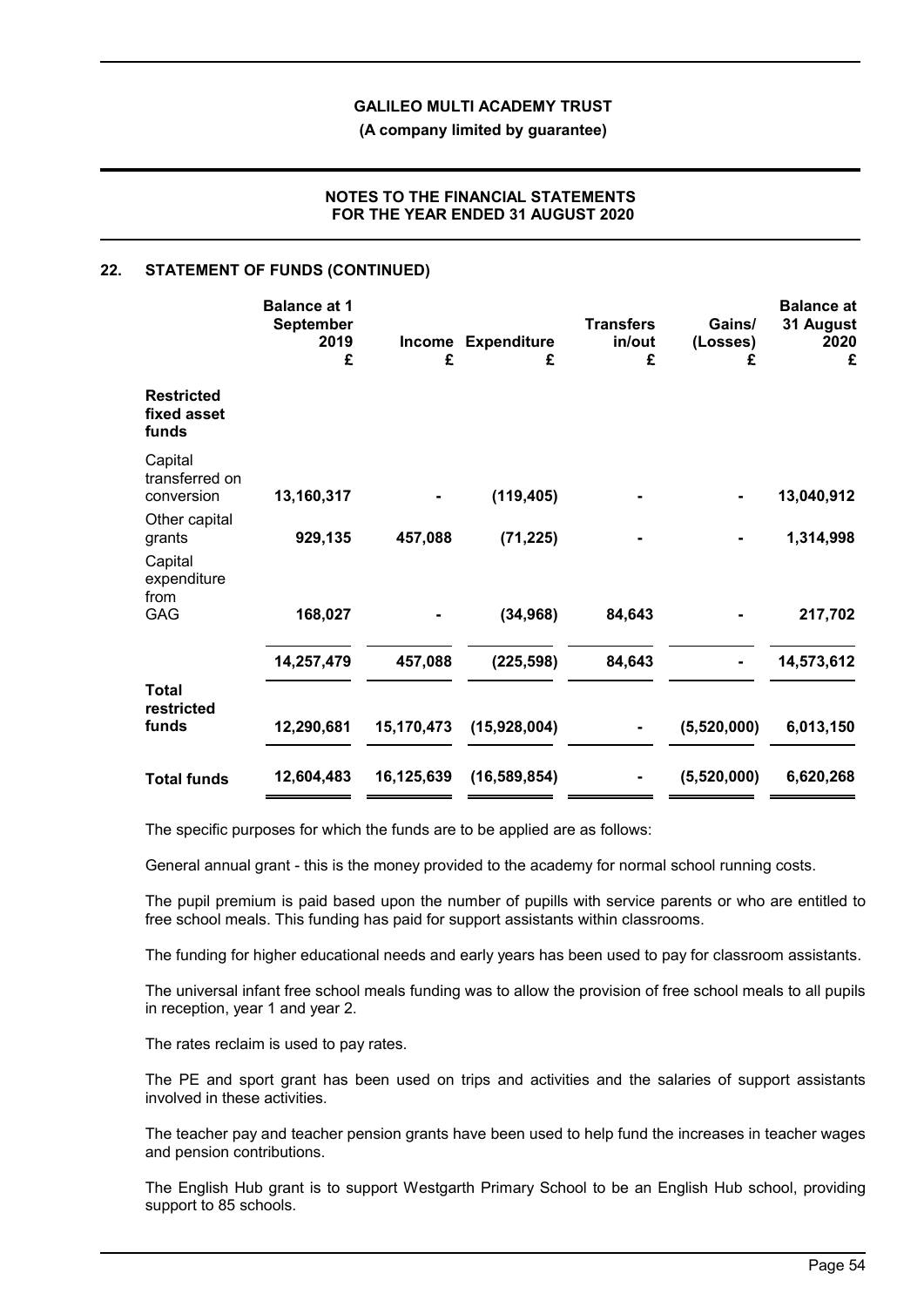### **(A company limited by guarantee)**

### **NOTES TO THE FINANCIAL STATEMENTS FOR THE YEAR ENDED 31 AUGUST 2020**

#### **22. STATEMENT OF FUNDS (CONTINUED)**

The Covid exceptional funding was used towards extra costs incurred as a result of the national lockdown and requirements placed on the schools at that time. The Coronavirus Job Retention Scheme funding was for the salaries of catering staff placed on furlough.

The capital transferred on conversion represents the land and buildings and other assets and liabilities transferred to the school at nil consideration from Redcar and Cleveland Borough Council upon conversion to an Academy. This fund is being depreciation in line with the assets represented.

Other capital grants are government funds received for the purchase of capital equipment and expenditure on repairs projects. The amount carried forward represents assets purchased in the year at their net book value and funding yet to be spent

Under the funding agreement with the Secretary of State, the Academy Trust was not subject to a limit on the amount of GAG it could carry forward at 31 August 2020.

### **Total funds analysis by academy**

Fund balances at 31 August 2020 were allocated as follows:

|                                                    | 2020<br>£  | 2019<br>£   |
|----------------------------------------------------|------------|-------------|
| Coatham Church of England Primary School           | 37,844     | 24,991      |
| Ings Farm Primary School                           | 112,770    | 59,636      |
| John Emmerson Batty Primary School                 | 60,680     | 23,527      |
| <b>Lakes Primary School</b>                        | 142,289    | 152,755     |
| <b>Galley Hill Primary School</b>                  | 53,649     | 14,822      |
| <b>Green Gates Primary School</b>                  | 306,618    | 214,407     |
| New Marske Primary School                          | 84,899     | 66,005      |
| St Peters Church of England Primary School         | 82,531     | 124,500     |
| <b>Westgarth Primary School</b>                    | 136,483    | 206,039     |
| <b>Wheatlands Primary School</b>                   | 53,477     | 8,754       |
| <b>Galileo Trust</b>                               | (106, 566) | (128, 858)  |
| Central catering                                   | (82,018)   | (38, 574)   |
| Total before fixed asset funds and pension reserve | 882,656    | 728,004     |
| Restricted fixed asset fund<br>14,573,612          |            | 14,257,479  |
| (8,836,000)<br>Pension reserve                     |            | (2,381,000) |
| TOTAL<br>6,620,268                                 |            | 12,604,483  |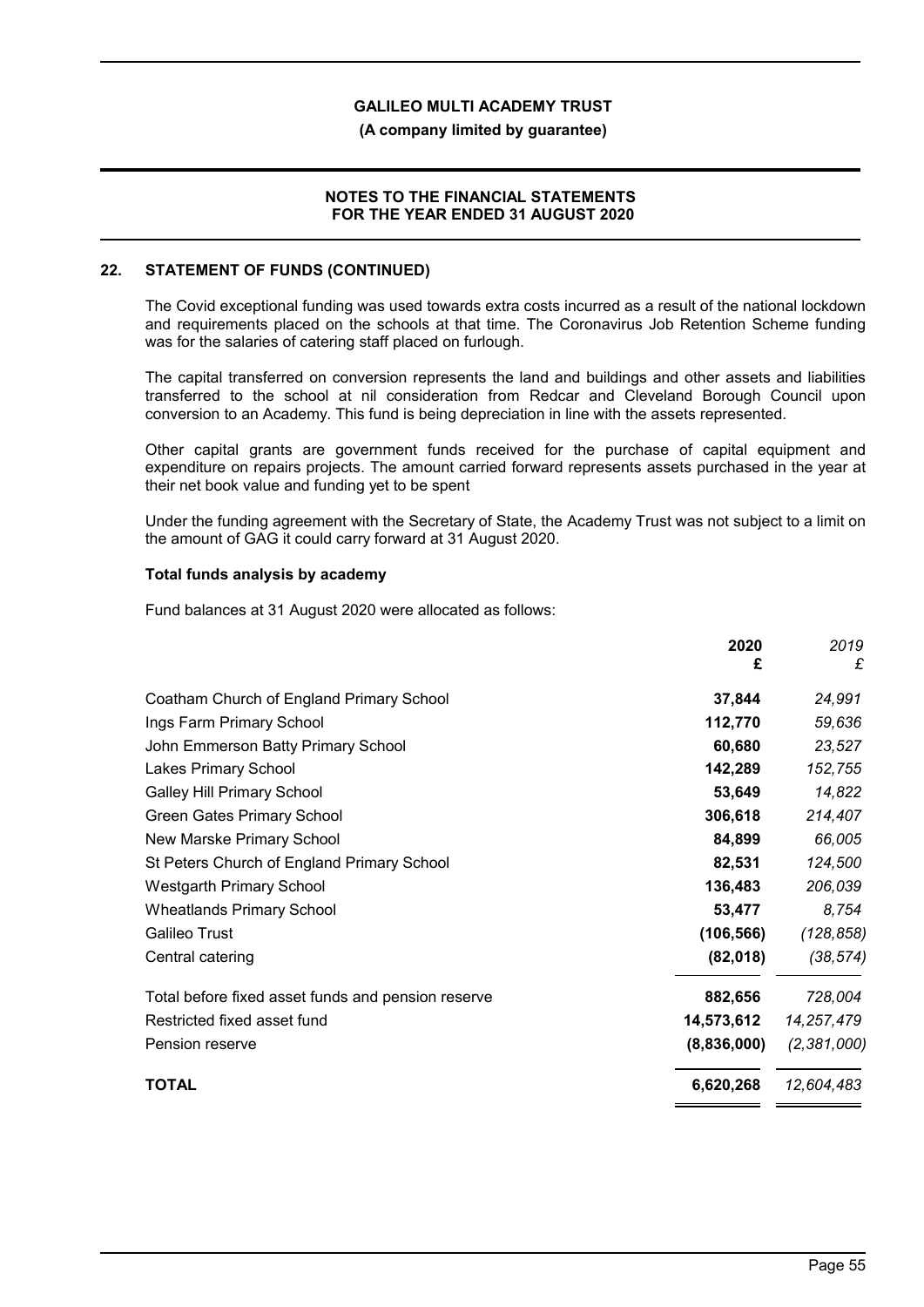**(A company limited by guarantee)**

### **NOTES TO THE FINANCIAL STATEMENTS FOR THE YEAR ENDED 31 AUGUST 2020**

### **22. STATEMENT OF FUNDS (CONTINUED)**

Included in the balance above for Westgarth Primary School is £64,322 English Hub funding which is held as a restricted fund.

The following are carrying a net deficit on their portion of the funds as follows:

|                  | <b>Deficit</b> |
|------------------|----------------|
|                  | £              |
| Galileo Trust    | (106, 566)     |
| Central catering | (82, 018)      |
|                  |                |

The Academy Trust is taking the following action to return the academies to surplus:

The Catering Service deficit is being managed by way of frequent meetings between the Academy Trust's CFO and the Catering Manager whereby in-depth variance analysis takes place to help better understand cost-drivers, etc. The discussions include establishing ways by which Head Teachers and the Catering Team can encourage a higher up-take of school meals. Work is also being undertaken whereby payment methods and frequency of payments are being assessed. This has been a standing agenda item for Trustee meetings in the new year and they are currently reviewing arrangements.

The Central Team are looking to address the deficit budget by reviewing the Academy Trust's offer to its schools in 2020-21 to ensure that the Academy Trust has the highest impact for all its schools and young people. Careful budget monitoring and Trustee scrutiny of Central Team expenditure will also help ensure that the Academy Trust manages its resources as efficiently as possible.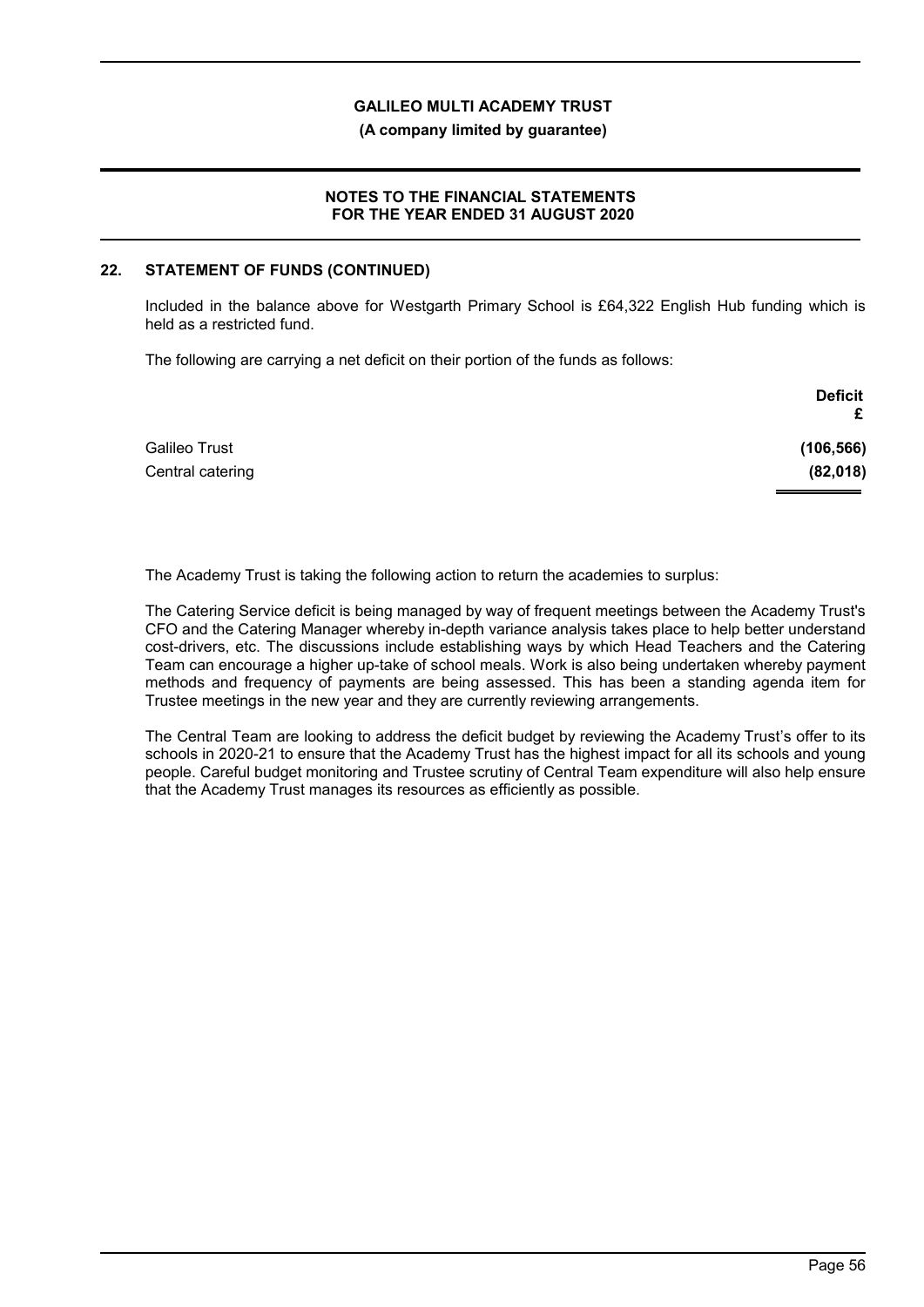**(A company limited by guarantee)**

### **NOTES TO THE FINANCIAL STATEMENTS FOR THE YEAR ENDED 31 AUGUST 2020**

# **22. STATEMENT OF FUNDS (CONTINUED)**

### **Total cost analysis by academy**

Expenditure incurred by each academy during the year was as follows:

|                                                                   | <b>Teaching</b><br>and<br>educational<br>support<br>staff costs<br>£ | <b>Other</b><br>support<br>staff costs<br>£ | <b>Educational</b><br>£ | <b>Other costs</b><br>excluding<br>supplies depreciation<br>£ | <b>Total</b><br>2020<br>£ | Total<br>2019<br>£ |
|-------------------------------------------------------------------|----------------------------------------------------------------------|---------------------------------------------|-------------------------|---------------------------------------------------------------|---------------------------|--------------------|
| Coatham Church<br>of England<br><b>Primary School</b>             | 648,775                                                              | 254,512                                     | 671                     | 153,606                                                       | 1,057,564                 | 1,079,226          |
| Ings Farm<br><b>Primary School</b>                                | 1,299,588                                                            | 316,776                                     | 1,195                   | 273,295                                                       | 1,890,854                 | 1,969,492          |
| John Emmerson<br><b>Batty Primary</b><br>School                   | 554,812                                                              | 277,838                                     | 1,180                   | 131,898                                                       | 965,728                   | 976,604            |
| <b>Lakes Primary</b><br>School                                    | 1,098,484                                                            | 284,159                                     | 2,275                   | 242,858                                                       | 1,627,776                 | 1,512,805          |
| <b>Galley Hill</b><br><b>Primary School</b>                       | 603,333                                                              | 231,456                                     | 1,794                   | 170,033                                                       | 1,006,616                 | 1,129,468          |
| <b>Green Gates</b><br><b>Primary School</b>                       | 658,139                                                              | 247,717                                     | 6,871                   | 214,204                                                       | 1,126,931                 | 1,099,275          |
| <b>New Marske</b><br><b>Primary School</b>                        | 709,969                                                              | 304,117                                     | 9,043                   | 198,731                                                       | 1,221,860                 | 1,250,015          |
| <b>St Peters</b><br>Church of<br><b>England Primary</b><br>School | 1,270,205                                                            | 417,486                                     | 3,126                   | 225,931                                                       | 1,916,748                 | 1,873,354          |
| Westgarth<br><b>Primary School</b>                                | 860,988                                                              | 436,806                                     | 11,904                  | 362,744                                                       | 1,672,442                 | 1,407,575          |
| Wheatlands<br><b>Primary School</b>                               | 1,060,129                                                            | 367,185                                     | 4,334                   | 228,942                                                       | 1,660,590                 | 1,674,880          |
| <b>Galileo Trust</b>                                              |                                                                      | 1,362,618                                   |                         | 339,973                                                       | 1,702,591                 | 1,615,599          |
| Central catering                                                  |                                                                      | 403,985                                     |                         | 146,447                                                       | 550,432                   | 367,196            |
| <b>Total</b>                                                      | 8,764,422                                                            | 4,904,655                                   | 42,393                  | 2,688,662                                                     | 16,400,132                | 15,955,489         |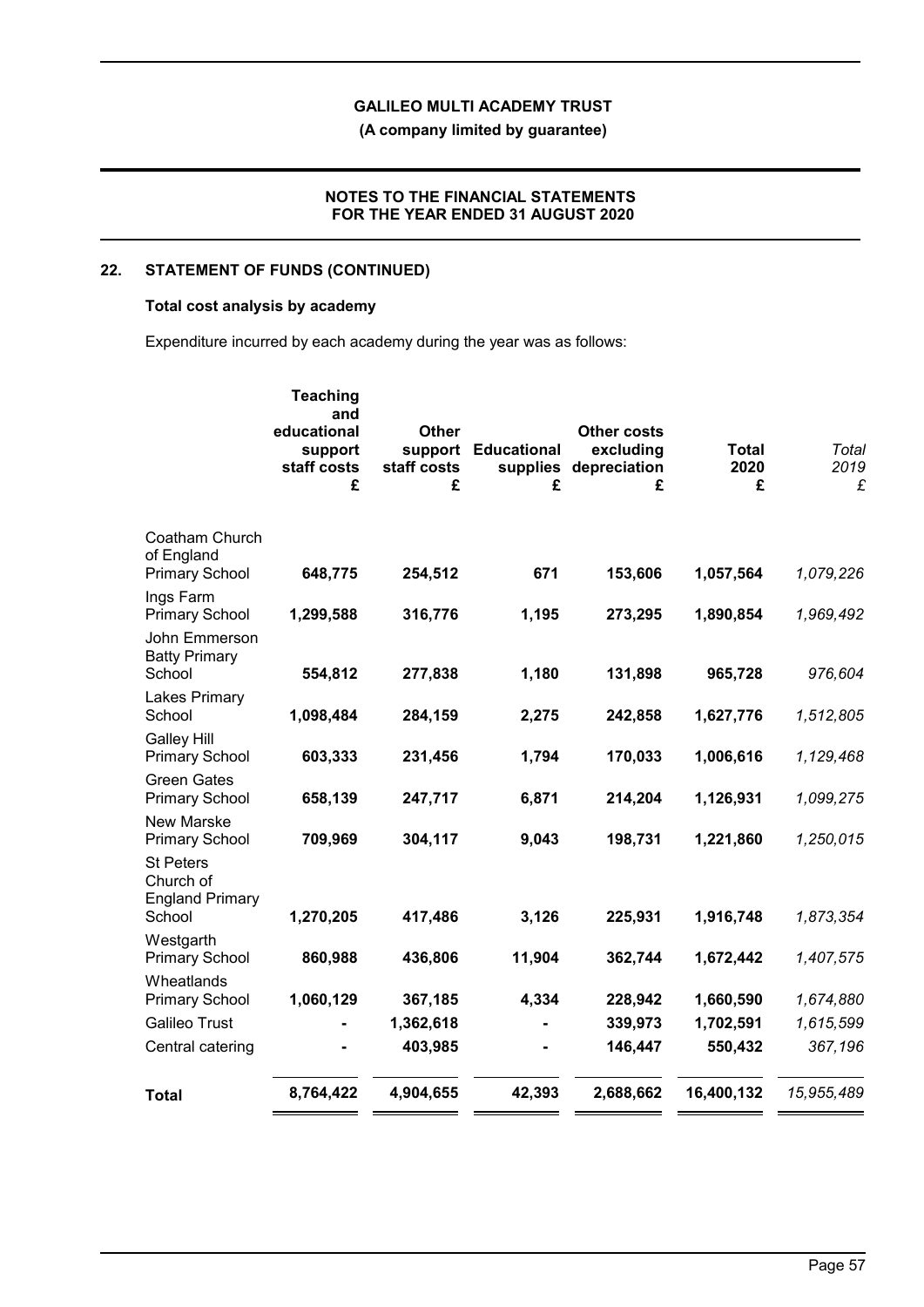**(A company limited by guarantee)**

## **NOTES TO THE FINANCIAL STATEMENTS FOR THE YEAR ENDED 31 AUGUST 2020**

# **22. STATEMENT OF FUNDS (CONTINUED)**

Comparative information in respect of the preceding year is as follows:

|                                    | <b>Balance</b> at<br>30<br>September<br>2018<br>£ | Income<br>£  | Expenditure<br>£ | <b>Transfers</b><br>in/out<br>£ | Gains/<br>(Losses)<br>£ | <b>Balance</b> at<br>31 August<br>2019<br>£ |
|------------------------------------|---------------------------------------------------|--------------|------------------|---------------------------------|-------------------------|---------------------------------------------|
| <b>Unrestricted</b><br>funds       |                                                   |              |                  |                                 |                         |                                             |
| <b>Unrestricted funds</b>          | 792,573                                           | 1,174,269    | (1,653,040)      |                                 |                         | 313,802                                     |
| <b>Restricted</b><br>general funds |                                                   |              |                  |                                 |                         |                                             |
| General annual<br>grant (GAG)      | 198,623                                           | 10, 172, 131 | (9,981,166)      | (161, 840)                      |                         | 227,748                                     |
| Rates reclaim                      |                                                   | 40,849       | (40, 849)        |                                 |                         |                                             |
| <b>Pupil Premium</b>               |                                                   | 1,039,071    | (1,039,071)      |                                 |                         |                                             |
| Universal infant<br>free           |                                                   |              |                  |                                 |                         |                                             |
| school meals                       |                                                   | 373,344      | (373, 344)       |                                 |                         |                                             |
| Early years                        |                                                   | 1,177,447    | (1, 177, 447)    |                                 |                         |                                             |
| PE & sport grant                   |                                                   | 182,790      | (182, 790)       |                                 |                         |                                             |
| Higher educational<br>needs        |                                                   | 462,125      | (462, 125)       |                                 |                         |                                             |
| Teacher pay grant                  |                                                   | 95,917       | (95, 917)        |                                 |                         |                                             |
| Other ESFA grants                  |                                                   | 6,446        | (6, 446)         |                                 |                         |                                             |
| English hub                        |                                                   | 261,044      | (74, 590)        |                                 |                         | 186,454                                     |
| Other revenue<br>grants            | 5,752                                             | 68,244       | (73, 996)        |                                 |                         |                                             |
| Pension reserve                    |                                                   |              | (728,000)        |                                 | (1,653,000)             | (2,381,000)                                 |
|                                    | 204,375                                           | 13,879,408   | (14, 235, 741)   | (161, 840)                      | (1,653,000)             | (1,966,798)                                 |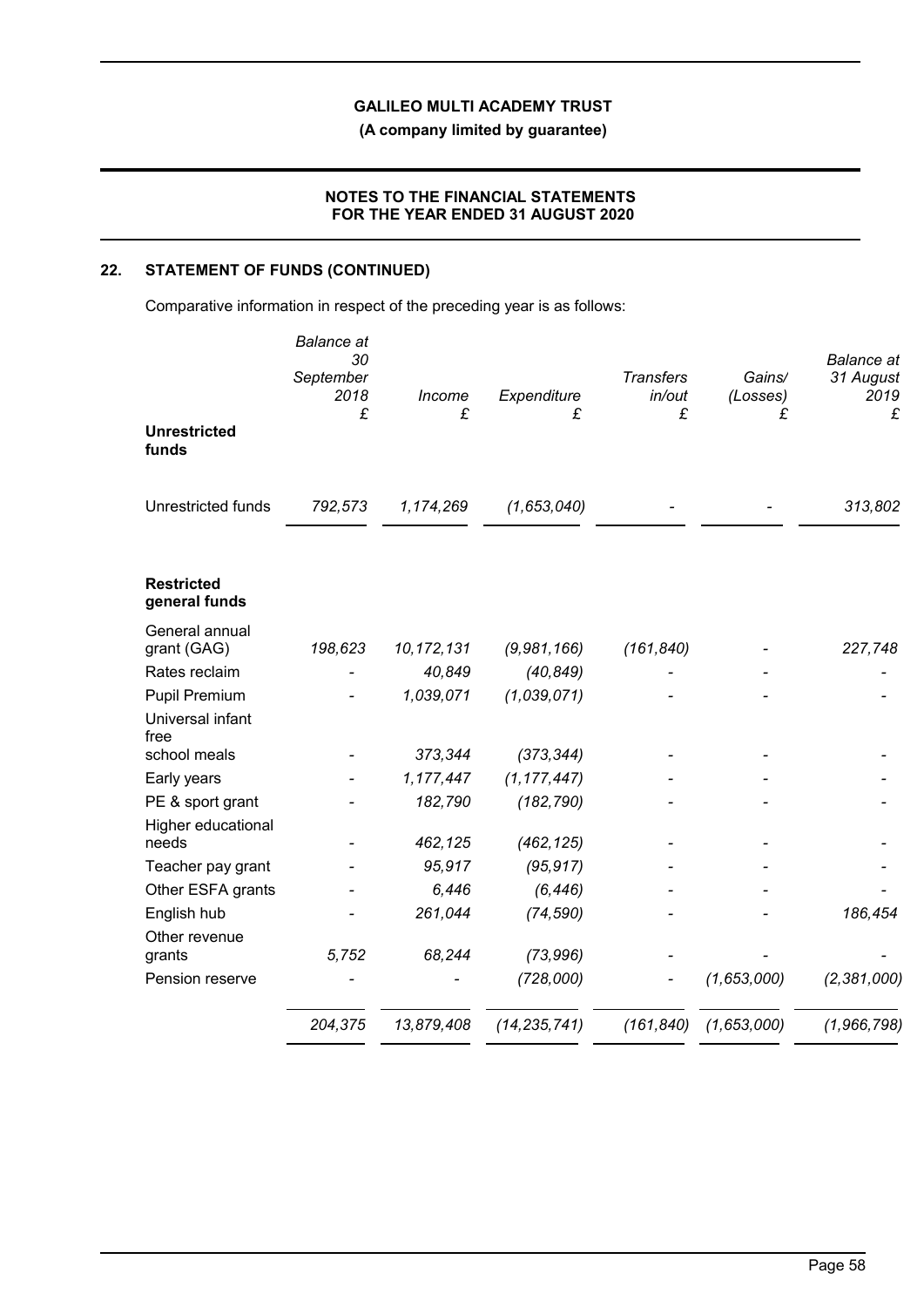**(A company limited by guarantee)**

# **NOTES TO THE FINANCIAL STATEMENTS FOR THE YEAR ENDED 31 AUGUST 2020**

# **22. STATEMENT OF FUNDS (CONTINUED)**

|                                        | Balance at<br>30<br>September<br>2018<br>£ | Income<br>£ | Expenditure<br>£ | <b>Transfers</b><br>in/out<br>£ | Gains/<br>(Losses)<br>£ | <b>Balance</b> at<br>31 August<br>2019<br>£ |
|----------------------------------------|--------------------------------------------|-------------|------------------|---------------------------------|-------------------------|---------------------------------------------|
| <b>Restricted fixed</b><br>asset funds |                                            |             |                  |                                 |                         |                                             |
| Capital transferred<br><sub>on</sub>   |                                            |             |                  |                                 |                         |                                             |
| conversion                             | 13,294,837                                 |             | (129,003)        | (5, 517)                        |                         | 13,160,317                                  |
| Other capital<br>grants                | 433,713                                    | 553,751     | (63, 846)        | 5,517                           |                         | 929,135                                     |
| Capital<br>expenditure from            |                                            |             |                  |                                 |                         |                                             |
| GAG                                    | 16,293                                     |             | (10, 106)        | 161,840                         |                         | 168,027                                     |
|                                        | 13,744,843                                 | 553,751     | (202, 955)       | 161,840                         |                         | 14,257,479                                  |
| <b>Total restricted</b>                |                                            |             |                  |                                 |                         |                                             |
| funds                                  | 13,949,218                                 | 14,433,159  | (14, 438, 696)   |                                 | (1,653,000)             | 12,290,681                                  |
| <b>Total funds</b>                     | 14,741,791                                 | 15,607,428  | (16,091,736)     |                                 | (1,653,000)             | 12,604,483                                  |
|                                        |                                            |             |                  |                                 |                         |                                             |

# **23. ANALYSIS OF NET ASSETS BETWEEN FUNDS**

# **Analysis of net assets between funds - current year**

|                                        |                     |                   | <b>Restricted</b> |             |
|----------------------------------------|---------------------|-------------------|-------------------|-------------|
|                                        | <b>Unrestricted</b> | <b>Restricted</b> | fixed asset       | Total       |
|                                        | funds               | funds             | funds             | funds       |
|                                        | 2020                | 2020              | 2020              | 2020        |
|                                        | £                   | £                 | £                 | £           |
| Tangible fixed assets                  |                     | ٠                 | 13,491,626        | 13,491,626  |
| Intangible fixed assets                |                     |                   | 19,456            | 19,456      |
| Current assets                         | 1,361,645           | 474,531           | 1,062,530         | 2,898,706   |
| Creditors due within one year          | (754, 527)          | (198, 993)        | ۰                 | (953, 520)  |
| Provisions for liabilities and charges |                     | (8,836,000)       | ٠                 | (8,836,000) |
| Total                                  | 607,118             | (8,560,462)       | 14,573,612        | 6,620,268   |
|                                        |                     |                   |                   |             |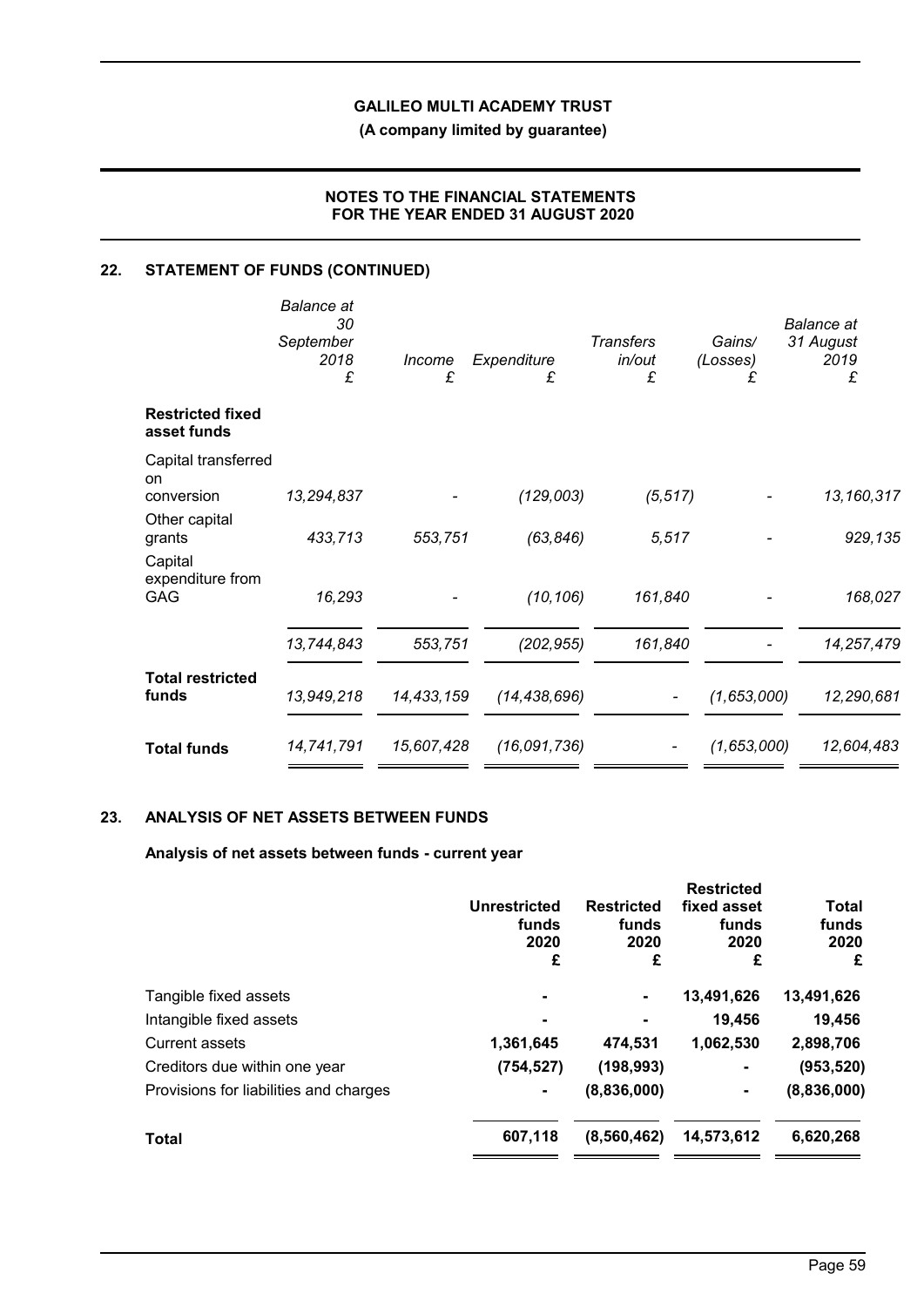# **(A company limited by guarantee)**

## **NOTES TO THE FINANCIAL STATEMENTS FOR THE YEAR ENDED 31 AUGUST 2020**

### **23. ANALYSIS OF NET ASSETS BETWEEN FUNDS (CONTINUED)**

# **Analysis of net assets between funds - prior year**

|                                        |              |               | Restricted               |             |
|----------------------------------------|--------------|---------------|--------------------------|-------------|
|                                        | Unrestricted | Restricted    | fixed asset              | Total       |
|                                        | funds        | funds         | funds                    | funds       |
|                                        | 2019         | 2019          | 2019                     | 2019        |
|                                        | £            | £             | £                        | £           |
| Tangible fixed assets                  |              |               | 13,495,742               | 13,495,742  |
| Intangible fixed assets                |              |               | 31.745                   | 31,745      |
| <b>Current assets</b>                  | 1,042,170    | 613,963       | 729,992                  | 2,386,125   |
| Creditors due within one year          | (728, 368)   | (199,761)     | $\overline{\phantom{a}}$ | (928, 129)  |
| Provisions for liabilities and charges |              | (2, 381, 000) |                          | (2,381,000) |
| <b>Total</b>                           | 313,802      | (1,966,798)   | 14,257,479               | 12,604,483  |
|                                        |              |               |                          |             |

# **24. RECONCILIATION OF NET EXPENDITURE TO NET CASH FLOW FROM OPERATING ACTIVITIES**

|                                                                           | 2020<br>£  | 2019<br>£  |
|---------------------------------------------------------------------------|------------|------------|
| Net expenditure for the period (as per statement of financial activities) | (464, 215) | (484, 308) |
| <b>Adjustments for:</b>                                                   |            |            |
| Depreciation & amortisation charges                                       | 202,011    | 148,536    |
| Capital grants from DfE and other capital income                          | (457,088)  | (506, 365) |
| Interest receivable                                                       | (877)      | (2,938)    |
| Defined benefit pension scheme cost less contributions payable            | 935,000    | 728,000    |
| Decrease in stocks                                                        | 6,000      | 11,899     |
| Increase in debtors                                                       | (59, 233)  | (80, 455)  |
| Increase/(decrease) in creditors                                          | 25,391     | (37, 488)  |
| Net cash (used in)/ provided by operating activities                      | 186,989    | (223.119)  |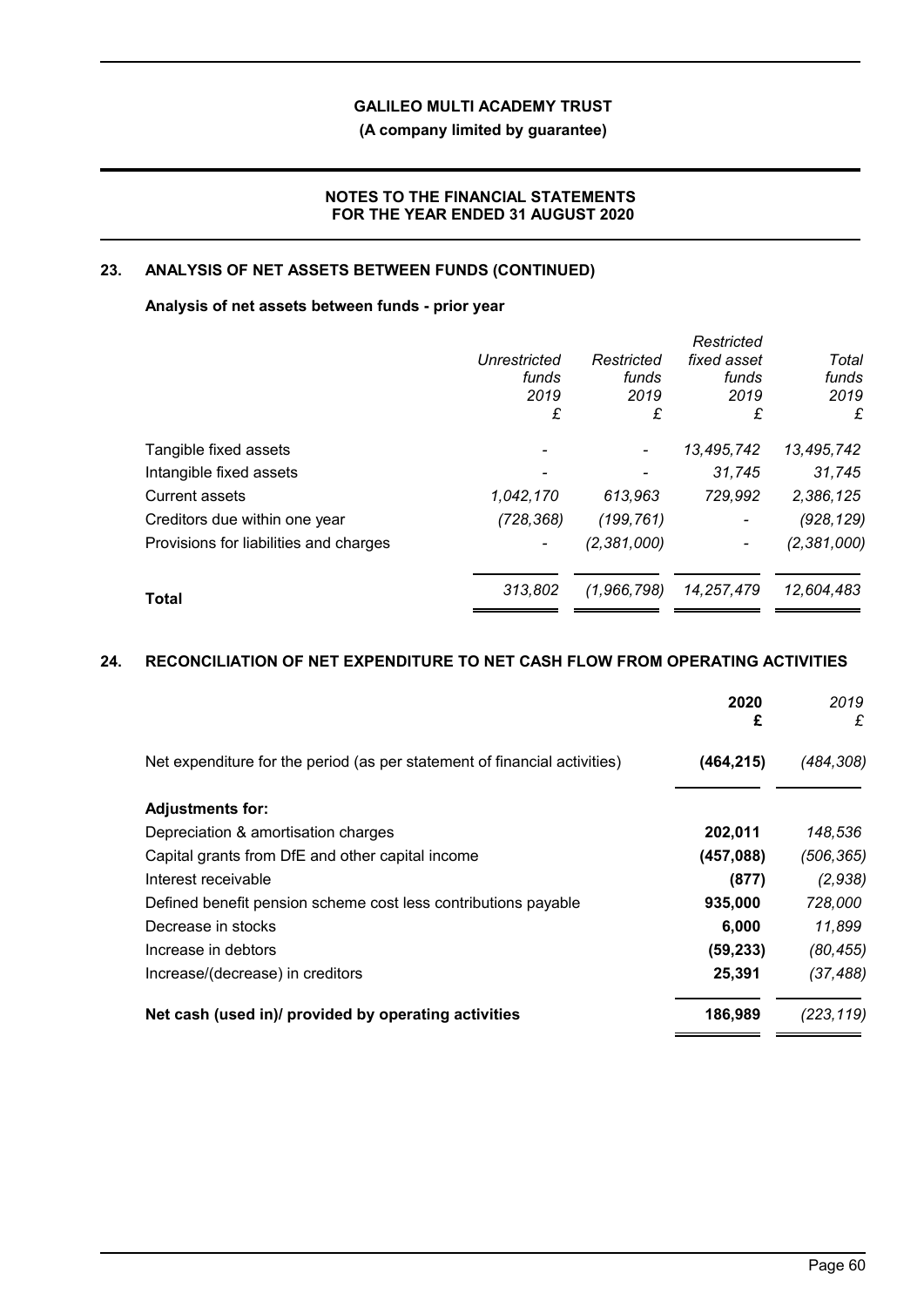**(A company limited by guarantee)**

## **NOTES TO THE FINANCIAL STATEMENTS FOR THE YEAR ENDED 31 AUGUST 2020**

# **25. CASH FLOWS FROM INVESTING ACTIVITIES**

|                                           | 2020<br>£  | 2019<br>£  |
|-------------------------------------------|------------|------------|
| Interest receivable                       | 877        | 2.938      |
| Purchase of tangible fixed assets         | (185, 606) | (355, 012) |
| Capital grants from DfE Group             | 457,088    | 506,365    |
| Net cash provided by investing activities | 272.359    | 154.291    |

# **26. ANALYSIS OF CASH AND CASH EQUIVALENTS**

| 2020      | 2019<br>£ |
|-----------|-----------|
| 2,496,045 | 2,036,697 |
| 2,496,045 | 2,036,697 |
|           |           |

# **27. ANALYSIS OF CHANGES IN NET DEBT**

|                          | At 1<br><b>September</b><br>2019<br>£ | £       | At 31<br>Cash flows August 2020<br>£ |
|--------------------------|---------------------------------------|---------|--------------------------------------|
| Cash at bank and in hand | 2,036,697                             | 459,348 | 2,496,045                            |
|                          | 2,036,697                             | 459,348 | 2,496,045                            |

# **28. CAPITAL COMMITMENTS**

|                                                                                | 2020    | 2019 |
|--------------------------------------------------------------------------------|---------|------|
| <b>CONTRACTED FOR BUT NOT PROVIDED IN THESE FINANCIAL</b><br><b>STATEMENTS</b> |         |      |
| Contracted for but not provided in these financial statements                  | 565,924 |      |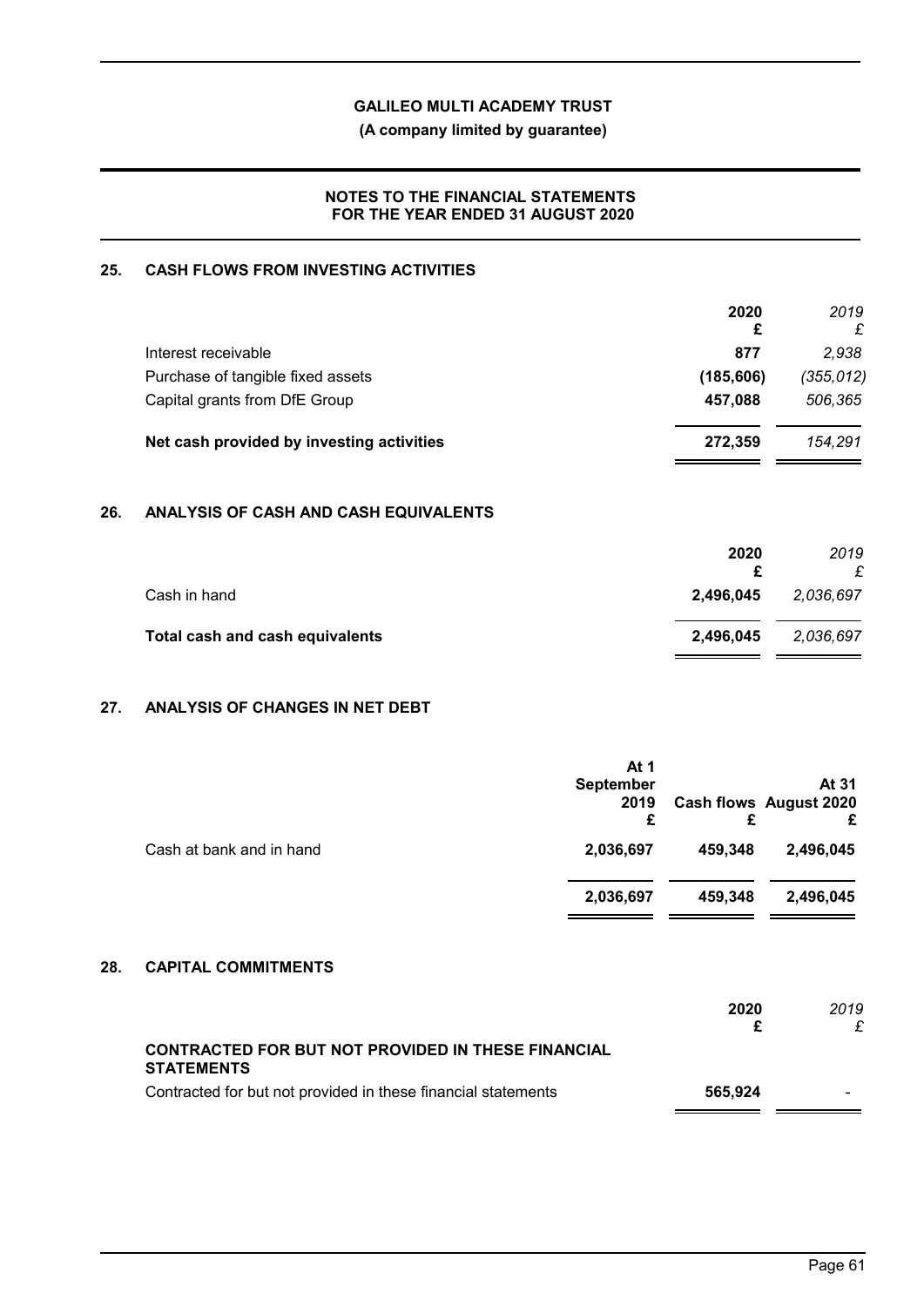**(A company limited by guarantee)**

### **NOTES TO THE FINANCIAL STATEMENTS FOR THE YEAR ENDED 31 AUGUST 2020**

#### **29. PENSION COMMITMENTS**

The Academy Trust's employees belong to two principal pension schemes: the Teachers' Pension Scheme England and Wales (TPS) for academic and related staff; and the Local Government Pension Scheme (LGPS) for non-teaching staff, which is managed by Middlesbrough Borough Council. Both are multi-employer defined benefit schemes.

The latest actuarial valuation of the TPS related to the period ended 31 March 2016 and of the LGPS 31 March 2016.

Contributions amounting to £220,843 were payable to the schemes at 31 August 2020 *(2019 - £192,398)* and are included within creditors.

### **Teacher's pension scheme**

The Teachers' Pension Scheme (TPS) is a statutory, contributory, defined benefit scheme, governed by the Teachers' Pension Scheme Regulations 2014. Membership is automatic for full-time teachers in academies. All teachers have the option to opt-out of the TPS following enrolment.

The TPS is an unfunded scheme to which both the member and employer makes contributions, as a percentage of salary - these contributions are credited to the Exchequer. Retirement and other pension benefits are paid by public funds provided by Parliament.

### **Valuation of the teacher's pension scheme**

The Government Actuary, using normal actuarial principles, conducts a formal actuarial review of the TPS in accordance with the Public Service Pensions (Valuations and Employer Cost Cap) Directions 2014 published by HM Treasury every 4 years. The aim of the review is to specify the level of future contributions. Actuarial scheme valuations are dependent on assumptions about the value of future costs, design of benefits and many other factors. The latest actuarial valuation of the TPS was carried out as at 31 March 2016. The valuation report was published by the Department for Education on 5 March 2019. The key elements of the valuation and subsequent consultation are:

- employer contribution rates set at 23.68% of pensionable pay (including a 0.08% administration levy)
- total scheme liabilities (pensions currently in payment and the estimated cost of future benefits) for service to the effective date of £218,100 million and notional assets (estimated future contributions together with the notional investments held at the valuation date) of £196,100 million, giving a notional past service deficit of £22,000 million
- the SCAPE rate, set by HMT, is used to determine the notional investment return. The current SCAPE rate is 2.4% above the rate of CPI, assumed real rate of return is 2.4% in excess of prices and 2% in excess of earnings. The rate of real earnings growth is assumed to be 2.2%. The assumed nominal rate of return including earnings growth is 4.45%.

The next valuation result is due to be implemented from 1 April 2023.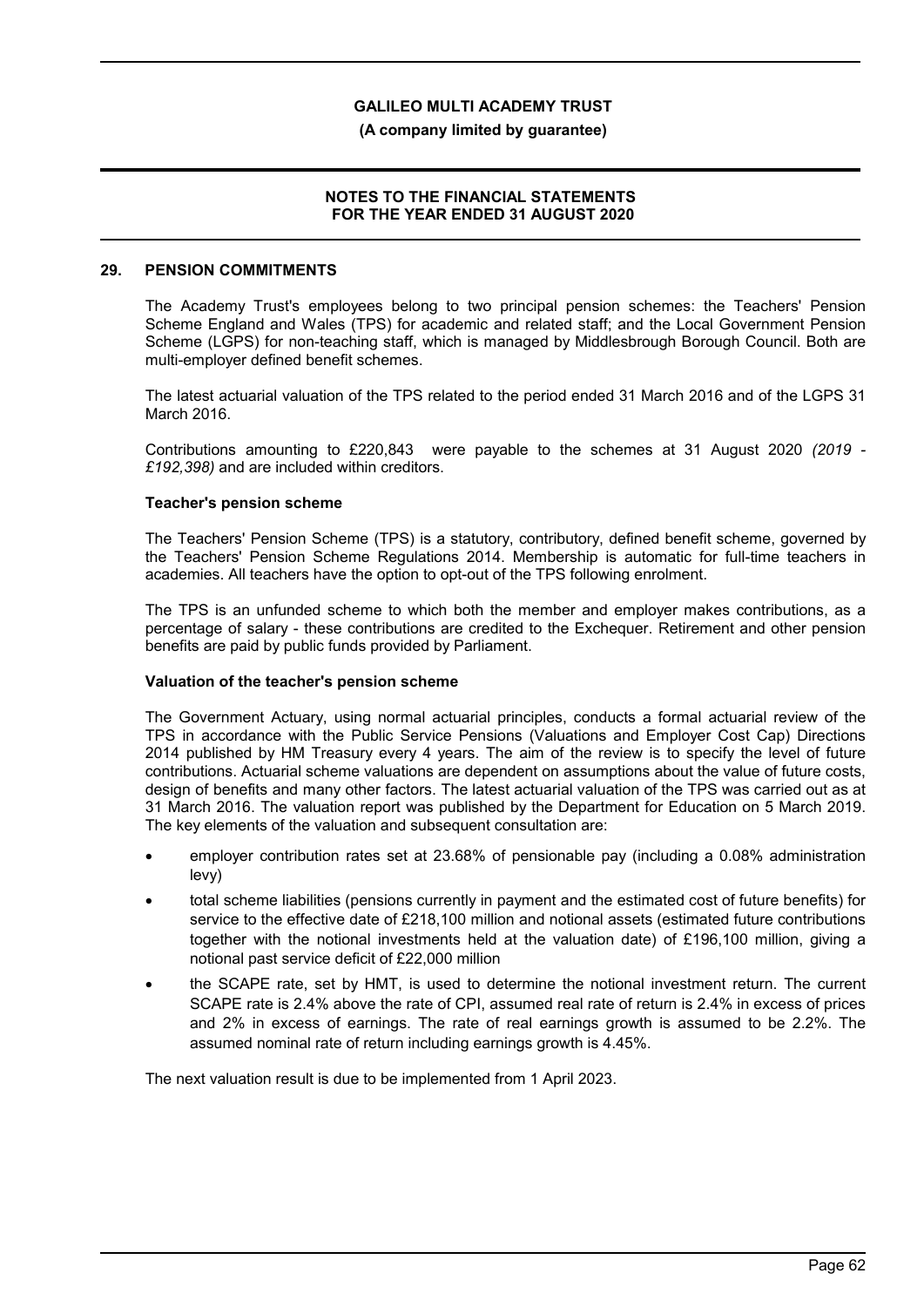**(A company limited by guarantee)**

### **NOTES TO THE FINANCIAL STATEMENTS FOR THE YEAR ENDED 31 AUGUST 2020**

#### **29. PENSION COMMITMENTS (CONTINUED)**

The employer's pension costs paid to TPS in the year amounted to £1,057,489 *(2019 - £968,552)*.

A copy of the valuation report and supporting documentation is on the Teachers' Pensions website (https://www.teacherspensions.co.uk/news/employers/2019/04/teachers-pensions-valuation-report.aspx).

Under the definitions set out in FRS 102, the TPS is an unfunded multi-employer pension scheme. The Academy Trust has accounted for its contributions to the scheme as if it were a defined contribution scheme. The Academy Trust has set out above the information available on the scheme.

### **Local government pension scheme**

The LGPS is a funded defined benefit pension scheme, with the assets held in separate trusteeadministered funds. The total contribution made for the year ended 31 August 2020 was £841,000 *(2019 - £792,000)*, of which employer's contributions totalled £630,000 *(2019 - £589,000)* and employees' contributions totalled £ 211,000 *(2019 - £203,000)*. The agreed contribution rates for future years are 17.2% per cent for employers and 5.5-12.5% per cent for employees.

As described in note the LGPS obligation relates to the employees of the Academy Trust, who were the employees transferred as part of the conversion from the maintained school and new employees who were eligible to, and did, join the Scheme in the year. The obligation in respect of employees who transferred on conversion represents their cumulative service at both the predecessor school and the Academy Trust at the balance sheet date.

Parliament has agreed, at the request of the Secretary of State for Education, to a guarantee that, in the event of academy closure, outstanding Local Government Pension Scheme liabilities would be met by the Department for Education. The guarantee came into force on 18 July 2013.

### **Principal actuarial assumptions**

|                                                      | 2020 | 2019 |
|------------------------------------------------------|------|------|
|                                                      | %    | %    |
| Rate of increase in salaries                         | 3.3  | 3.1  |
| Rate of increase for pensions in payment / inflation | 2.3  | 2.1  |
| Discount rate for scheme liabilities                 | 1.7  | 1.9  |
| Inflation assumption (CPI)                           | 2.3  | 21   |

The current mortality assumptions include sufficient allowance for future improvements in mortality rates. The assumed life expectations on retirement age 65 are: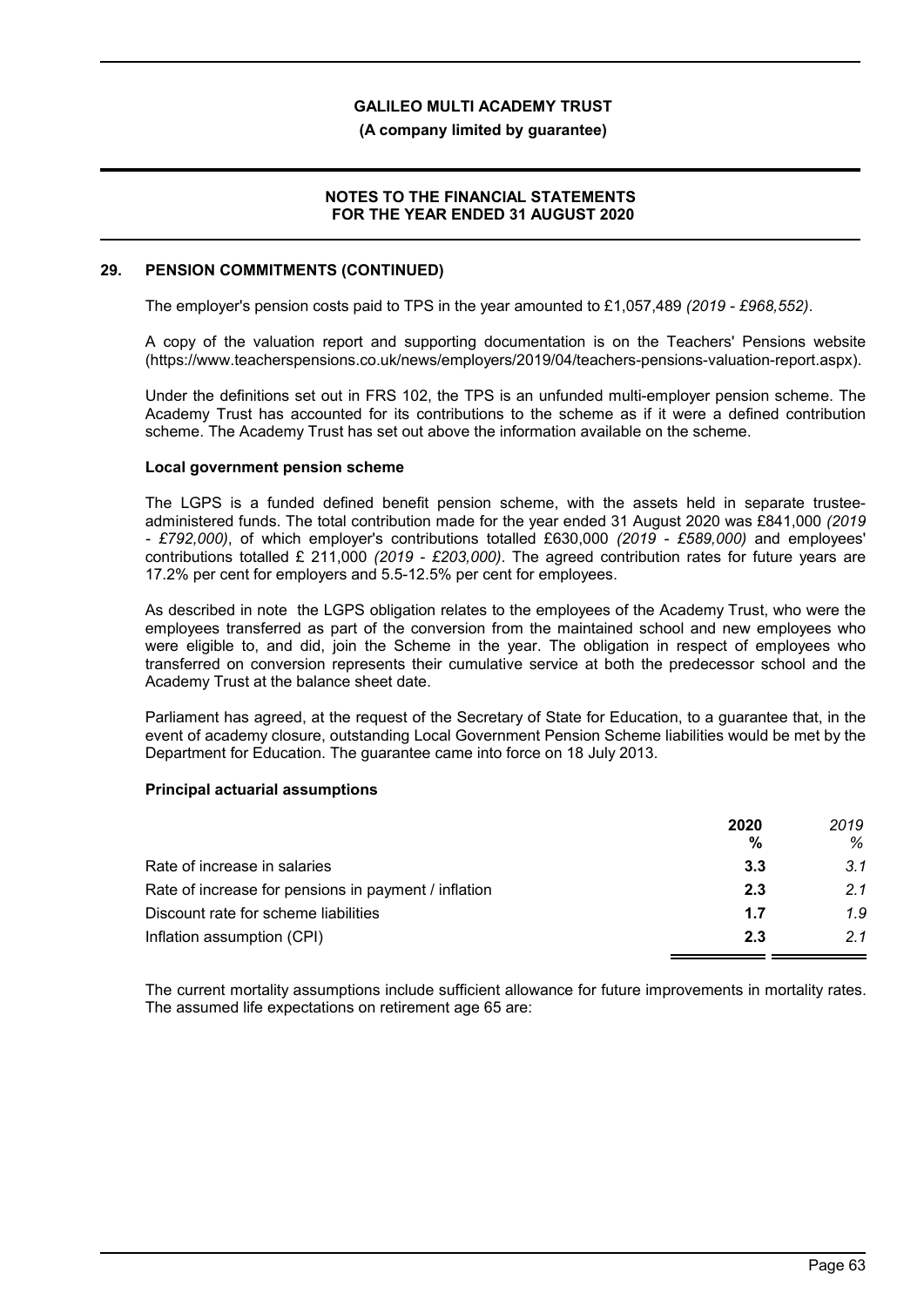# **(A company limited by guarantee)**

### **NOTES TO THE FINANCIAL STATEMENTS FOR THE YEAR ENDED 31 AUGUST 2020**

# **29. PENSION COMMITMENTS (CONTINUED)**

|                                        | 2020<br><b>Years</b> | 2019<br>Years |
|----------------------------------------|----------------------|---------------|
| Retiring today                         |                      |               |
| Males                                  | 21.8                 | 21.9          |
| Females                                | 23.5                 | 23.6          |
| Retiring in 20 years                   |                      |               |
| Males                                  | 23.2                 | 23.8          |
| Females                                | 25.3                 | 25.7          |
| <b>Sensitivity analysis</b>            |                      |               |
|                                        | 2020<br>£000         | 2019<br>£000  |
| Discount rate +0.1%                    | (472)                | (83)          |
| Discount rate -0.1%                    | 491                  | 83            |
| Mortality assumption + 1 year increase | (680)                | (350)         |
| Mortality assumption - 1 year decrease | 698                  | 350           |
| CPI rate +0.1%                         | 415                  | 6             |
| CPI rate -0.1%                         | (396)                | (6)           |
| Salaries + 0.1%                        | 76                   | 90            |
| Salaries - 0.1%                        | (76)                 | (142)         |

### **Share of scheme assets**

The Academy Trust's share of the assets in the scheme was:

|                                     | 2020<br>£  | 2019<br>£ |
|-------------------------------------|------------|-----------|
| Equities                            | 7,630,400  | 6,345,784 |
| Property                            | 803,200    | 697,704   |
| Cash and other liquid assets        | 1,164,640  | 1,054,862 |
| Other                               | 441,760    | 207,650   |
| <b>Total market value of assets</b> | 10,040,000 | 8,306,000 |
|                                     |            |           |

The actual return on scheme assets was £947,000 *(2019 - £293,000)*.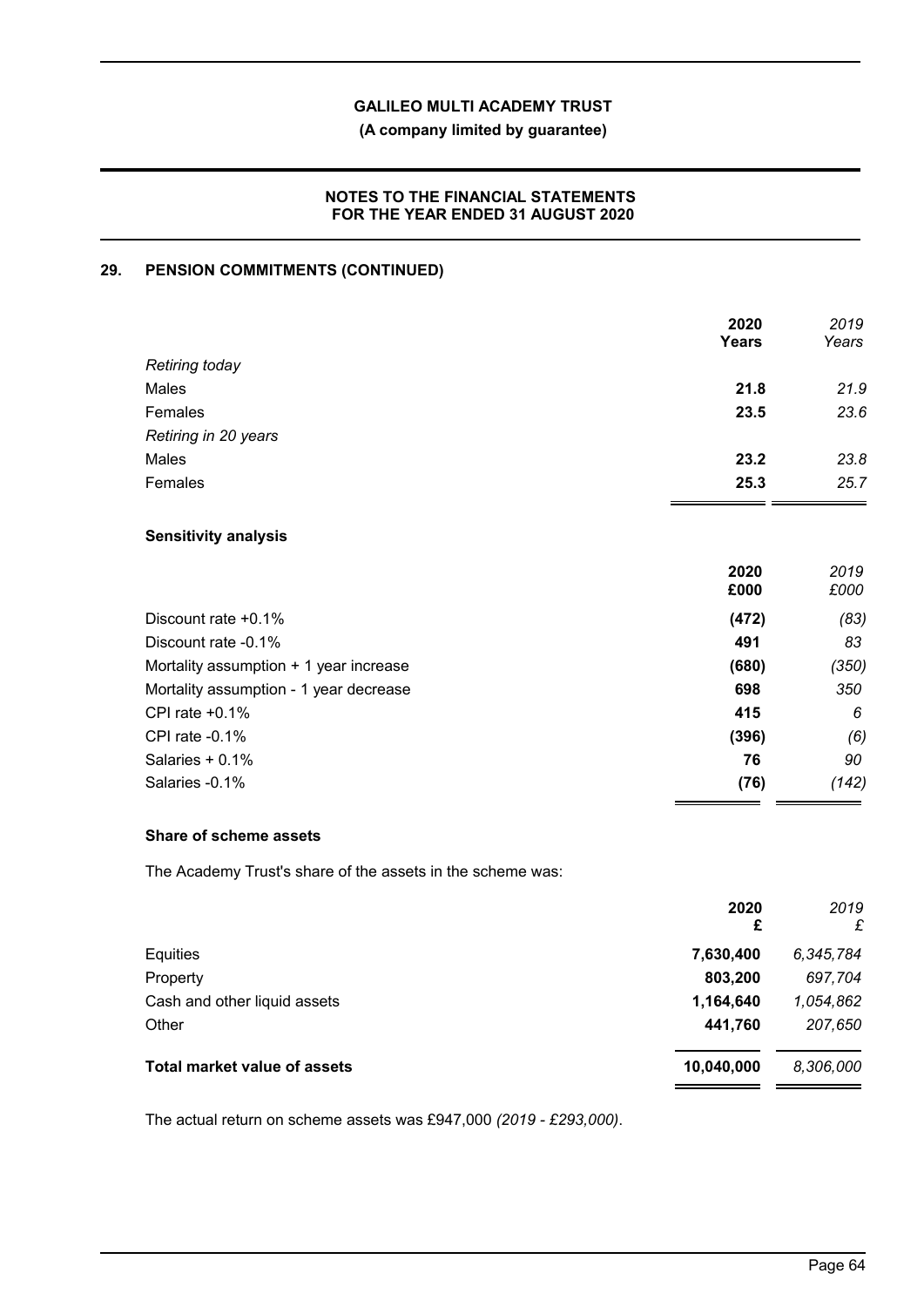# **(A company limited by guarantee)**

### **NOTES TO THE FINANCIAL STATEMENTS FOR THE YEAR ENDED 31 AUGUST 2020**

# **29. PENSION COMMITMENTS (CONTINUED)**

The amounts recognised in the Statement of Financial Activities are as follows:

|                                                                | 2020<br>£      | 2019<br>£   |
|----------------------------------------------------------------|----------------|-------------|
| Current service cost                                           | (1,525,000)    | (1,077,000) |
| Past service cost                                              | $\blacksquare$ | (249,000)   |
| Interest income                                                | $\blacksquare$ | 8,000       |
| Interest cost                                                  | (40,000)       |             |
| Total amount recognised in the statement of financial activity | (1,565,000)    | (1,318,000) |

Changes in the present value of the defined benefit obligations were as follows:

|                        | 2020<br>£  | 2019<br>£  |
|------------------------|------------|------------|
| At 1 September         | 10,687,000 | 7,221,000  |
| Current service cost   | 1,525,000  | 1,077,000  |
| Interest cost          | 205,000    | 205,000    |
| Employee contributions | 211,000    | 203,000    |
| Actuarial gains        | 6,302,000  | 1,765,000  |
| Benefits paid          | (54,000)   | (33,000)   |
| Past service costs     |            | 249,000    |
| At 31 August           | 18,876,000 | 10,687,000 |

Changes in the fair value of the Academy Trust's share of scheme assets were as follows:

|                               | 2020<br>£  | 2019<br>£ |
|-------------------------------|------------|-----------|
| At 1 September                | 8,306,000  | 7,221,000 |
| Interest income               | 165,000    | 214,000   |
| Actuarial gain                | 782,000    | 112,000   |
| <b>Employer contributions</b> | 630,000    | 589,000   |
| Employee contributions        | 211,000    | 203,000   |
| Benefits paid                 | (54,000)   | (33,000)  |
| At 31 August                  | 10,040,000 | 8,306,000 |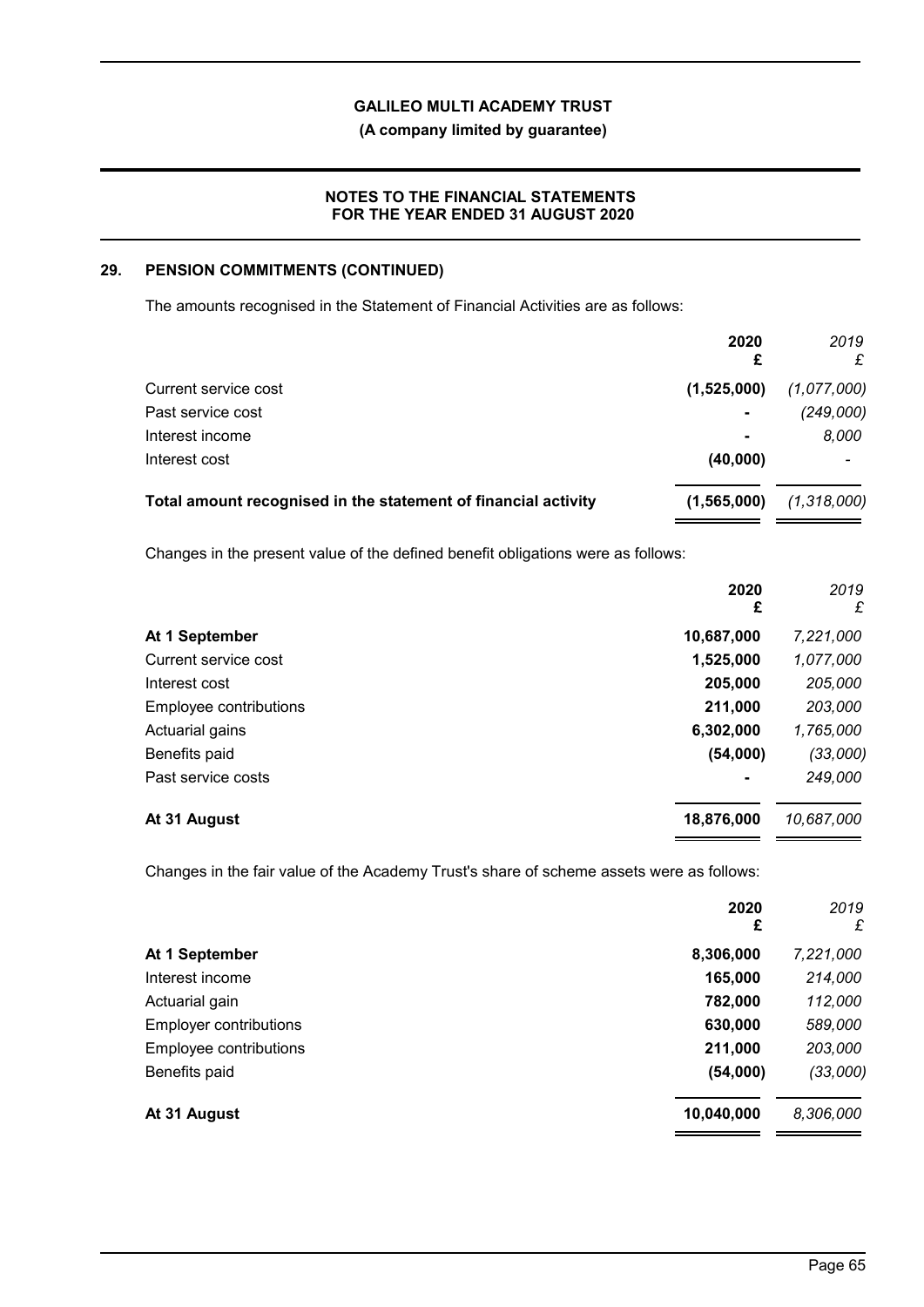**(A company limited by guarantee)**

### **NOTES TO THE FINANCIAL STATEMENTS FOR THE YEAR ENDED 31 AUGUST 2020**

### **30. OPERATING LEASE COMMITMENTS**

At 31 August 2020 the Academy Trust had commitments to make future minimum lease payments under non-cancellable operating leases as follows:

|                                              | 2020<br>£ | 2019<br>£ |
|----------------------------------------------|-----------|-----------|
| Not later than 1 year                        | 22,550    | 22,550    |
| Later than 1 year and not later than 5 years | 27,234    | 67,445    |
|                                              | 49.784    | 89,995    |
|                                              |           |           |